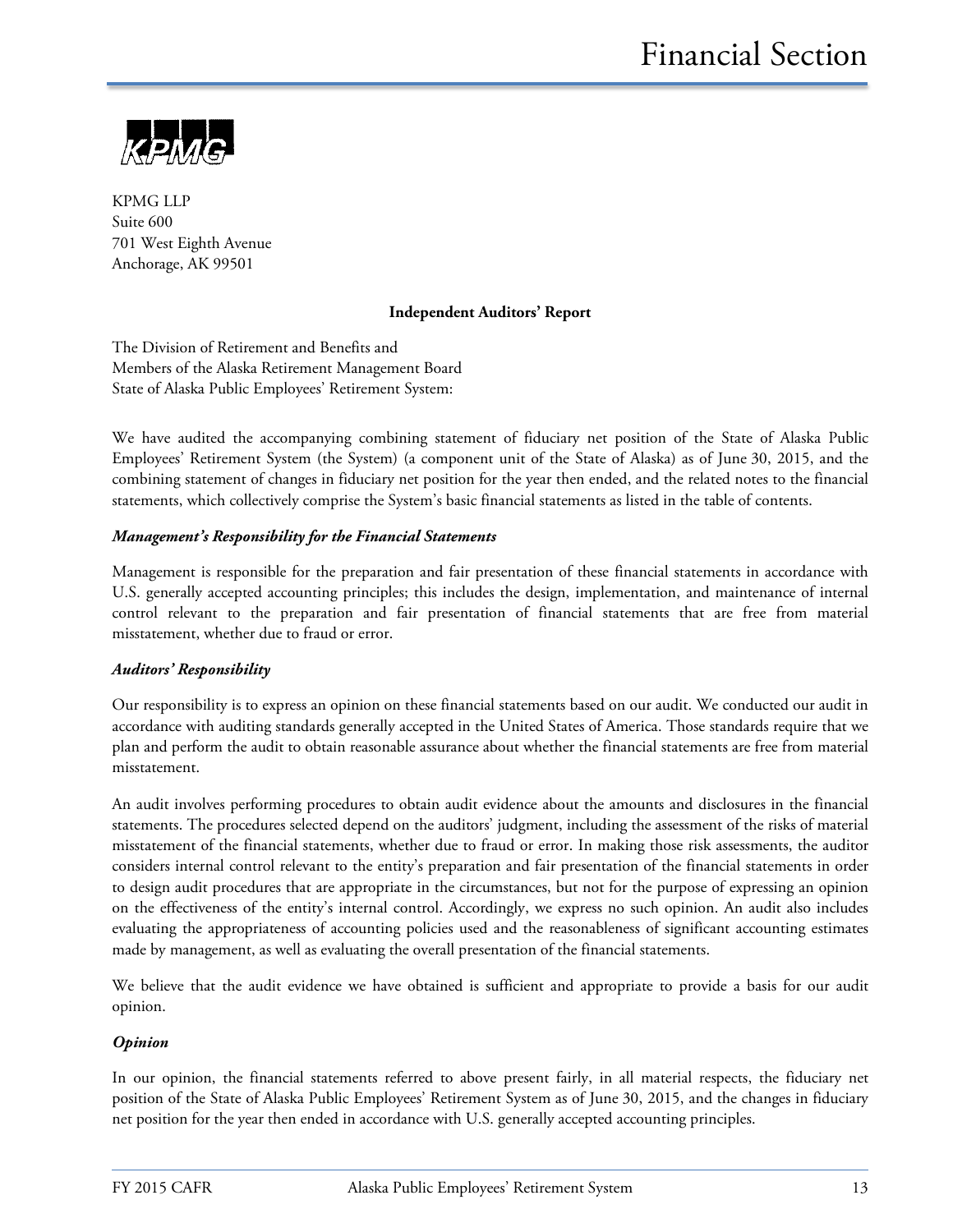### *Other Matters*

#### *Prior-Year Comparative Information*

We have previously audited the System's 2014 financial statements, and we expressed an unmodified opinion on those financial statements in our report dated December 9, 2014. In our opinion, the summarized comparative information presented herein as of and for the year then ended June 30, 2014 is consistent, in all material respects, with the audited financial statements from which it has been derived.

### *Required Supplementary Information*

U.S. generally accepted accounting principles require that the management's discussion and analysis on pages 15-24, and the schedule of changes in employer net pension liability and related ratios, schedule of employer and nonemployer contributions, schedule of investment returns, schedule of funding progress, and schedule of contributions from employers and the state of Alaska on pages 47-64 be presented to supplement the basic financial statements. Such information, although not a part of the basic financial statements, is required by the Governmental Accounting Standards Board, who considers it to be an essential part of financial reporting for placing the basic financial statements in an appropriate operational, economic, or historical context. We have applied certain limited procedures to the required supplementary information in accordance with auditing standards generally accepted in the United States of America, which consisted of inquiries of management about the methods of preparing the information and comparing the information for consistency with management's responses to our inquiries, the basic financial statements, and other knowledge we obtained during our audit of the basic financial statements. We do not express an opinion or provide any assurance on the information because the limited procedures do not provide us with sufficient evidence to express an opinion or provide any assurance.

#### *Supplemental Schedules*

Our audit was conducted for the purpose of forming opinions on the financial statements that collectively comprise the System's basic financial statements. The supplemental schedules on pages 66-67 are presented for purposes of additional analysis and are not a required part of the basic financial statements. The supplemental schedules are the responsibility of management and were derived from and relate directly to the underlying accounting and other records used to prepare the basic financial statements. Such information has been subjected to the auditing procedures applied in the audit of the basic financial statements and certain additional procedures, including comparing and reconciling such information directly to the underlying accounting and other records used to prepare the basic financial statements or to the basic financial statements themselves, and other additional procedures in accordance with auditing standards generally accepted in the United States of America. In our opinion, the supplemental schedules are fairly stated in all material respects in relation to the basic financial statements as a whole.

KPMG LLP

December 4, 2015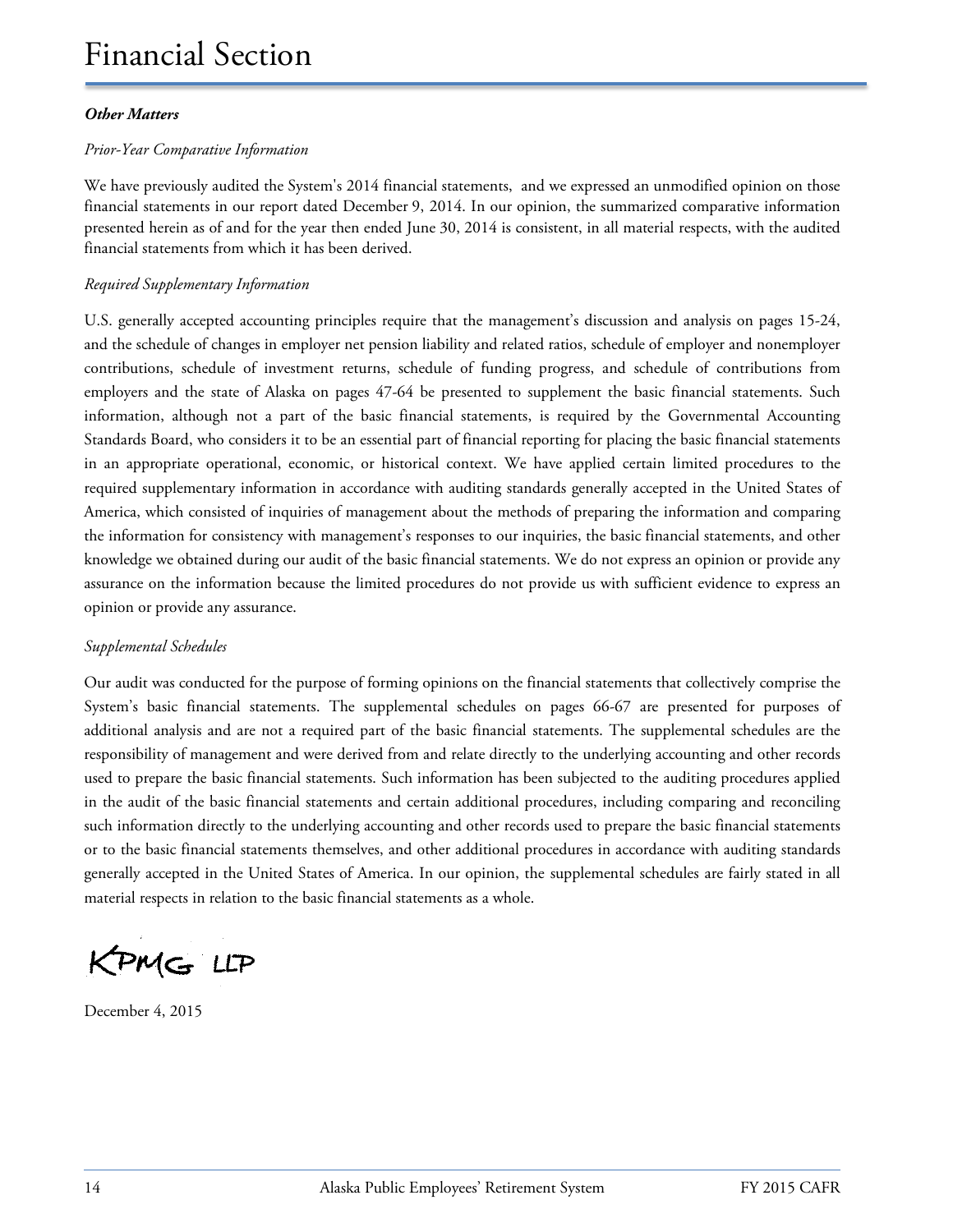### **Management's Discussion and Analysis**

**June 30, 2015 (With summarized financial information for June 30, 2014 and 2013)**

This section presents management's discussion and analysis (MD&A) of the Public Employees' Retirement System's (System) financial position and performance for the year ended June 30, 2015. This section is presented as a narrative overview and analysis. Please read the MD&A in conjunction with the financial statements, notes to financial statements, required supplementary information, and supplemental schedules to better understand the financial condition and performance of the System during the fiscal year ended June 30, 2015. Information for fiscal years 2014 and 2013 is presented for comparative purposes.

### **Financial Highlights**

The System's financial highlights as of June 30, 2015 were as follows:

- The System's fiduciary net position restricted for pension benefits, postemployment healthcare benefits, and individuals increased by \$1.074 billion during fiscal year 2015.
- The System's plan member and employer contributions increased by \$8.6 million during fiscal year 2015.
- The State of Alaska directly appropriated \$1 billion during fiscal year 2015.
- The System's net investment income decreased \$1.922 billion to \$479.6 million during fiscal year 2015.
- The System's pension benefit expenditures totaled \$686.5 million during fiscal year 2015.
- The System's postemployment healthcare benefit expenditures totaled \$362.3 million in fiscal year 2015.

### **Overview of the Financial Statements**

This discussion and analysis is intended to serve as an introduction to the System's financial statements. The System's financial statements are composed of three components: (1) combining statement of fiduciary net position, (2) combining statement of changes in fiduciary net position, and (3) notes to financial statements. This report also contains required supplementary information and other supplemental schedules.

*Combining Statement of Fiduciary Net Position* – This statement presents information regarding the System's assets, liabilities, and resulting net position restricted for pension benefits, postemployment healthcare benefits, and individuals. This statement reflects the System's investments at fair market value, along with cash and short-term investments, receivables, and other assets less liabilities at June 30, 2015.

*Combining Statement of Changes in Fiduciary Net Position* – This statement presents how the System's net position restricted for pension benefits, postemployment healthcare benefits, and individuals changed during the fiscal year ended June 30, 2015. This statement presents contributions and investment income during the period. Deductions for pension and postemployment healthcare benefits, refunds, and operating deductions are also presented.

The above statements represent resources available for investment and payment of benefits as of June 30, 2015 and the sources and uses of those funds during fiscal year 2015.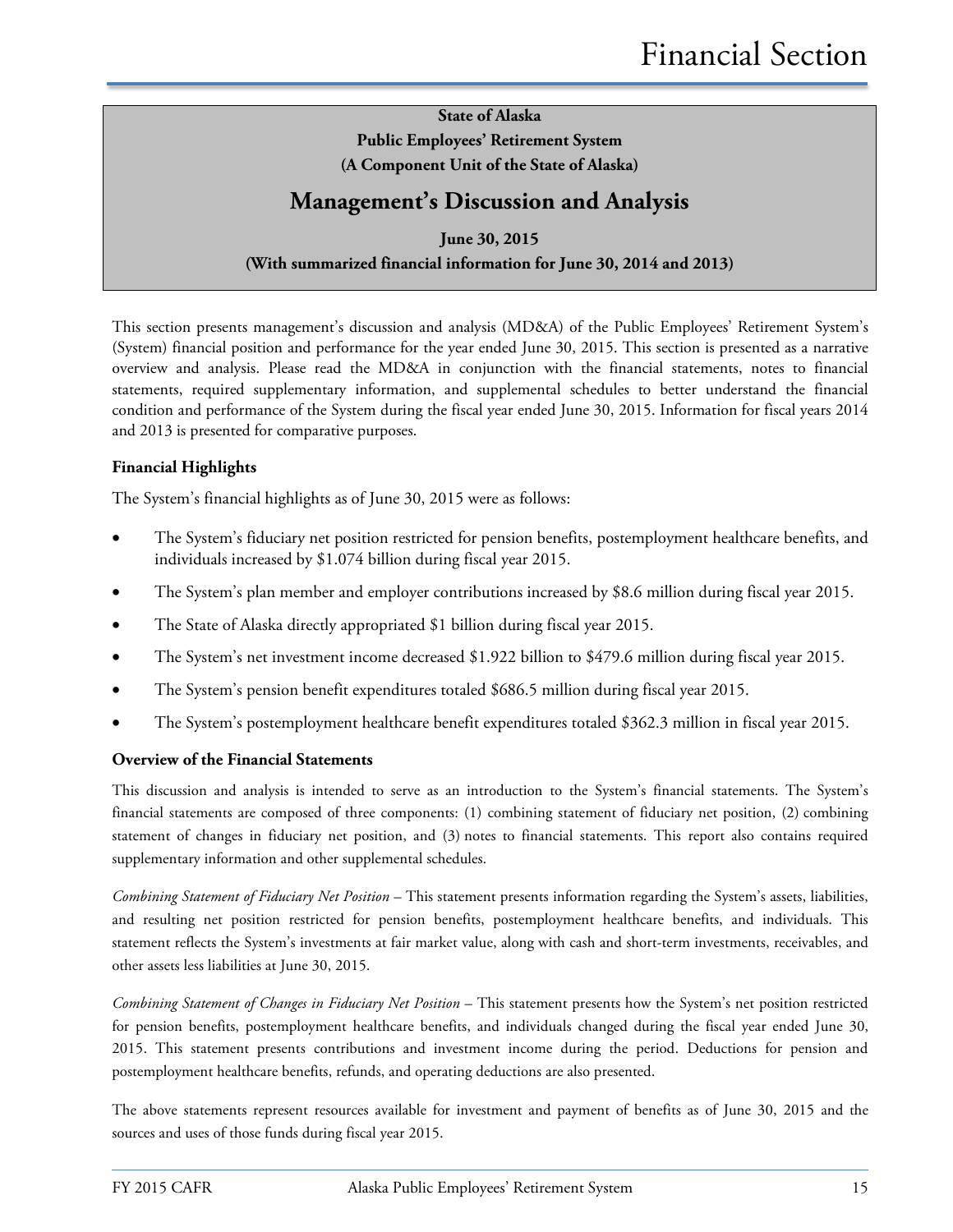### **Management's Discussion and Analysis**

**June 30, 2015**

### **(With summarized financial information for June 30, 2014 and 2013)**

*Notes to Financial Statements* – The notes to financial statements are an integral part of the financial statements and provide additional detailed information and schedules that are essential to a full understanding of the System's financial statements.

*Required Supplementary Information and Related Notes* – The required supplementary information consists of seven schedules and related notes concerning the funded status of the System and actuarial assumptions and methods used in the actuarial valuation.

*Supplemental Schedules* – Supplemental schedules include detailed information on administrative and investment deductions incurred by the System and payments to consultants (other than investment advisors) for professional services.

#### **Condensed Financial Information** (in thousands)

| System net position                   |            |            |                     |               |            |  |  |  |
|---------------------------------------|------------|------------|---------------------|---------------|------------|--|--|--|
|                                       |            |            | Increase (decrease) |               |            |  |  |  |
| Description                           | 2015       | 2014       | Amount              | Percentage    | 2013       |  |  |  |
| Assets:                               |            |            |                     |               |            |  |  |  |
| \$<br>Cash and cash equivalents       | 344,298    | 501,598    | (157,300)           | $(31.4)\%$ \$ | 194,986    |  |  |  |
| Due from State of Alaska General Fund | 17,210     | 16,981     | 229                 | 1.3           | 18,484     |  |  |  |
| Contributions receivable              | 29,744     | 29,188     | 556                 | 1.9           | 28,860     |  |  |  |
| Due from retiree health fund          | 2          |            | $\overline{c}$      |               | 3          |  |  |  |
| Other receivables                     | 219        | 8          | 211                 | 2,637.5       | 4          |  |  |  |
| Investments, at fair value            | 16,115,456 | 14,872,108 | 1,243,348           | 8.4           | 12,849,055 |  |  |  |
| Other assets                          | 2,110      | 4,365      | (2,255)             | (51.7)        | 3,401      |  |  |  |
| Total assets                          | 16,509,039 | 15,424,248 | 1,084,791           | 7.0           | 13,094,793 |  |  |  |
| Liabilities:                          |            |            |                     |               |            |  |  |  |
| Accrued expenses                      | 13,150     | 11,416     | 1,734               | 15.2          | 9,972      |  |  |  |
| Claims payable                        | 46,147     | 48,280     | (2,133)             | (4.4)         | 54,764     |  |  |  |
| Forfeiture payable                    | 22,545     | 17,613     | 4,932               | 28.0          | 12,936     |  |  |  |
| Due to State of Alaska General Fund   | 11,854     | 5,641      | 6,213               | 110.1         | 5,322      |  |  |  |
| Total liabilities                     | 93,696     | 82,950     | 10,746              | 13.0          | 82,994     |  |  |  |
| Net position                          | 16,415,343 | 15,341,298 | 1,074,045           | 7.0%          | 13,011,799 |  |  |  |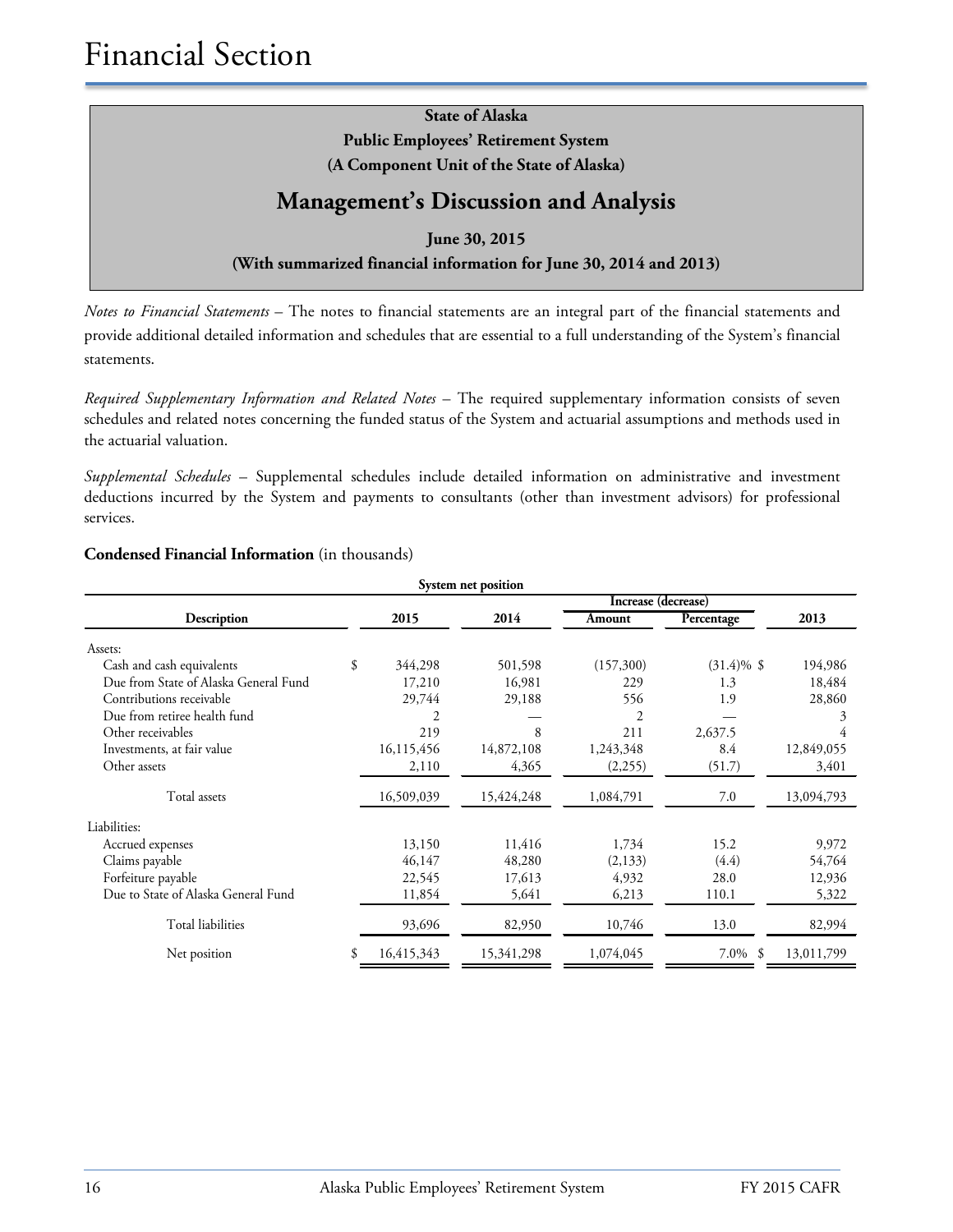**Public Employees' Retirement System**

**(A Component Unit of the State of Alaska)**

### **Management's Discussion and Analysis**

**June 30, 2015**

**(With summarized financial information for June 30, 2014 and 2013)**

| Changes in system net position             |    |            |            |                     |            |            |  |
|--------------------------------------------|----|------------|------------|---------------------|------------|------------|--|
|                                            |    |            |            | Increase (decrease) |            |            |  |
| Description                                |    | 2015       | 2014       | Amount              | Percentage | 2013       |  |
| Net position, beginning of year            | \$ | 15,341,298 | 13,011,799 | 2,329,499           | 17.9% \$   | 11,635,949 |  |
| Additions:                                 |    |            |            |                     |            |            |  |
| Contributions - Employers and members      |    | 655,049    | 646,412    | 8,637               | 1.3        | 632,804    |  |
| Nonemployer Contribution - State of Alaska |    | 1,000,000  | 312,473    | 687,527             | 220.0      | 307,302    |  |
| Net investment income                      |    | 479,616    | 2,402,053  | (1,922,437)         | (80.0)     | 1,445,315  |  |
| Other additions                            |    | 47,020     | 17,438     | 29,582              | 169.6      | 10,468     |  |
| Total additions                            |    | 2,181,685  | 3,378,376  | (1,196,691)         | (35.4)     | 2,395,889  |  |
| Deductions:                                |    |            |            |                     |            |            |  |
| Pension and postemployment                 |    |            |            |                     |            |            |  |
| healthcare benefits                        |    | 1,048,786  | 996,129    | 52,657              | 5.3        | 969,729    |  |
| Refund of contributions                    |    | 34,116     | 30,503     | 3,613               | 11.8       | 23,801     |  |
| Administrative                             |    | 24,738     | 22,245     | 2,493               | 11.2       | 17,343     |  |
| Total deductions                           |    | 1,107,640  | 1,048,877  | 58,763              | 5.6        | 1,010,873  |  |
| Adjustment to beginning net assets         |    |            |            |                     |            |            |  |
| for prior years' forfeitures               |    |            |            |                     |            | 9,166      |  |
| Increase (decrease) in net                 |    |            |            |                     |            |            |  |
| position                                   |    | 1,074,045  | 2,329,499  | (1,255,454)         | (53.9)     | 1,375,850  |  |
| Net position, end of year                  | \$ | 16,415,343 | 15,341,298 | 1,074,045           | 7.0%       | 13,011,799 |  |

#### **Financial Analysis of the System**

The statements of fiduciary net position as of June 30, 2015 and 2014 show net position restricted for pension benefits, postemployment healthcare benefits, and individuals of \$16,415,343,000 and \$15,341,298,000, respectively. The entire amount is available to cover the System's obligation to pay pension and postemployment healthcare benefits to its members and their beneficiaries, as well as administrative costs.

During the Twenty-Eighth Alaska State Legislature and as part of the State's Fiscal Year 2015 Capital Budget, Senate Bill 119 appropriated \$1 billion from the Constitutional Budget Reserve Fund to the Department of Administration for deposit in the Defined Benefit Pension and the Alaska Retiree Healthcare Trust funds. In addition, House Bill 385 specified that the level percent of pay methodology based on amortization of the past service liability for a closed term of 25 years would be used in the calculation of the appropriate contribution rate for liquidating the past service liability of the PERS DB Plan.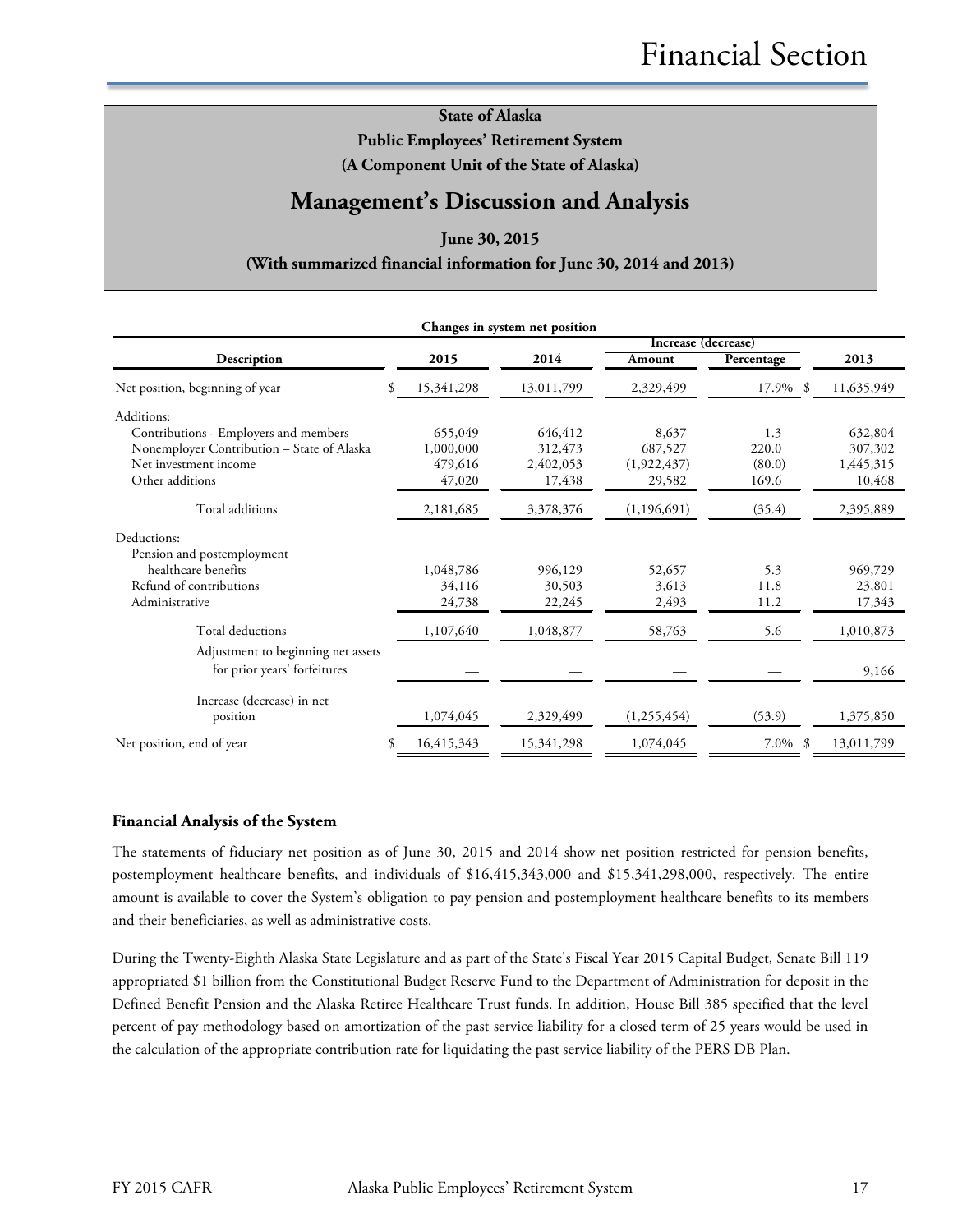### **Management's Discussion and Analysis**

**June 30, 2015**

### **(With summarized financial information for June 30, 2013 and 2012)**

These amounts represent an increase in the System's net position restricted for pension benefits, postemployment healthcare benefits, and individuals of \$1,074,045,000 or 7% from fiscal year 2014 to 2015 and an increase of \$2,329,499,000 or 17.9% from fiscal year 2013 to 2014. Over the long term, plan member, employer and nonemployer contributions, and State of Alaska appropriations, as well as investment income earned, are expected to sufficiently fund the pension benefit and postemployment healthcare costs of the System.

The investment of pension funds is a long-term undertaking. On an annual basis, the Alaska Retirement Management Board (the Board) reviews and adopts an asset allocation strategy to ensure the asset mix will remain at an optimal risk/return level given the System's constraints and objectives.

#### **System Asset Allocation**

During fiscal years 2015 and 2014, the Board adopted the following asset allocation for the Defined Benefit Pension Plan (DB Plan) and Defined Contribution Pension Plan's (DC Plan) retiree major medical insurance fund, health reimbursement, and occupational death and disability fund:

|                                          | 2015                                |         |  |  |
|------------------------------------------|-------------------------------------|---------|--|--|
|                                          | <b>Pension and Healthcare Trust</b> |         |  |  |
|                                          | <b>Allocation</b>                   | Range   |  |  |
| Broad domestic equity                    | 26.0%                               | $± 6\%$ |  |  |
| Global equity ex-U.S.                    | 25.0                                | $+4$    |  |  |
| Private equity                           | 9.0                                 | ± 5     |  |  |
| Real assets                              | 17.0                                | ± 8     |  |  |
| Absolute return                          | 5.0                                 | $+4$    |  |  |
| Fixed composite                          | 12.0                                | ± 8     |  |  |
| Alternative equity                       | 3.0                                 | $-2/44$ |  |  |
| Cash equivalents                         | 3.0                                 | $-3/18$ |  |  |
| Total                                    | 100.0%                              |         |  |  |
| Expected return five-year geometric mean | 8.09%                               |         |  |  |
| Projected standard deviation             | 15.01                               |         |  |  |
|                                          | 2014                                |         |  |  |
|                                          | <b>Pension and Healthcare Trust</b> |         |  |  |
|                                          | <b>Allocation</b>                   | Range   |  |  |
| Broad domestic equity                    | 26.0%                               | ± 6%    |  |  |
| Global equity ex-U.S.                    | 25.0                                | ± 4     |  |  |
| Private equity                           | 9.0                                 | ± 5     |  |  |
| Real assets                              | 17.0                                | ± 8     |  |  |
| Absolute return                          | 5.0                                 | $+4$    |  |  |
| Fixed composite                          | 12.0                                | ± 5     |  |  |
| Alternative equity                       | 3.0                                 | ± 2     |  |  |
| Cash equivalents                         | 3.0                                 | $-3/1$  |  |  |
| Total                                    | 100.0%                              |         |  |  |
| Expected return five-year geometric mean | 7.16%                               |         |  |  |
| Projected standard deviation             | 14.81                               |         |  |  |
|                                          |                                     |         |  |  |

For fiscal years 2015 and 2014, the Defined Benefit Pension Plan's investments generated a 3.29% and 18.56% rate of return, respectively.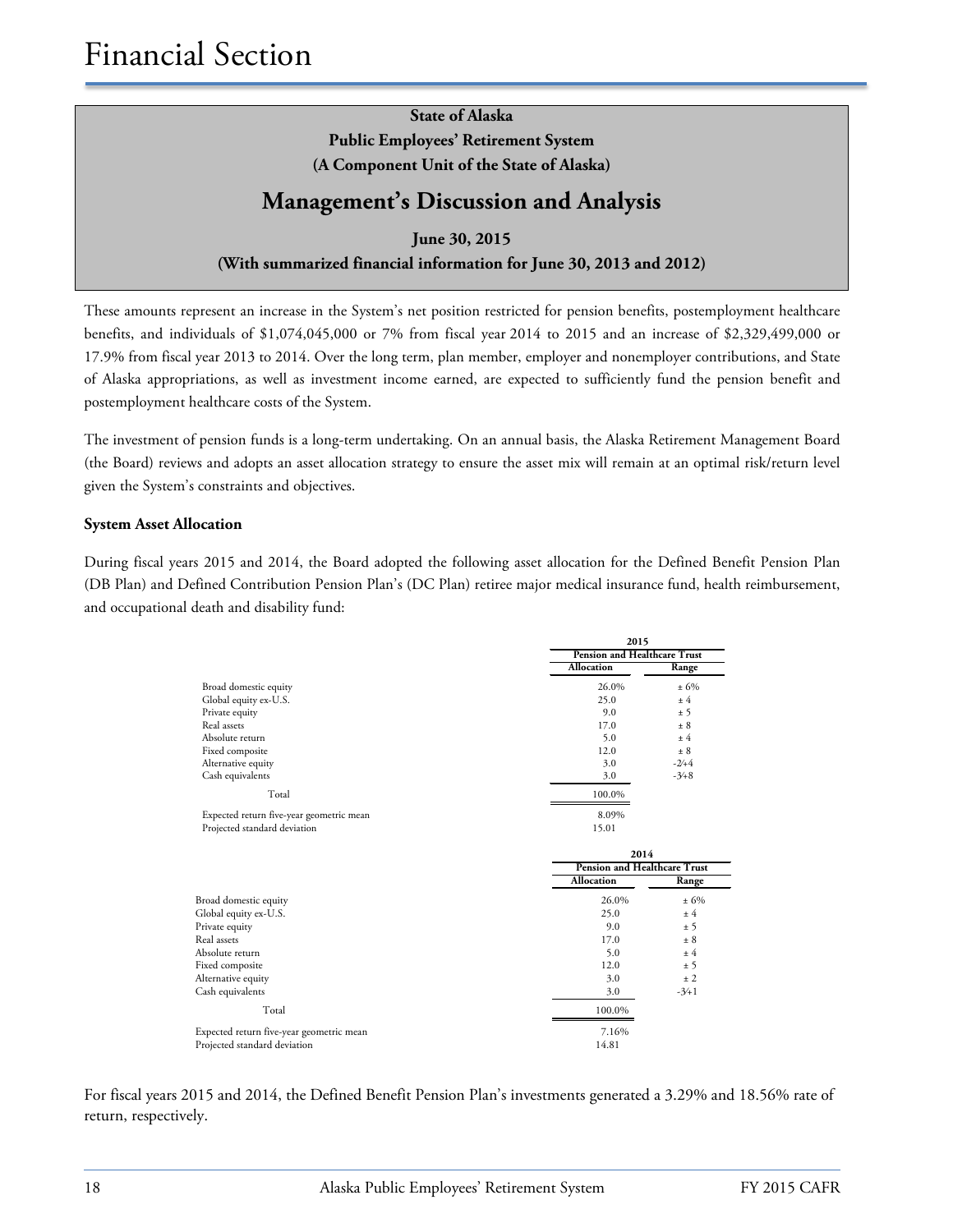### **Management's Discussion and Analysis**

**June 30, 2015**

#### **(With summarized financial information for June 30, 2013 and 2012)**

#### **Contributions, Investment Income, and Other Additions**

The additions required to fund retirement benefits are accumulated through a combination of employer and plan member contributions, State of Alaska appropriation, investment income, and other additions as follows:

|                                   | <b>Additions</b> (in thousands) |           |           |                     |               |           |  |
|-----------------------------------|---------------------------------|-----------|-----------|---------------------|---------------|-----------|--|
|                                   |                                 |           |           | Increase (decrease) |               |           |  |
|                                   |                                 | 2015      | 2014      | Amount              | Percentage    | 2013      |  |
| Employer contributions            | \$                              | 483,881   | 477,133   | 6,748               | $1.4\%$ \$    | 467,510   |  |
| Plan member contributions         |                                 | 171,168   | 169,279   | 1,889               | 1.1           | 165,294   |  |
| Nonemployer contributions - State |                                 |           |           |                     |               |           |  |
| of Alaska                         |                                 | 1,000,000 | 312,473   | 687,527             | 220.0         | 307,302   |  |
| Net investment income             |                                 | 479,616   | 2,402,053 | (1,922,437)         | (80.0)        | 1,445,315 |  |
| Other additions                   |                                 | 47,020    | 17,438    | 29,582              | 169.6         | 10,468    |  |
| Total                             | \$                              | 2,181,685 | 3,378,376 | (1,196,691)         | $(35.4)\%$ \$ | 2,395,889 |  |

The System's employer contributions increased from \$477,133,000 in fiscal year 2014 to \$483,881,000 in fiscal year 2015, an increase of \$6,748,000 or 1.4%. The System's employer contributions increased from \$467,510,000 in fiscal year 2013 to \$477,133,000 in fiscal year 2014, an increase of \$9,623,000 or 2.1%. The increase in employer contributions is attributable to increase contributions from the defined benefit unfunded liability portion of DC Plan salaries and salary floor payments.

The State of Alaska provided \$1 billion for fiscal year 2015 and \$312,473,000 for fiscal year 2014 in nonemployer contributions as required by Alaska Statute (AS) 39.35.280. The employer on-behalf amount (or additional state contributions as defined in AS 39.35.280) is calculated by the System's actuary. It is based on projected payroll and the difference between the actuarially determined contribution rate and the statutory effective rate. The employer effective contribution rate of 22.00% is established in AS 39.35.255(a). In fiscal year 2015, in an effort to bolster the funding levels of both pension plans, the Alaska legislature appropriated an amount in excess of the actuarially determined contribution rate, in anticipation that this additional funding would decrease future nonemployer contributions.

The System's net investment income in fiscal year 2015 decreased by \$1,922,437,000 or 80.0% from amounts recorded in fiscal year 2014. The System's net investment income in fiscal year 2014 increased by \$956,738,000 or 66.2% from amounts recorded in fiscal year 2013. Over the long term, investment income has been a major component of additions to System assets.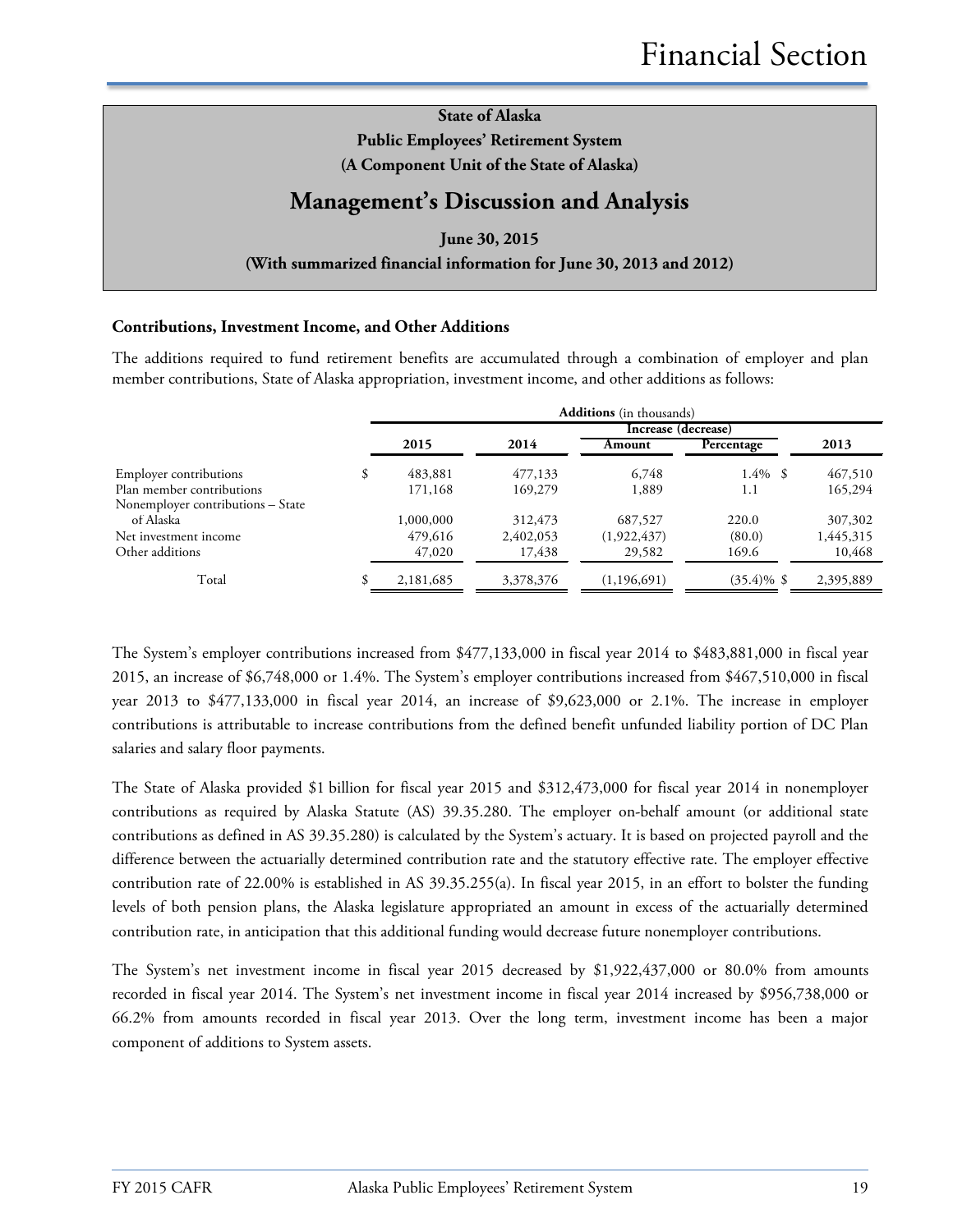| <b>State of Alaska</b>                     |  |  |  |  |  |
|--------------------------------------------|--|--|--|--|--|
| <b>Public Employees' Retirement System</b> |  |  |  |  |  |
| (A Component Unit of the State of Alaska)  |  |  |  |  |  |

### **Management's Discussion and Analysis**

**June 30, 2015**

**(With summarized financial information for June 30, 2013 and 2012)**

The System's investment rates of return at June 30 are as follows:

|                          | Year ended |        |        |  |  |  |  |
|--------------------------|------------|--------|--------|--|--|--|--|
|                          | 2015       | 2014   | 2013   |  |  |  |  |
| System returns           | 3.29%      | 18.46% | 12.59% |  |  |  |  |
| Domestic equities        | 7.84       | 25.45  | 21.24  |  |  |  |  |
| International equities   | (3.32)     | 23.41  | 15.03  |  |  |  |  |
| Fixed income             | (0.74)     | 5.14   | 0.57   |  |  |  |  |
| Private equity           | 13.77      | 24.19  | 11.68  |  |  |  |  |
| Absolute return          | 9.24       | 6.51   | 8.41   |  |  |  |  |
| Real assets              | 3.70       | 12.71  | 10.65  |  |  |  |  |
| Cash equivalents         | 0.28       | 0.26   | 0.25   |  |  |  |  |
| Alternative equity       | (0.89)     | 24.55  |        |  |  |  |  |
| Actuarial rate of return | 8.00       | 8.00   | 8.00   |  |  |  |  |

#### **Benefits and Other Deductions**

The primary deduction of the DB Plan is the payment of pension and postemployment healthcare benefits. The primary deduction of the DC Plan is the refund of contributions. These benefit payments, healthcare claims paid, refunds of contributions, and the cost of administering the System comprise the cost of operations as follows:

|                                              | <b>Deductions</b> (in thousands) |           |                     |            |           |  |  |
|----------------------------------------------|----------------------------------|-----------|---------------------|------------|-----------|--|--|
|                                              |                                  |           | Increase (decrease) |            |           |  |  |
|                                              | 2015                             | 2014      | Amount              | Percentage | 2013      |  |  |
| Pension benefits                             | 686,493                          | 640,518   | 45,975              | $7.2\%$ \$ | 599,415   |  |  |
| Postemployment healthcare<br><b>benefits</b> | 362,293                          | 355,611   | 6,682               | 1.9        | 370,314   |  |  |
| Refund of contributions                      | 34,116                           | 30,503    | 3,613               | 11.8       | 23,801    |  |  |
| Administrative                               | 24,738                           | 22,245    | 2,493               | 11.2       | 17,343    |  |  |
| Total                                        | 1,107,640                        | 1,048,877 | 58,763              | 5.6%       | 1,010,873 |  |  |

The System's pension benefit payments in 2015 increased \$45,975,000 or 7.2% from fiscal year 2014 and increased \$41,103,000 or 6.9% from fiscal year 2013 to 2014. The increase in pension benefits in fiscal year 2014 is the result of an increase in the number of retirees.

The System's postemployment healthcare benefit payments in fiscal year 2015 increased \$6,682,000 or 1.9% from fiscal year 2014 and decreased \$14,703,000 or 4.0% from fiscal year 2013 to 2014. The Division contracted with two new TPAs in January 2014, both of whom use networks to help reduce healthcare benefit costs. Currently, the System's DB healthcare trust is benefiting through the use of the networks provided by the TPAs by seeing lower costs from the prior TPA, as well as reduced annual cost increases percentagewise.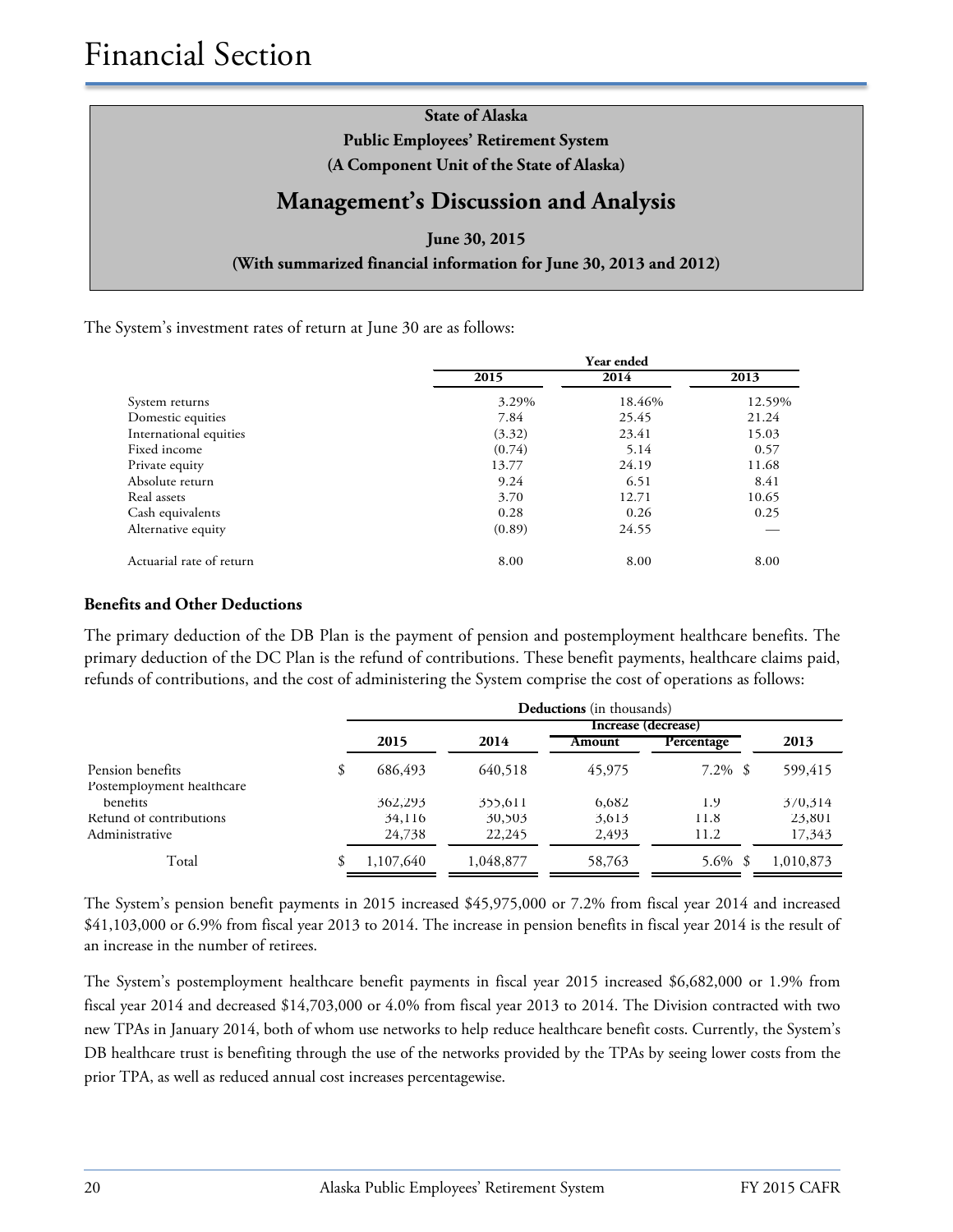### **Management's Discussion and Analysis**

**June 30, 2015 (With summarized financial information for June 30, 2013 and 2012)**

The System's refund of contributions increased \$3,613,000 or 11.8% from fiscal year 2014 to 2015 and increased \$6,702,000 or 28.2% from fiscal year 2013 to 2014. The increase in refunds is primarily in the DC Plan, where refunds increased \$6,232,000 between fiscal year 2014 to 2015, and increased \$3,642,000 from fiscal year 2012 to 2013. The System continues to look at ways to retain member contributions by emphasizing the low investment costs to members to maintain funds within the DC Plan, with a number of investment options available.

The System's administrative deductions in 2015 increased \$2,493,000 or 11.2% from fiscal year 2014 and increased \$4,902,000 or 28.3% from fiscal year 2013 to 2014. The increase in administrative costs in fiscal year 2014 is related to an increase in contractual services related to data processing and the health insurance third-party administrator transition project member fees.

### **Net Pension Liability**

GASB Statement No. 67, implemented in 2014, requires the DB Plan to report the Total Pension Liability (TPL), Fiduciary Net Position (FNP), and the Net Pension Liability (NPL). The TPL determines the total obligation for the DB Plan's pension benefits related to costs incurred as a result of years of service, changes in benefit terms, changes in actuarial assumptions, and any differences between the actuarial assumptions and actual experience. The DB Plan's FNP determines the assets available to pay the DB Plan's future payment stream. The assets are derived from contributions received from participating employers, plan members, and nonemployer contributions, as well as investment earnings, less benefit payments during the year and the related costs to administer the DB Plan. The difference between the TPL and FNP is the NPL, or the unfunded portion of the TPL.

The components of the net pension liability of the participating employers were as follows (in thousands):

|                                                                               | 2015                      | 2014                      |
|-------------------------------------------------------------------------------|---------------------------|---------------------------|
| Total pension liability<br>Plan fiduciary net position                        | 13,456,876<br>(8,606,862) | 12,395,578<br>(7,731,438) |
| Employers' net pension liability                                              | 4,850,014                 | 4,664,140                 |
| Plan fiduciary net position as a percentage<br>of the total pension liability | 63.96%                    | 62.37%                    |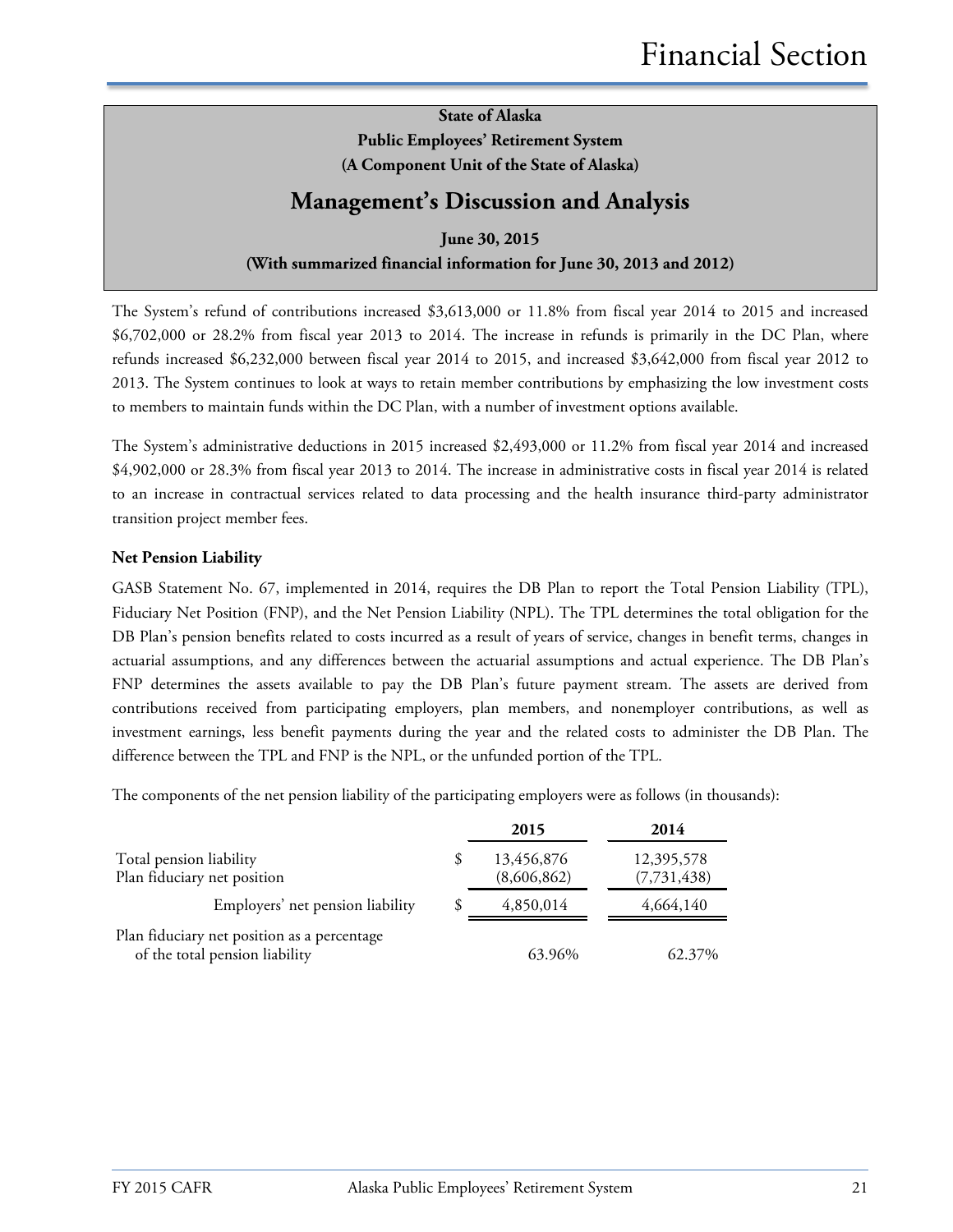### **Management's Discussion and Analysis**

**June 30, 2015**

### **(With summarized financial information for June 30, 2013 and 2012)**

### **Funding**

Retirement benefits are financed by accumulations from employers, plan members, State of Alaska nonemployer contributions, and income earned on System investments.

- The employer contribution rate is determined by the System's consulting actuary and considered for adoption by the Board annually. Alaska Statute 39.35.255(a) sets the employer effective contribution rate at 22.00%. The difference between the actuarially determined contribution rate adopted by the Board and the statutory employer effective rate is paid by the State of Alaska as a direct appropriation per AS 39.35.280.
- AS 39.35.280 requires that additional state contributions are made each July 1 or as soon after July 1 for the ensuing fiscal year that when combined with the total employer contributions are sufficient to pay the System's past service liability at the contribution rate adopted by the Board for that fiscal year.
- Plan member contributions are set by Alaska Statute 39.35.160 for the DB Plan and Alaska Statute 39.35.730 for the DCR Plan.
- The Board works with an external consultant to determine the proper asset allocation strategy.

### **Legislation**

During fiscal year 2015, the Twenty-Ninth Alaska State Legislature enacted one law that affects the System:

• House Bill 2001 appropriates \$126.5 million from the general fund to the Department of Administration for deposit in the System's defined benefit pension fund and the retiree healthcare trust as partial payment of the participating employers' contribution for fiscal year ending June 30, 2016. This appropriation is to fund the difference between the statutory required contribution of 22% paid by participating employers for both defined benefit and defined contribution members, and the actuarially determined contribution rate adopted by the Board for that fiscal year, and is specified in Alaska Statute 14.25.085 – Additional State Contributions.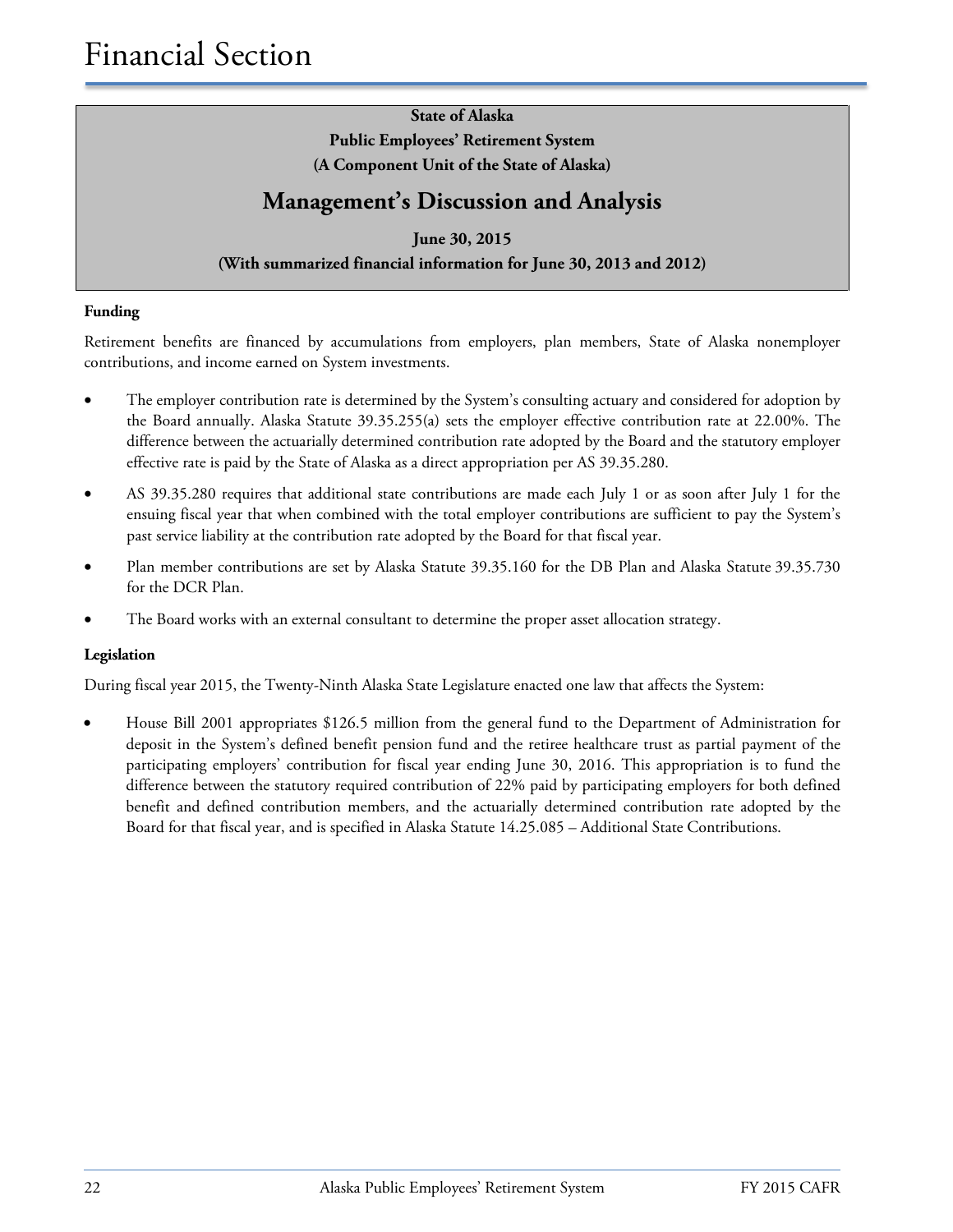### **Management's Discussion and Analysis**

**June 30, 2015 (With summarized financial information for June 30, 2013 and 2012)**

#### **Economic Conditions, Future Contribution Rates, and Status of Unfunded Liability**

Fiscal year 2015 was another year of positive, but significantly lower investment returns than fiscal year 2014. Net investment income decreased from \$2,402,053,000 in fiscal year 2014 to \$479,616,000 in fiscal year 2015, a decrease of \$1,922,437,000 or 80.0%. The return on the System's investments was less than one-half the actuarially assumed return of 8.00% with the System's rate of return of 3.29% at June 30, 2015. In fiscal year 2014, the System's investments returned 18.46%, more than twice the actuarially assumed rate of 8.00%. The Board continues to work with its investment counsel and the Alaska Department of Revenue, Treasury Division, to diversify the portfolio of the System to maintain an optimal risk/return ratio.

The consulting actuary recommended an increase from the System's actuarially determined contribution rate of 35.68% in fiscal year 2014 to 44.03% in fiscal year 2015. The Board adopted the fiscal year 2015 actuarially determined contribution rate of 44.03%, which represented an increase of 8.35%. The statutory employer effective contribution rate remained at 22.00% for fiscal years 2015 and 2014.

The June 30, 2014 and 2013 actuarial valuation reports for the DB Plan reported funding ratios based on valuation assets of 70.1% and 60.8%, respectively, as well as unfunded liabilities of \$6.3 and \$7.8 billion, respectively.

The System expects a decline in the DB Plan's recommended actuarially determined contribution rate and a corresponding increase in the pension and healthcare funding ratios as of the June 30, 2015 actuarial valuation report with the infusion of the \$1 billion appropriated from the Constitutional Budget Reserve Fund during fiscal year 2015. Additionally, due to statutory changes implemented by the Alaska Legislature in conjunction with the \$1billion infusion to the PERS DB pension plan, the statute (1) established the level percentage of pay approach as a replacement to the level dollar approach and (2) reset the 25-year amortization period beginning July 1, 2014, actuarial projections reflect that the required additional state contribution would be significantly reduced for a period of time.

For fiscal years 2015 and 2014, the DC Plan's employer contribution rate was established by Alaska statute at 22.00%. The DC Plan's actuarially determined occupational death and disability rate was adopted by the Board to be 1.06% and 1.14% for peace officers/firefighters, and 0.22% and 0.20% for all other public employees. The DC Plan retiree medical plan actuarially determined contribution rate was adopted by the Board to be 1.66% and 0.48%, respectively.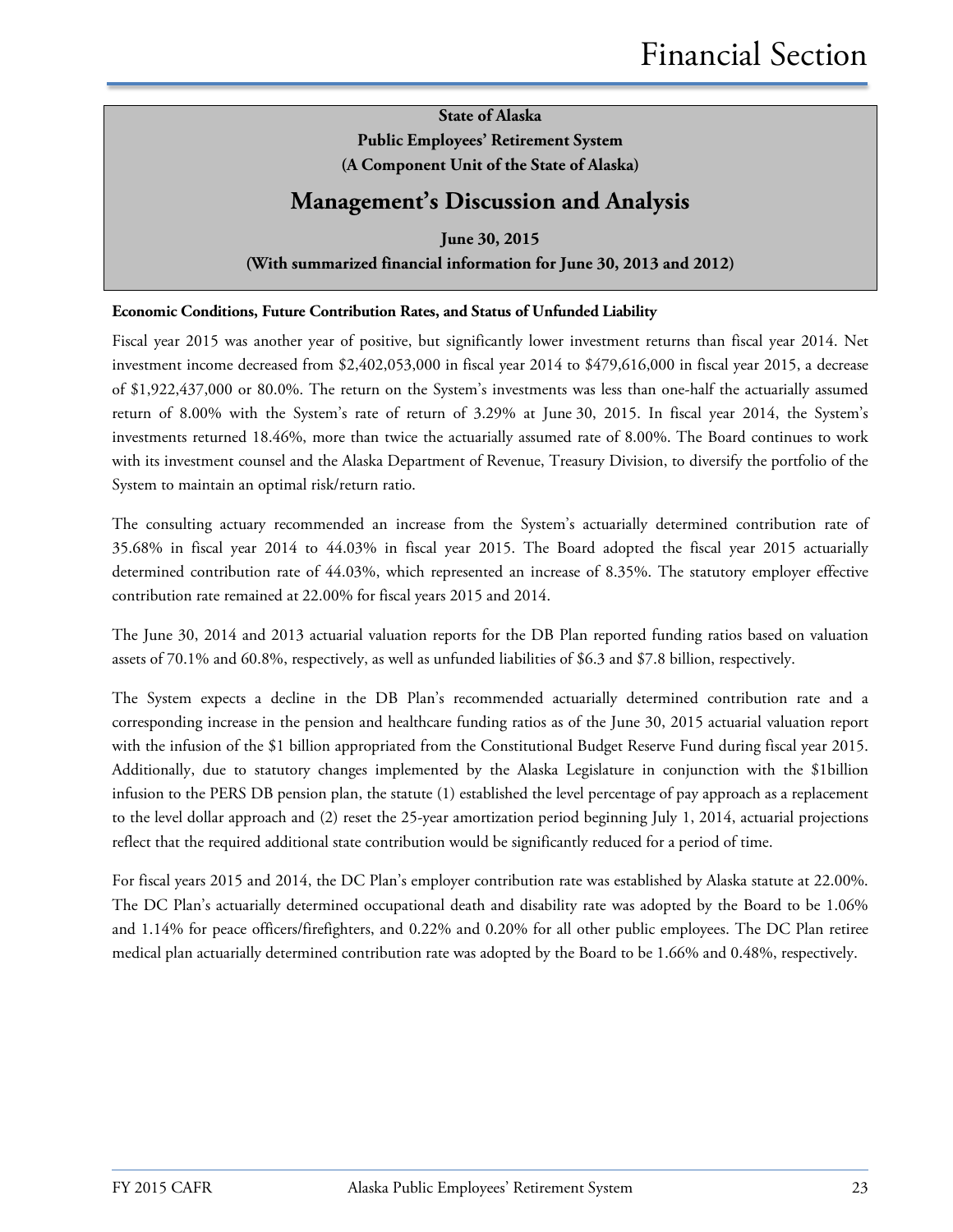### **Management's Discussion and Analysis**

**June 30, 2015**

### **(With summarized financial information for June 30, 2013 and 2012)**

#### **Requests for Information**

This financial report is designed to provide a general overview of the finances for all those with interest in the finances. Questions concerning any of the information provided in this report or requests for additional information should be addressed to:

> State of Alaska Public Employees' Retirement System Division of Retirement and Benefits, Finance Section P.O. Box 110203 Juneau, Alaska 99811-0203

Questions concerning any of the investment information provided in this report or requests for additional investment information should be addressed to:

> State of Alaska Department of Revenue, Treasury Division P.O. Box 110405 Juneau, Alaska 99811-0405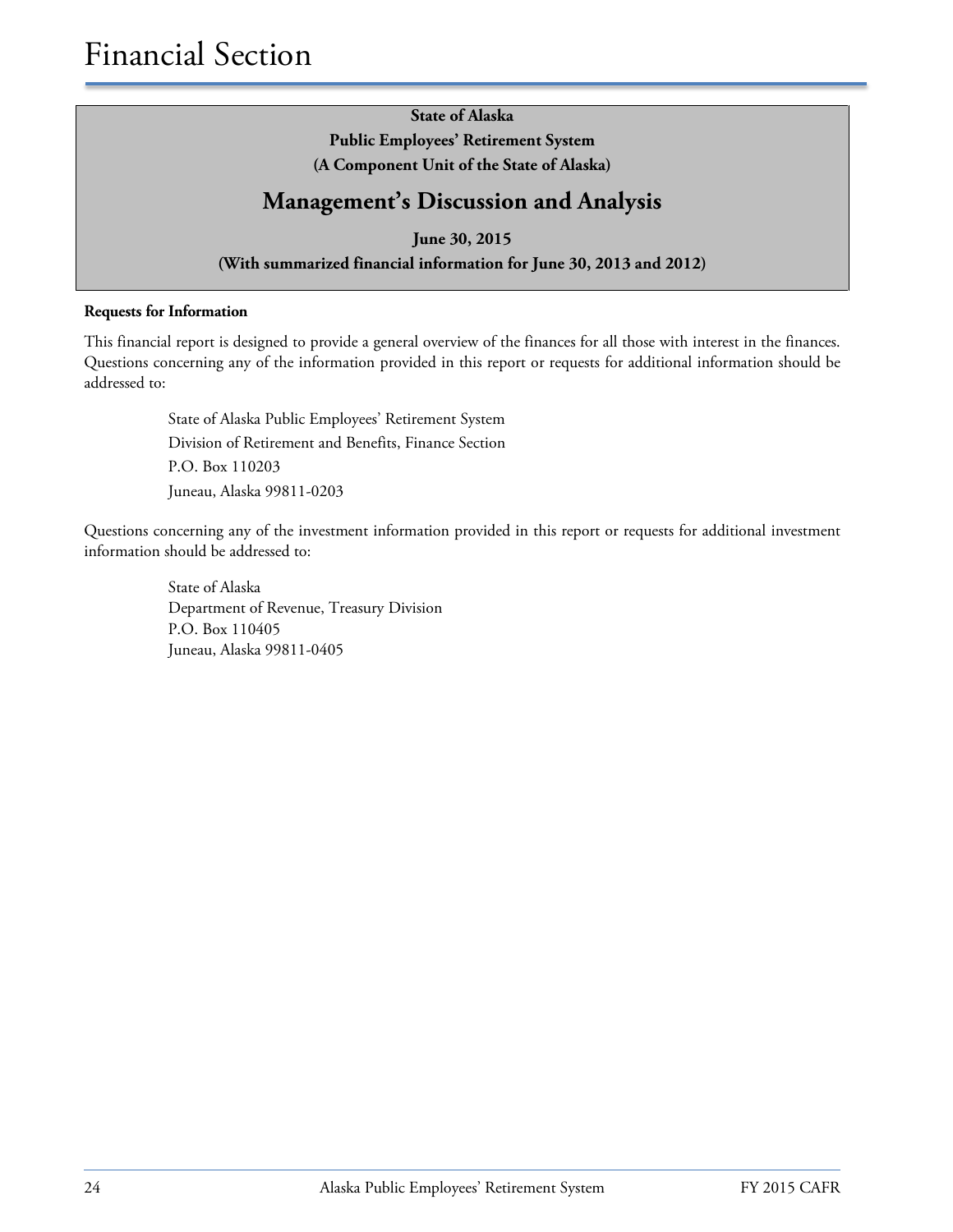**Public Employees' Retirement System**

**(A Component Unit of the State of Alaska)**

### **Combining Statement of Fiduciary Net Position**

**June 30, 2015**

**(With summarized financial information for June 30, 2014)**

|                                                                                     | Other Postemployment Benefit Plans |                                                      |                  |                          |                          |                          |                     |                     |
|-------------------------------------------------------------------------------------|------------------------------------|------------------------------------------------------|------------------|--------------------------|--------------------------|--------------------------|---------------------|---------------------|
|                                                                                     | Defined                            | <b>Defined</b>                                       |                  | Occupational             |                          | Health                   |                     |                     |
|                                                                                     | Benefit                            | Contribution                                         | Alaska retiree   | death and                | Retiree                  | reimbursement            | <b>System</b> total | <b>System</b> total |
|                                                                                     | Pension                            | Pension                                              | healthcare trust | disability               | medical                  | arrangement              | June 30, 2015       | June 30, 2014       |
| Assets:<br>Cash and cash equivalents (note 3 & 4):                                  |                                    |                                                      |                  |                          |                          |                          |                     |                     |
| Short-term fixed income pool<br>Empower money market fund - nonparticipant directed | 152,381<br>\$                      | 18,083<br>5,965                                      | 160,559          | 502                      | 1,455                    | 5,353                    | 338,333<br>5,965    | 488,169<br>13,429   |
|                                                                                     |                                    |                                                      |                  |                          |                          |                          |                     |                     |
| Total cash and cash equivalents                                                     | 152,381                            | 24,048                                               | 160,559          | 502                      | 1,455                    | 5,353                    | 344,298             | 501,598             |
| Receivables:                                                                        |                                    |                                                      |                  |                          |                          |                          |                     |                     |
| Contributions<br>Due from State of Alaska General Fund                              | 27,517<br>5,330                    | 628<br>5,162                                         | 1,341<br>4,552   | 19<br>126                | 80<br>676                | 159<br>1,364             | 29,744<br>17,210    | 29,188<br>16,981    |
| Due from Retiree Health Fund                                                        | $\mathcal{L}$                      |                                                      |                  | $\overline{\phantom{a}}$ | $\overline{\phantom{a}}$ |                          | $\overline{2}$      |                     |
| Other accounts receivable                                                           | 213                                | 6                                                    |                  | $\overline{\phantom{0}}$ | $\overline{\phantom{0}}$ | $\overline{\phantom{0}}$ | 219                 | $\bf8$              |
| Total receivables                                                                   | 33,062                             | 5,796                                                | 5,893            | 145                      | 756                      | 1,523                    | 47,175              | 46,177              |
| Investments (notes 3, 4, and 5), at fair value:                                     |                                    |                                                      |                  |                          |                          |                          |                     |                     |
| Fixed income securities:                                                            |                                    |                                                      |                  |                          |                          |                          |                     |                     |
| U.S. Treasury fixed income pool                                                     | 474,205                            |                                                      | 385,311          | 1,042                    | 2,371                    | 10,496                   | 873,425             | 865,965             |
| Taxable municipal bonds<br>Tactical fixed income pool                               | 81,663<br>43,868                   | $\overline{\phantom{0}}$<br>÷,                       | 66,355<br>35,645 | 179<br>97                | 408<br>219               | 1,808<br>971             | 150,413<br>80,800   | 156,151             |
| High yield pool                                                                     | 223,734                            | $\overline{\phantom{0}}$                             | 181,793          | 493                      | 1,119                    | 4,952                    | 412,091             | 396,460             |
| International fixed income pool                                                     | 138,100                            | $\overline{\phantom{0}}$                             | 112,212          | 303                      | 690                      | 3,057                    | 254,362             | 265,498             |
| Emerging debt pool                                                                  | 58,536                             | ÷,                                                   | 47,563           | 129                      | 293                      | 1,296                    | 107,817             | 107,752             |
| Total fixed income securities                                                       | 1,020,106                          |                                                      | 828,879          | 2,243                    | 5,100                    | 22,580                   | 1,878,908           | 1,791,826           |
| Broad domestic equity:                                                              |                                    |                                                      |                  |                          |                          |                          |                     |                     |
| Large cap pool                                                                      | 1.917.610                          | $\overline{\phantom{0}}$                             | 1,558,137        | 4,217                    | 9,587                    | 42.444                   | 3,531,995           | 3,303,110           |
| Small cap pool                                                                      | 414,888                            | $\overline{\phantom{0}}$                             | 337,114          | 912                      | 2,074                    | 9,183                    | 764,171             | 730,968             |
| Total broad domestic equity                                                         | 2,332,498                          | $\overline{\phantom{0}}$                             | 1,895,251        | 5,129                    | 11,661                   | 51,627                   | 4,296,166           | 4,034,078           |
| Broad international equity:                                                         |                                    |                                                      |                  |                          |                          |                          |                     |                     |
| International equity pool                                                           | 1,787,370                          | ÷                                                    | 1,452,311        | 3,931                    | 8,936                    | 39.561                   | 3,292,109           | 2,895,724           |
| International equity small cap pool                                                 | 116,878                            | -                                                    | 94,968           | 257                      | 584                      | 2,587                    | 215,274             | 229,131             |
| Frontier market pool                                                                | 1,958                              | $\overline{\phantom{0}}$                             | 1,591            | $\overline{4}$           | 10                       | 43                       | 3,606               | 69,297              |
| Emerging markets equity pool                                                        | 226,889                            |                                                      | 184,357          | 499                      | 1,134                    | 5,022                    | 417,901             | 436,035             |
| Total broad international equity                                                    | 2,133,095                          | $\overline{\phantom{0}}$                             | 1,733,227        | 4,691                    | 10,664                   | 47,213                   | 3,928,890           | 3,630,187           |
| Alternative equity:                                                                 |                                    |                                                      |                  |                          |                          |                          |                     |                     |
| Alternative equity                                                                  | 248,198                            |                                                      | 201,671          | 545                      | 1,241                    | 5,493                    | 457,148             | 496,208             |
| Convertible bond pool                                                               | 71,229                             | $\overline{\phantom{0}}$                             | 57,876           | 157                      | 356                      | 1,577                    | 131,195             | 137,669             |
| Total alternative equity                                                            | 319,427                            |                                                      | 259,547          | 702                      | 1,597                    | 7,070                    | 588,343             | 633,877             |
| Private equity pool                                                                 | 660,680                            | $\overline{\phantom{0}}$                             | 536,829          | 1,453                    | 3,303                    | 14,623                   | 1,216,888           | 1,215,158           |
| Absolute return pool                                                                | 488,352                            | $\equiv$                                             | 396,806          | 1,074                    | 2,441                    | 10,809                   | 899,482             | 577,421             |
| Real assets:                                                                        |                                    |                                                      |                  |                          |                          |                          |                     |                     |
| Real estate pool                                                                    | 476,474                            |                                                      | 385,733          | 1,044                    | 2,373                    | 10,507                   | 876,131             | 936,067             |
| Real estate investment trust pool                                                   | 117,787                            | $\overline{\phantom{0}}$                             | 95,707           | 259                      | 589                      | 2,607                    | 216,949             | 255,488             |
| Infrastructure private pool<br>Infrastructure public pool                           | 103,834<br>90,618                  | $\overline{\phantom{0}}$<br>$\overline{\phantom{0}}$ | 84,370<br>73,631 | 228<br>199               | 519<br>453               | 2,298<br>2,006           | 191,249<br>166,907  | 115,890             |
| Master limited partnership pool                                                     | 189,752                            | -                                                    | 154,181          | 417                      | 949                      | 4,200                    | 349,499             | 343,517             |
| Energy pool                                                                         | 36,760                             | $\overline{\phantom{0}}$                             | 29,869           | 81                       | 184                      | 814                      | 67,708              | 75,218              |
| Farmland pool                                                                       | 278,016                            | -                                                    | 225,899          | 612                      | 1,390                    | 6,154                    | 512,071             | 499,436             |
| Timber pool                                                                         | 138,586                            |                                                      | 112,607          | 305                      | 693                      | 3,067                    | 255,258             | 253,058             |
| Treasury inflation protected securities pool                                        | 48,124                             | $\overline{\phantom{0}}$                             | 39,103           | 106                      | 241                      | 1,065                    | 88,639              | 24,596              |
| Total real assets                                                                   | 1,479,951                          | -                                                    | 1,201,100        | 3,251                    | 7,391                    | 32,718                   | 2,724,411           | 2,503,270           |
| Other investment funds, at fair value:                                              |                                    |                                                      |                  |                          |                          |                          |                     |                     |
| Pooled investment funds                                                             |                                    | 301,188                                              |                  |                          |                          | -                        | 301,188             | 233,614             |
| Collective investment funds                                                         |                                    | 281,180                                              |                  |                          |                          |                          | 281,180             | 252,677             |
| Total other investment funds                                                        |                                    | 582,368                                              |                  |                          |                          |                          | 582,368             | 486,291             |
| Total investments                                                                   | 8,434,109                          | 582,368                                              | 6,851,639        | 18,543                   | 42,157                   | 186,640                  | 16,115,456          | 14,872,108          |
| Other assets                                                                        | 17                                 |                                                      | 2,093            |                          |                          |                          | 2,110               | 4,365               |
| Total assets                                                                        | 8,619,569                          | 612,212                                              | 7,020,184        | 19,190                   | 44,368                   | 193,516                  | 16,509,039          | 15,424,248          |
| Liabilities:                                                                        |                                    |                                                      |                  |                          |                          |                          |                     |                     |
| Accrued expenses                                                                    | 10,608                             | 205                                                  | 2,321            | 16                       |                          |                          | 13,150              | 11,416              |
| Forfeitures payable                                                                 |                                    | 22,545                                               |                  | $\overline{\phantom{a}}$ | $\overline{\phantom{a}}$ | -                        | 22,545              | 17,613              |
| Claims payable (note 8)                                                             |                                    |                                                      | 46,147           |                          |                          |                          | 46,147              | 48,280              |
| Due to State of Alaska General Fund                                                 | 2,099                              |                                                      | 9,753            | $\,2$                    |                          |                          | 11,854              | 5,641               |
| <b>Total liabilities</b>                                                            | 12,707                             | 22,750                                               | 58,221           | $1\,8$                   |                          |                          | 93,696              | 82,950              |
| Net position held in trust for pension benefits,                                    |                                    |                                                      |                  |                          |                          |                          |                     |                     |
| postemployment healthcare benefits, and individuals:                                | 8,606,862<br>$\dot{\mathbf{x}}$    | 589,462                                              | 6,961,963        | 19,172                   | 44,368                   | 193,516                  | 16,415,343          | 15,341,298          |

See accompanying notes to financial statements.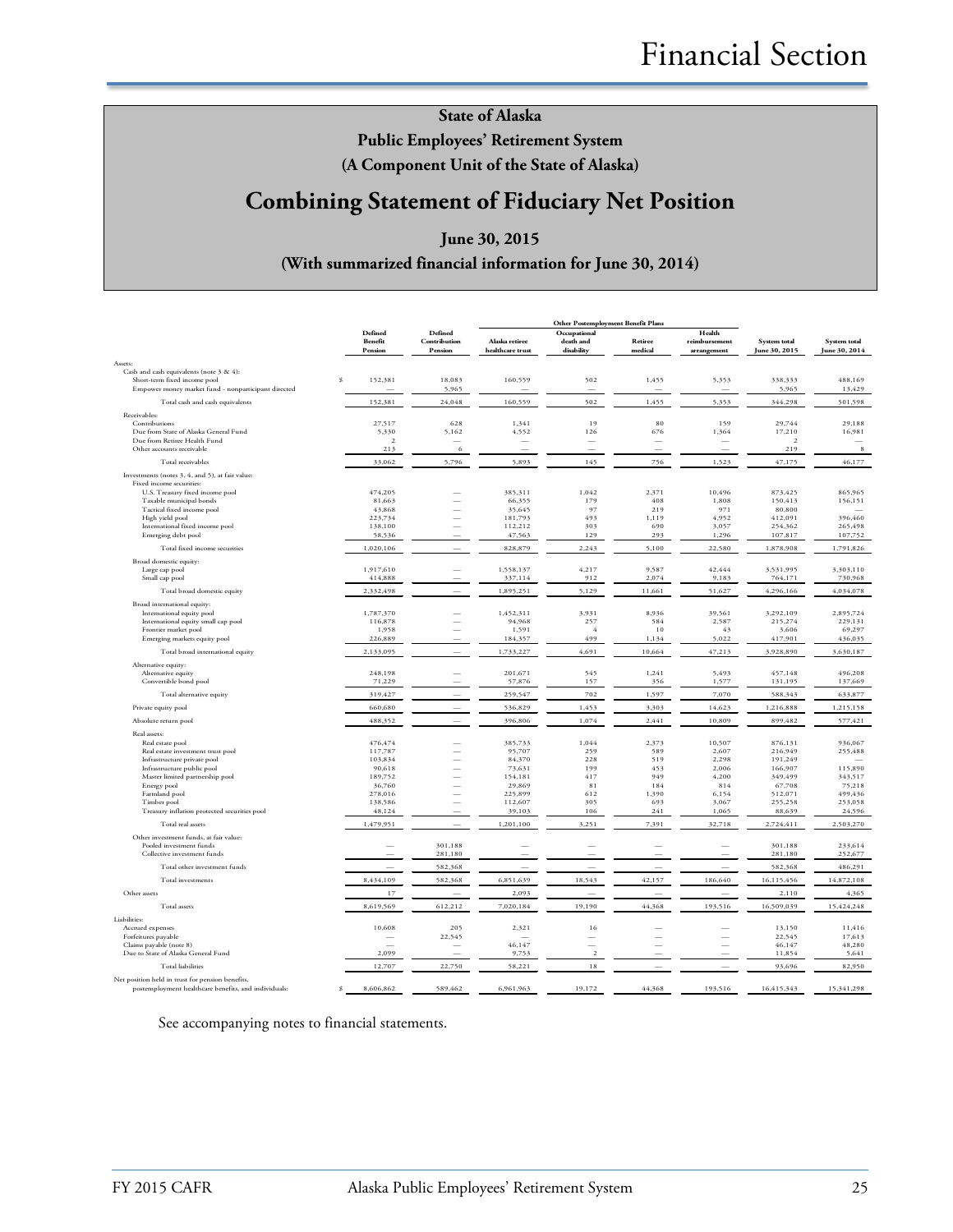**Public Employees' Retirement System**

**(A Component Unit of the State of Alaska)**

### **Combining Statement of Changes in Fiduciary Net Position**

**June 30, 2015**

**(With summarized financial information for June 30, 2014)**

|                                                                                                          | <b>Other Postemployment Benefit Plans</b> |                               |                                    |                                    |                                         |                    |                                        |                               |                                      |
|----------------------------------------------------------------------------------------------------------|-------------------------------------------|-------------------------------|------------------------------------|------------------------------------|-----------------------------------------|--------------------|----------------------------------------|-------------------------------|--------------------------------------|
|                                                                                                          |                                           | Defined<br>Benefit<br>Pension | Defined<br>Contribution<br>Pension | Alaska retiree<br>healthcare trust | Occupational<br>death and<br>disability | Retiree<br>medical | Health<br>reimbursement<br>arrangement | System total<br>June 30, 2015 | <b>System</b> total<br>June 30, 2014 |
| Additions:                                                                                               |                                           |                               |                                    |                                    |                                         |                    |                                        |                               |                                      |
| Contributions:                                                                                           |                                           |                               |                                    |                                    |                                         |                    |                                        |                               |                                      |
| Employers                                                                                                | Ŝ.                                        | 226,136                       | 38,949                             | 171,028                            | 2,790                                   | 14,552             | 30,426                                 | 483,881                       | 477,133                              |
| Plan members                                                                                             |                                           | 100,036                       | 70,462                             | 656                                | 14                                      | -                  | -                                      | 171,168                       | 169,279                              |
| Nonemployer State of Alaska                                                                              |                                           | 1,000,000                     | -                                  | $\overline{\phantom{m}}$           | -                                       |                    | $\overline{\phantom{m}}$               | 1,000,000                     | 312,473                              |
| Total contributions                                                                                      |                                           | 1,326,172                     | 109,411                            | 171,684                            | 2,804                                   | 14,552             | 30,426                                 | 1,655,049                     | 958,885                              |
| Investment income:                                                                                       |                                           |                               |                                    |                                    |                                         |                    |                                        |                               |                                      |
| Net appreciation in fair value (note 2)                                                                  |                                           | 121.302                       | 12.998                             | 96.106                             | 266                                     | 626                | 2.696                                  | 233,994                       | 2.181.128                            |
| Interest                                                                                                 |                                           | 31,908                        | 43                                 | 26,768                             | 67                                      | 135                | 661                                    | 59,582                        | 54,954                               |
| <b>Dividends</b>                                                                                         |                                           | 118,826                       | $\qquad \qquad$                    | 100,083                            | 252                                     | 512                | 2,490                                  | 222,163                       | 198,020                              |
| Total investment income                                                                                  |                                           | 272,036                       | 13.041                             | 222,957                            | 585                                     | 1,273              | 5.847                                  | 515,739                       | 2.434.102                            |
| Less investment expense                                                                                  |                                           | 18,725                        | 1,110                              | 16.244                             | 4                                       | 6                  | 34                                     | 36,123                        | 32.049                               |
| Net investment income                                                                                    |                                           | 253,311                       | 11,931                             | 206,713                            | 581                                     | 1,267              | 5,813                                  | 479,616                       | 2,402,053                            |
| Other:                                                                                                   |                                           |                               |                                    |                                    |                                         |                    |                                        |                               |                                      |
| Other                                                                                                    |                                           | 36                            |                                    | 46,983                             |                                         |                    | $\overline{\phantom{a}}$               | 47,020                        | 17,438                               |
| Total additions                                                                                          |                                           | 1,579,519                     | 121,343                            | 425,380                            | 3,385                                   | 15,819             | 36,239                                 | 2,181,685                     | 3,378,376                            |
| Deductions:                                                                                              |                                           |                               |                                    |                                    |                                         |                    |                                        |                               |                                      |
| Pension and postemployment benefits                                                                      |                                           | 686.493                       | $\overline{\phantom{m}}$           | 361,930                            | 363                                     |                    |                                        | 1.048.786                     | 996.129                              |
| Refunds of contributions                                                                                 |                                           | 10,049                        | 24,067                             | -                                  |                                         |                    |                                        | 34,116                        | 30,503                               |
| Administrative                                                                                           |                                           | 7,553                         | 2,487                              | 14,647                             | 32                                      | 19                 |                                        | 24,738                        | 22,245                               |
| Total deductions                                                                                         |                                           | 704,095                       | 26,554                             | 376,577                            | 395                                     | 19                 | $\overline{\phantom{m}}$               | 1,107,640                     | 1.048.877                            |
| Net increase                                                                                             |                                           | 875,424                       | 94,789                             | 48,803                             | 2,990                                   | 15,800             | 36,239                                 | 1,074,045                     | 2,329,499                            |
| Net position held in trust for pension benefits,<br>postemployment healthcare benefits, and individuals: |                                           |                               |                                    |                                    |                                         |                    |                                        |                               |                                      |
| Balance, beginning of year                                                                               |                                           | 7,731,438                     | 494,673                            | 6,913,160                          | 16,182                                  | 28,568             | 157,277                                | 15,341,298                    | 13,011,799                           |
| Balance, end of year                                                                                     |                                           | 8,606,862                     | 589,462                            | 6,961,963                          | 19,172                                  | 44,368             | 193,516                                | 16,415,343                    | 15,341,298                           |

See accompanying notes to financial statements.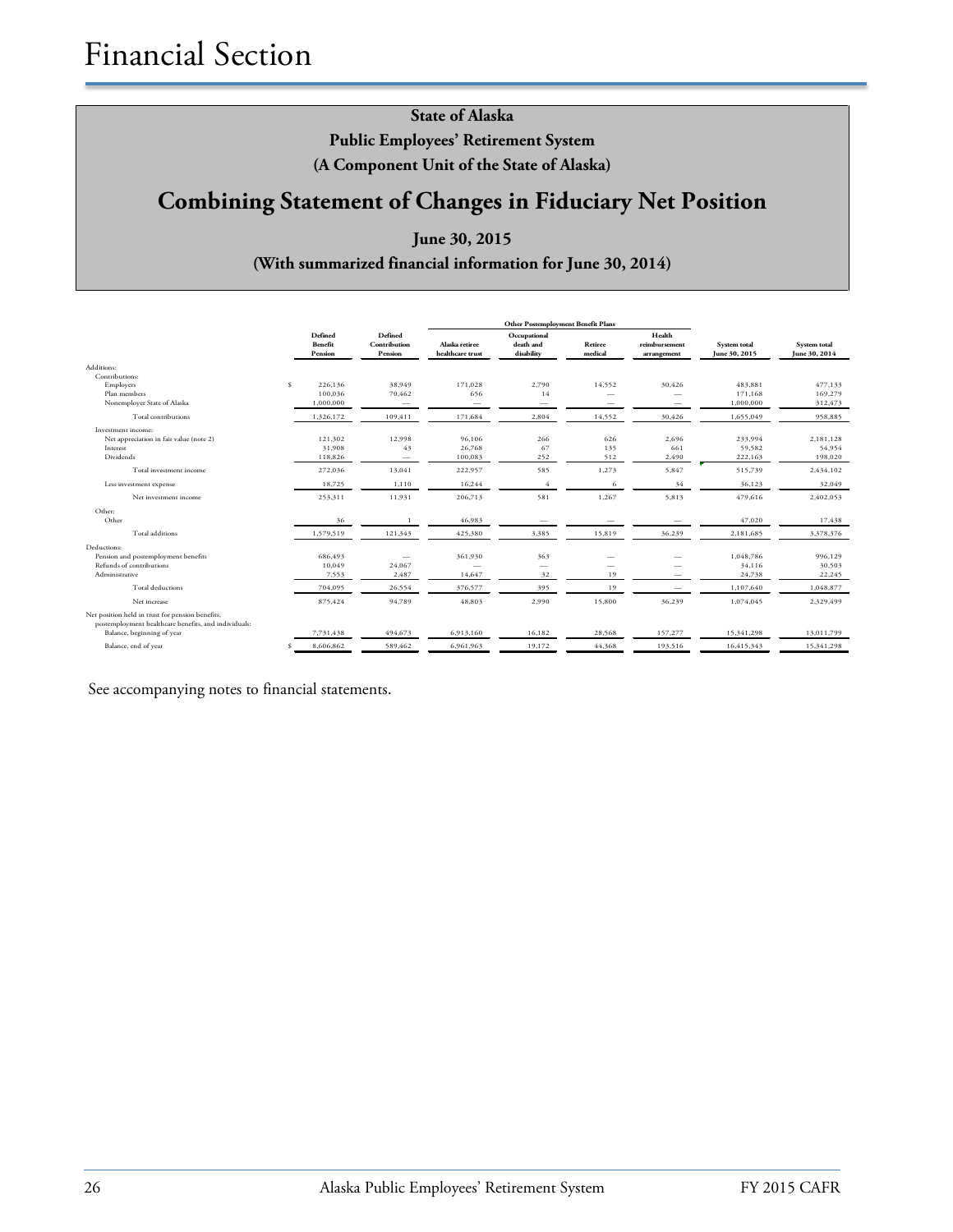**Teachers' Retirement System**

**(A Component Unit of the State of Alaska)**

### **Notes to Financial Statements**

**June 30, 2015**

#### **(With summarized financial information for June 30, 2014)**

#### **(1) Description**

The State of Alaska Public Employees' Retirement System (PERS or the System) is a component unit of the State of Alaska (the State). The System is governed by the Alaska Retirement Management Board (the Board), which consists of nine trustees, as follows: two members, consisting of the commissioner of administration and the commissioner of revenue; two trustees who are members of the general public; one trustee who is employed as a finance officer for a political subdivision participating in either the PERS or Teachers' Retirement System (TRS); two trustees who are members of PERS; and two trustees who are members of TRS.

PERS acts as the common investment and administrative agency for the following multiple-employer plans:

| Plan name                                          | Type of plan                          |
|----------------------------------------------------|---------------------------------------|
| Defined Benefit Pension Plan                       | Cost-sharing, Defined Benefit Pension |
| Defined Contribution Pension Plan                  | Defined Contribution Pension          |
| Defined Benefit Other Postemployment Benefits      |                                       |
| Alaska Retiree Healthcare Trust Plan               | Cost-sharing, Defined Benefit OPEB    |
| Occupational Death and Disability Plan             | Cost-sharing, Defined Benefit OPEB    |
| Retiree Medical Plan                               | Cost-sharing, Defined Benefit OPEB    |
| Defined Contribution Other Postemployment Benefits |                                       |
| Healthcare Reimbursement Arrangement Plan          | Defined Contribution OPEB             |
|                                                    |                                       |

At June 30, the number of participating local government employers and public organizations including the State was as follows:

| 2015    |              |                   |  |  |  |
|---------|--------------|-------------------|--|--|--|
| Defined | Defined      |                   |  |  |  |
| Benefit | Contribution |                   |  |  |  |
| Pension | Pension      | <b>OPEB</b> Plans |  |  |  |
|         |              |                   |  |  |  |
| 76      | 78           | 78                |  |  |  |
| 53      | 53           | 53                |  |  |  |
| 27      | 27           | 27                |  |  |  |
| 157     | 159          | 159               |  |  |  |
|         |              |                   |  |  |  |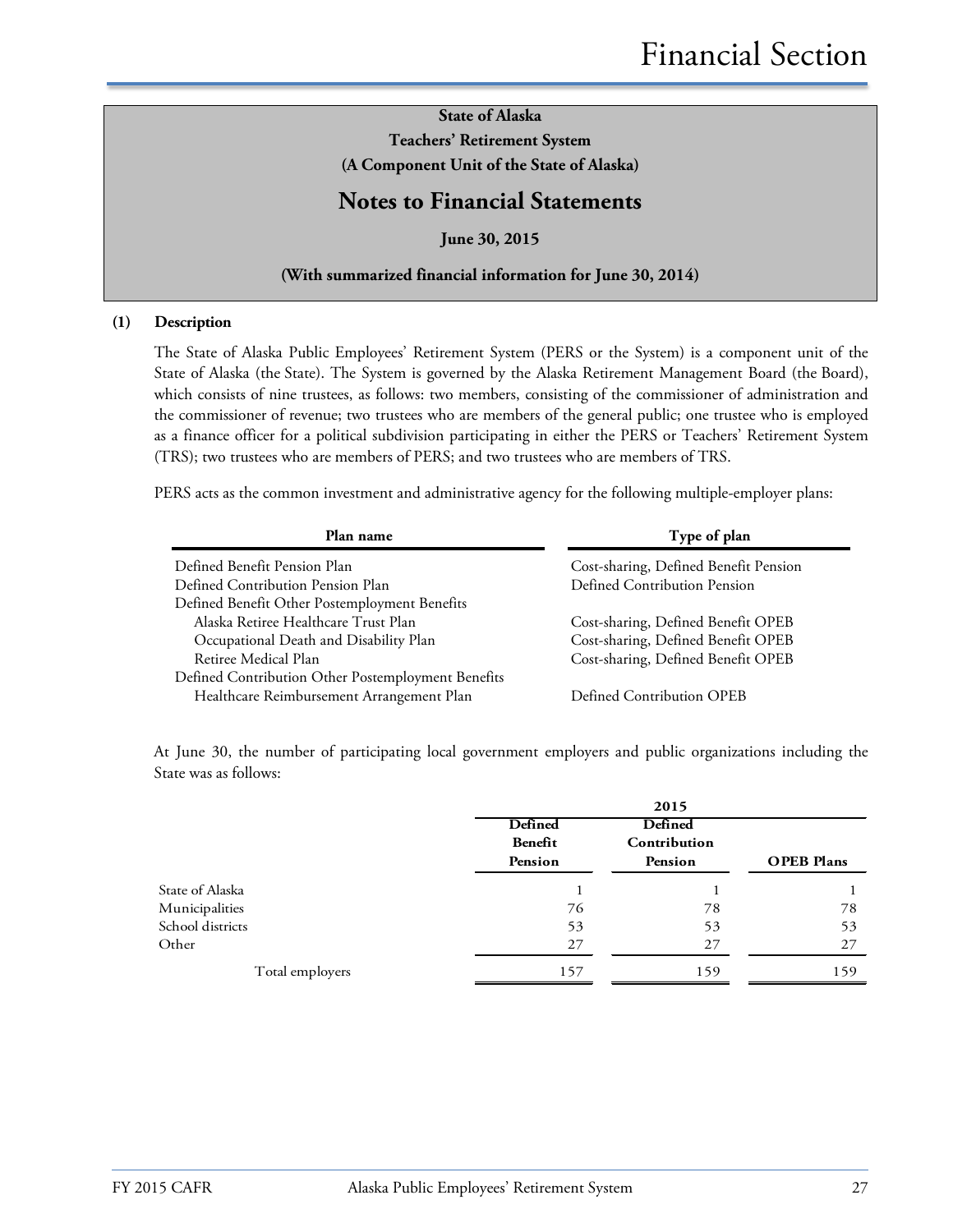### **Notes to Financial Statements**

**June 30, 2015**

**(With summarized financial information for June 30, 2014)**

|                  | 2014    |              |                   |
|------------------|---------|--------------|-------------------|
|                  | Defined | Defined      |                   |
|                  | Benefit | Contribution |                   |
|                  | Pension | Pension      | <b>OPEB Plans</b> |
| State of Alaska  |         |              |                   |
| Municipalities   | 75      | 77           | 77                |
| School districts | 53      | 53           | 53                |
| Other            | 27      | 27           | 27                |
| Total employers  | 156     | 158          | 158               |

Inclusion in the plans is a condition of employment for eligible State employees, except as otherwise provided for judges, elected officers, and certain employees of the Alaska Marine Highway System. Any local government in the State may elect to have its permanent general and peace officer and firefighter employees covered by the System.

#### **Defined Benefit Pension Plan**

#### *General*

The DB Plan provides pension benefits for eligible State and local government employees. Benefit and contribution provisions are established by State law and may be amended only by the State Legislature. With the passage of Senate Bill (SB) 141, the DB Plan is closed to all new members effective July 1, 2006.

The DB Plan's membership consisted of the following at June 30, 2015:

| Inactive plan members or beneficiaries currently receiving benefits | 32,045 |
|---------------------------------------------------------------------|--------|
| Inactive plan members entitled to but not yet receiving benefits    | 18,181 |
| Active plan members                                                 | 17,988 |
|                                                                     | 68.214 |
|                                                                     |        |

#### *Pension Benefits*

Members hired prior to July 1, 1986 with five or more paid-up years of credited service are entitled to monthly pension benefits beginning at normal retirement age, 55, or early retirement age, 50. For members first hired after June 30, 1986, the normal and early retirement ages are 60 and 55, respectively. Members with 30 or more years of credited service (20 years for peace officers and firefighters) may retire at any age and receive a normal benefit.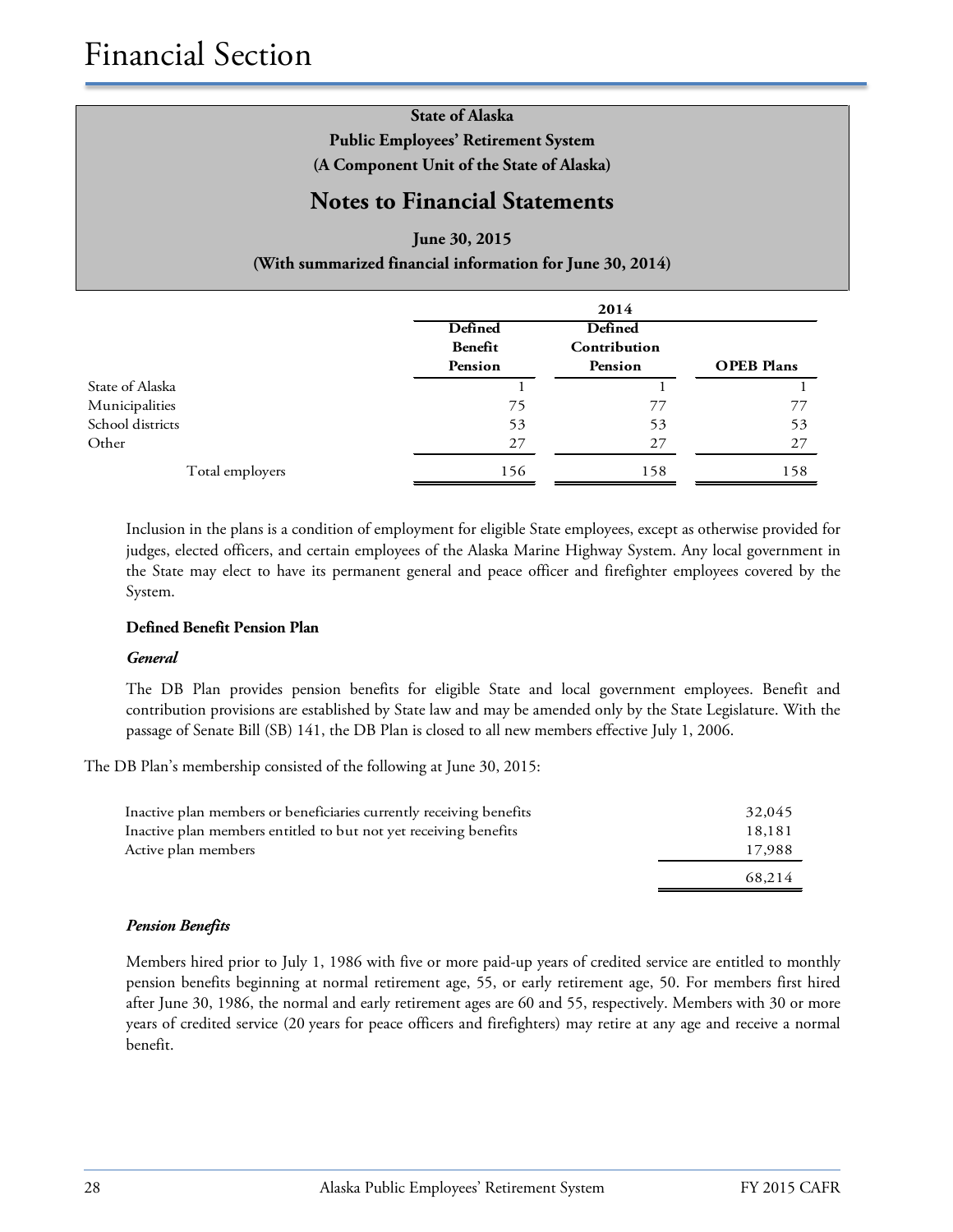### **Notes to Financial Statements**

**June 30, 2015 (With summarized financial information for June 30, 2014)**

The normal monthly pension benefit is based on years of service and average monthly compensation. For members hired prior to July 1, 1996, and all peace officers and firefighters, the average monthly compensation is based upon the members' three highest, consecutive years' salaries. For all other members hired after June 30, 1996, average monthly compensation is based upon the members' five highest, consecutive years' salaries.

The benefit related to all years of service prior to July 1, 1986 and for years of service through a total of 10 years for general members is equal to 2% of the member's average monthly compensation for each year of service. The benefit for each year over 10 years of service subsequent to June 30, 1986 is equal to 2.25% of the member's average monthly compensation for the second 10 years and 2.5% for all remaining years of service. For peace officers and firefighters, the benefit for years of service through a total of 10 years is equal to 2% of the member's average monthly compensation and 2.5% for all remaining years of service.

Minimum benefits for members eligible for retirement are \$25 per month for each year of credited service.

Married members must receive their benefits in the form of a joint and survivor annuity unless their spouse consents to another form of benefit or another person is eligible for benefits under a qualified domestic relations order.

The DB Plan has two types of postretirement pension adjustments (PRPA). The automatic PRPA is issued annually to all eligible benefit recipients, when the cost of living increases in the previous calendar year. The automatic PRPA increase is paid beginning July 1 of each year. The discretionary PRPA may be granted to eligible recipients by the DB Plan's Administrator if the funding ratio of the DB Plan meets or exceeds 105%. If both an automatic and discretionary PRPA are granted, and a retiree is eligible for both adjustments, the one that provides the retiree the greater increase will be paid.

### *Contributions*

Contribution requirements of the active plan members and the participating employers are actuarially determined and approved by the Board as an amount that, when combined, is expected to finance the costs of benefits earned by plan members during the year, with an additional amount to finance any unfunded accrued liability. The DB Plans members' contribution rates are 7.5% for peace officers and firefighters, 9.6% for some school district employees, and 6.75% for general DB Plan members, as required by statute. Employer effective contribution rates are 22.00% of annual payroll. Alaska Statute 39.35.280 requires that the State of Alaska, as a nonemployer contributing entity, contributes each July 1, or as soon after July 1 for the ensuing fiscal year, an amount that when combined with the total employer contributions is sufficient to pay the System's past service liability at the actuarially determined contribution rate adopted by the Board for that fiscal year. Additionally, there is a Defined Benefit Unfunded Liability (DBUL) amount levied against the DCR Plan payroll. The DBUL amount is computed as the difference between:

(A) The amount calculated for the statutory employer contribution rate of 22.00% on eligible salary less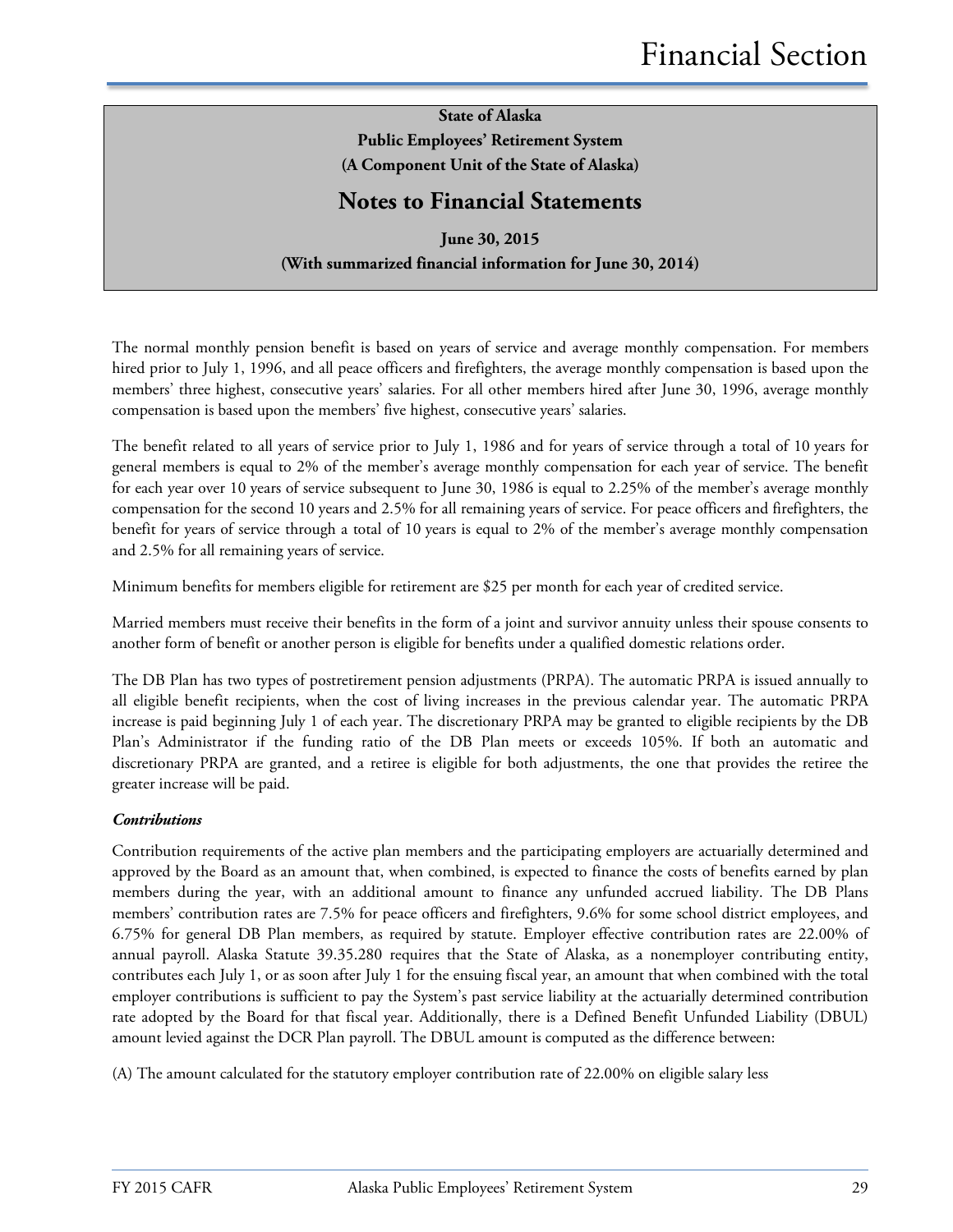### **Notes to Financial Statements**

**June 30, 2015**

**(With summarized financial information for June 30, 2014)**

(B) The total of the employer contributions for:

- (1) The defined contribution employer matching amount
- (2) Major medical
- (3) Occupational death and disability
- (4) Health reimbursement arrangement

The difference is deposited based on an actuarial allocation into the DB Plan's pension and healthcare funds.

### *Refunds*

DB Plan member contributions may be voluntarily or, under certain circumstances, involuntarily refunded to the member or a garnishing agency 60 days after termination of employment. Voluntary refund rights are forfeited on July 1 following the member's 75th birthday or within 50 years of the member's last termination date. Members who have had contributions refunded forfeit all retirement benefits, including postemployment healthcare benefits. Members are allowed to reinstate refunded service due to involuntary refunds by repaying the total involuntary refunded balance and accrued interest. Members are allowed to reinstate voluntarily refunded service by repaying the voluntarily refunded balance and accrued interest, as long as they reestablish an employee relationship with a participating DB Plan employer before July 1, 2010. Members who have not reestablished an employee relationship with a participating DB Plan employer by June 30, 2010 will not be eligible to reinstate voluntarily refunded service and will forfeit any claim to DB Plan membership rights. Balances refunded to members accrue interest at the rate of 7.0% per annum, compounded semiannually.

#### **Defined Contribution Pension Plan**

#### *General*

DC Plan provides retirement benefits for eligible employees hired after July 1, 2006. Additionally, certain active members of the DB plan were eligible to transfer to the DC Plan if that member had not vested in the DB Plan. Benefit and contribution provisions are established by State law and may be amended only by the State Legislature.

At June 30, 2015, membership in the DC Plan consisted of 1,445 Peace Officer and Firefighter members and 16,011 other members.

#### *Retirement Benefits*

A participating member is immediately and fully vested in that member's contributions and related earnings (losses). A member shall be fully vested in the employer contributions made on that member's behalf, and related earnings (losses), after five years of service. A member is partially vested in the employer contributions made on that member's behalf, and the related earnings, in the ratio of (a) 25% with two years of service; (b) 50% with three years of service; (c) 75% with four years of service; and (d) 100% with five years of service.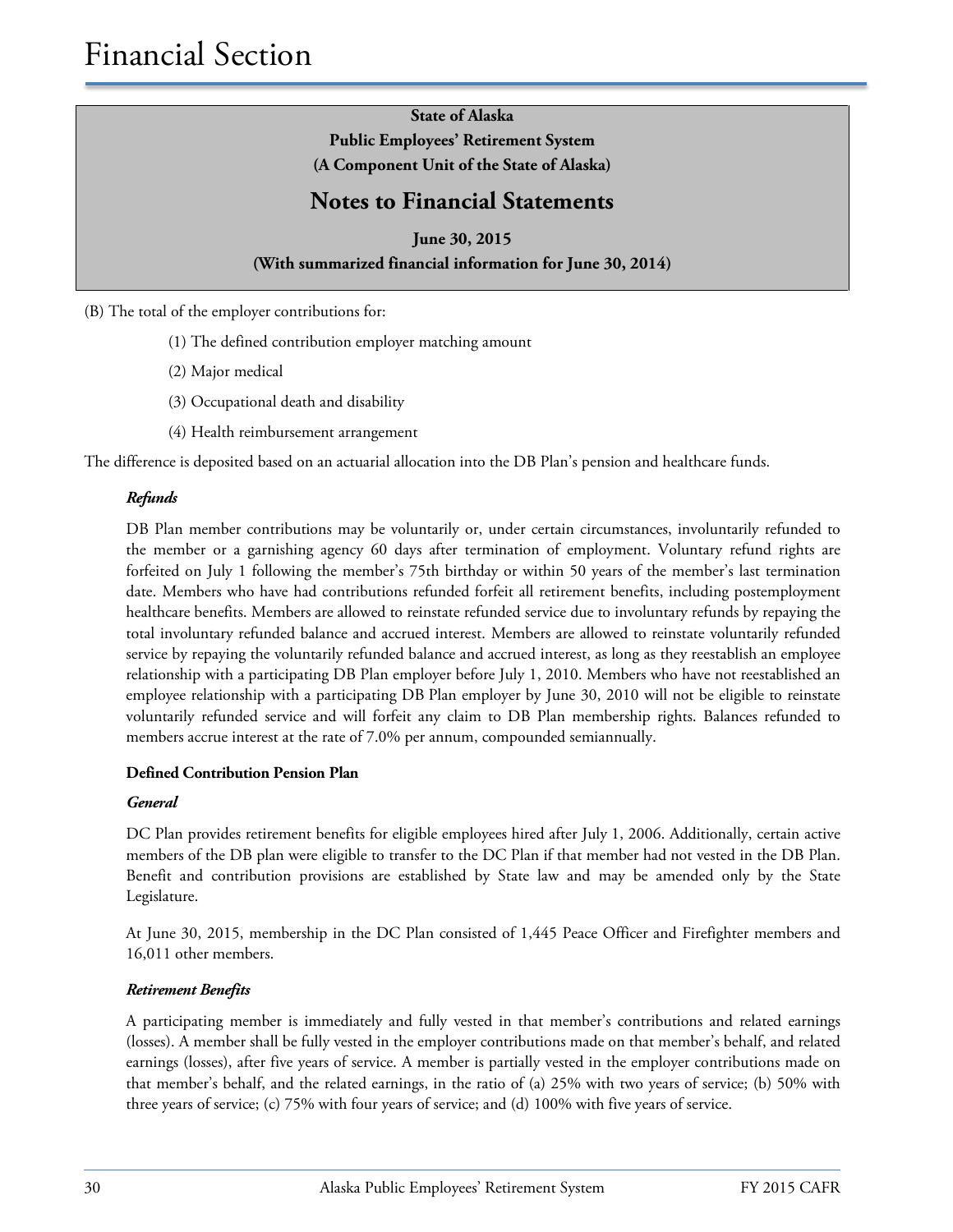### **Notes to Financial Statements**

**June 30, 2015 (With summarized financial information for June 30)**

#### *Contributions*

Alaska statutes require an 8.0% contribution rate for DC Plan members. Employers are required to contribute 5.0% of the member's compensation.

#### *Participant Distributions*

A member is eligible to elect distribution of their account 60 days after termination of employment.

#### *Participant Accounts*

Participant accounts under the DC Plan are self-directed with respect to investment options. Investment options are disclosed in note 3.

Each participant designates how contributions are to be allocated among the investment options. Each participant's account is credited with the participant's contributions and the appreciation or depreciation in unit value for the investment funds.

Record-keeping/administrative fees consisting of a fixed amount, applied in a lump sum each calendar year, and a variable amount, applied monthly, are deducted from each participant's account and applied pro rata to all the funds in which the employee participates. This fee is for all costs incurred by the record keeper and by the State. The investment management fees are netted out of the funds' performance.

#### **Defined Benefit Other Postemployment Benefit Plans**

#### *Alaska Retiree Healthcare Trust Plan*

Beginning July 1, 2007, the Alaska Retiree Healthcare Trust Plan (ARHCT), a healthcare trust fund of the State, was established. The ARHCT is self-funded and provides major medical coverage to retirees of the System. The System retains the risk of loss of allowable claims for eligible members. The ARHCT began paying member healthcare claims on March 1, 2008. Prior to that, healthcare claims were paid for by the Retiree Health Fund (RHF).

Membership in the plan was as follows as of June 30, 2015:

| Inactive plan members or beneficiaries currently receiving benefits | 32,045 |
|---------------------------------------------------------------------|--------|
| Inactive plan members entitled to but not vet receiving benefits    | 18,181 |
| Active plan members                                                 | 17,988 |
|                                                                     | 68.214 |

#### **OPEB Benefits**

Major medical benefits are provided to retirees without cost for all members hired before July 1, 1986. Members hired on or after July 1, 1986 with 5 years of credited service (or 10 years of credited service for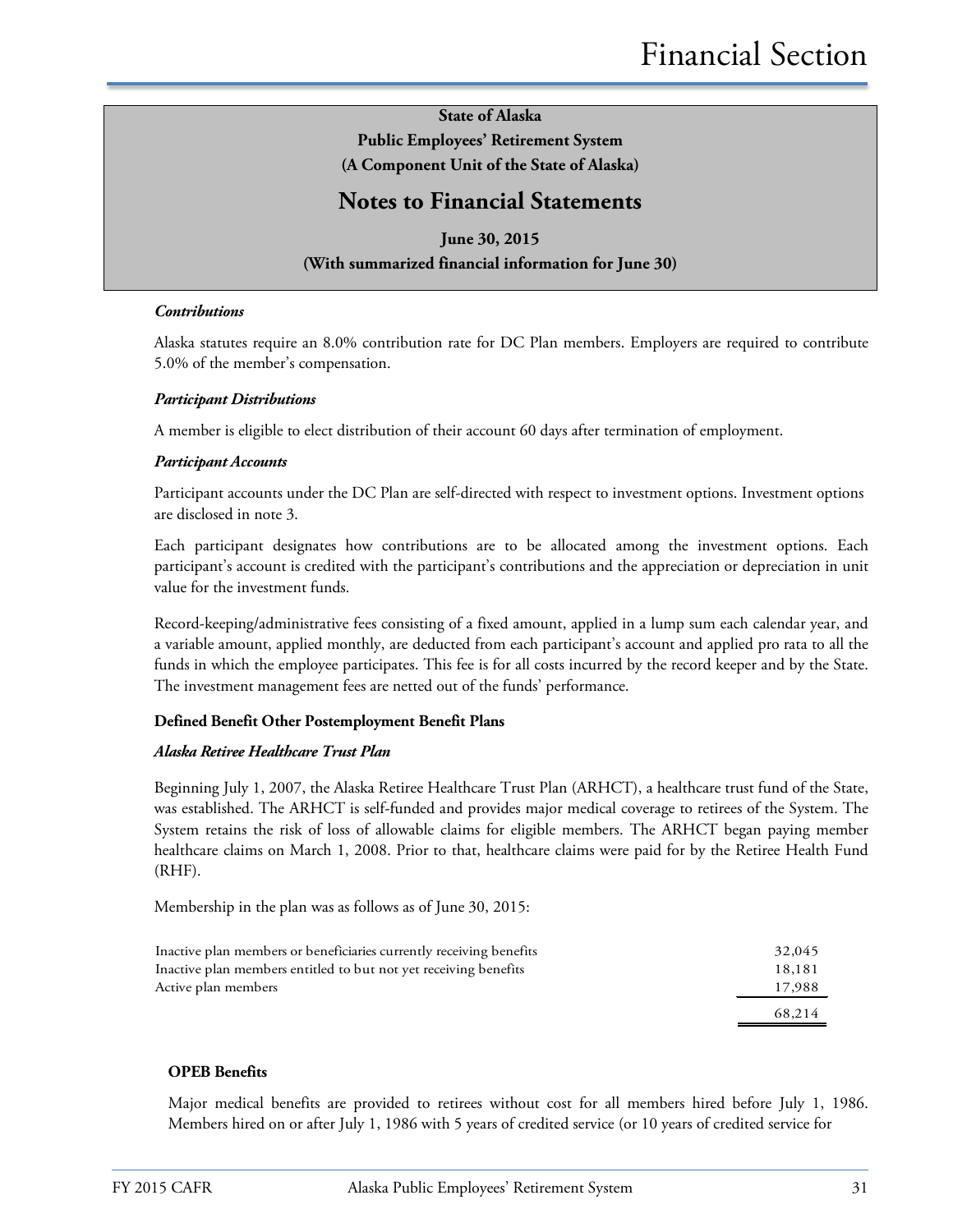### **Notes to Financial Statements**

**June 30, 2015 (With summarized financial information for June 30)**

those first hired on or after July 1, 1996) may pay the full monthly premium if they are under age 60 (or over age 60 with less than 10 years of service for those first hired on or after July 1, 1996), and receive benefits at no premium cost if they are over age 60 or are receiving disability benefits. Peace officers and firefighters with 25 years of membership service and all other members with 30 years of membership service also receive benefits at no premium cost.

#### **Contributions**

Employer contribution rates are actuarially determined and adopted by the Board. The 2015 employer effective contribution rate is 22.00% of member's compensation.

### *Occupational Death and Disability Plan*

The Occupational Death and Disability Plan provides death benefits for beneficiaries of plan participants and long-term disability benefits to all active members within the System. Members in the Death and Disability Plan consisted of the following at June 30, 2015:

| Active plan members     | 17,476 |
|-------------------------|--------|
| Participating employers | 157    |
| Open claims             | 10.    |

### **Death Benefits**

If (1) the death of an employee occurs before the employee's retirement and before the employee's normal retirement date, (2) the proximate cause of death is a bodily injury sustained or a hazard undergone while in the performance and within the scope of the employee's duties, and (3) the injury or hazard is not the proximate result of willful negligence of the employee, a monthly survivor's pension shall be paid to the surviving spouse. If there is no surviving spouse or if the spouse later dies, the monthly survivor's pension shall be paid in equal parts to the dependent children of the employee.

If an active general DB Plan member dies from occupational causes, the spouse may receive a monthly pension equal to 40% of the DB Plan's member's salary. If an active peace officer or firefighter DB Plan member dies from occupational causes, the spouse may receive a monthly pension equal to 50% of the DB Plan's member's salary or 75% of the member's retirement benefit calculated as if the member had survived until normal retirement age, whichever is greater. When death is due to occupational causes and there is no surviving spouse, the DB Plan's member's dependent child(ren) may receive the monthly pension until they are no longer dependents. If the member does not have a spouse or dependent children at the time of death, a lump-sum death benefit is payable to the named beneficiary(ies). The amount of the occupational death pension changes on the date the DB Plan member's normal retirement would have occurred if the DB Plan member had lived. The new benefit is based on the DB Plan member's average monthly compensation at the time of death and the credited service, including service that would have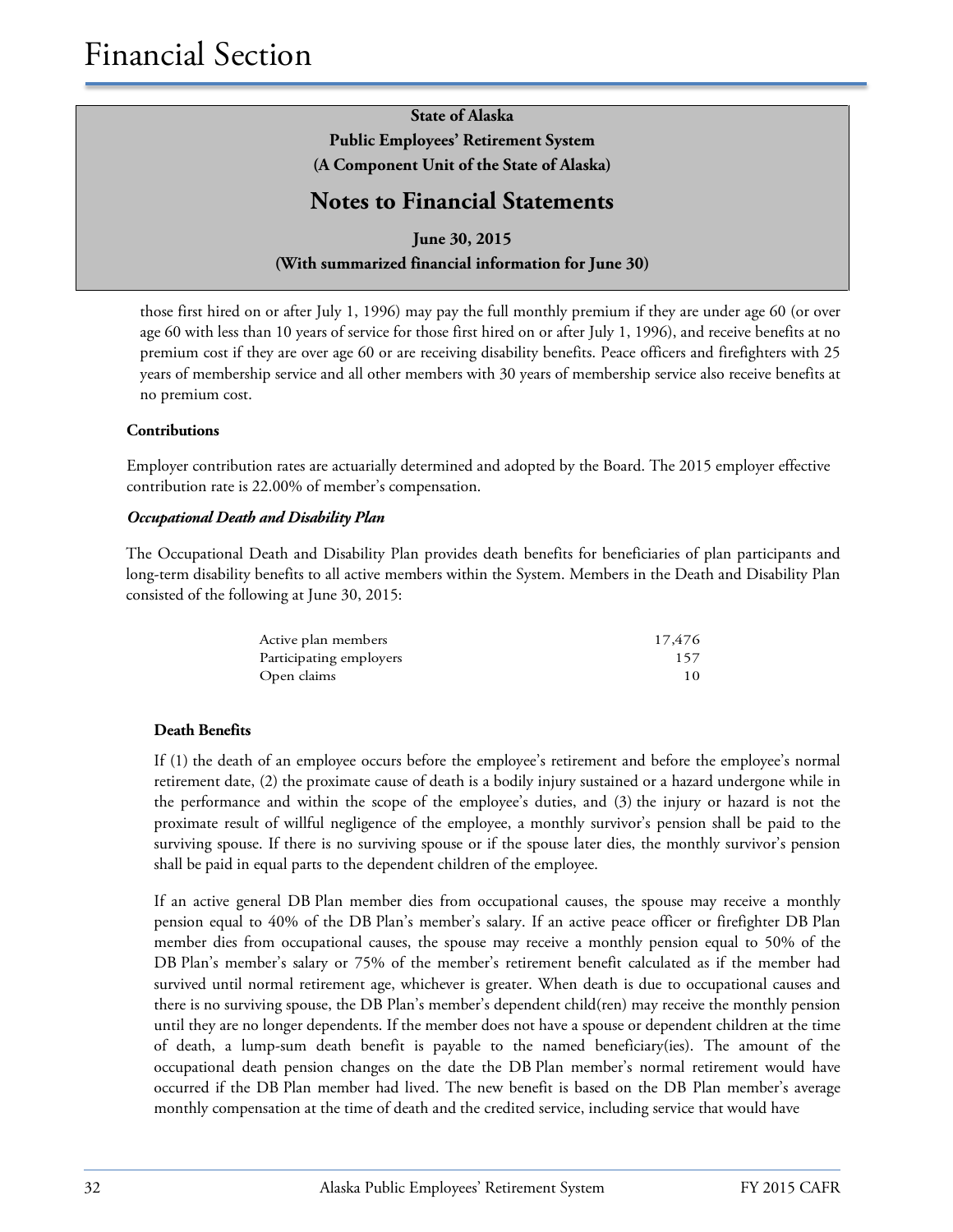### **Notes to Financial Statements**

**June 30, 2015 (With summarized financial information for June 30)**

accrued if the DB Plan member had lived and continued to work until normal retirement. If the death was from nonoccupational causes and the DB Plan member was vested, the spouse may receive a monthly 50% joint and survivor option benefit based on the member's credited service and average monthly compensation at the time of death. If the DB Plan member is not married or vested, a lump-sum death benefit is payable to the named beneficiary(ies).

The monthly survivor's pension section for survivors of DC Plan employees who were not peace officers or fire fighters is 40% of the employee's monthly compensation in the month in which the employee dies. The monthly survivor's pension for survivors of employees who were peace officers or firefighters is 50% of the monthly compensation in the month in which the employee dies. While the monthly survivor's pension is being paid, the employer shall make contributions on behalf of the employee's beneficiaries based on the deceased employee's gross monthly compensation at the time of occupational death.

### **Disability Benefits**

Active DB Plan members who become permanently disabled due to occupational or nonoccupational causes receive disability benefits until normal retirement age, or when the service requirement for normal retirement is met. Although there are no minimum service requirements for DB Plan members to be eligible for occupational disability, DB Plan members must be vested to receive nonoccupational disability benefits. The monthly occupational disability benefit is equal to 40% of the DB Plan's salary at the time of the disability. The nonoccupational disability benefit is based on the DB Plan member's service and salary at the time of disability. At normal retirement age, a disabled general DB Plan member receives normal retirement benefits. A peace officer or firefighter DB Plan member may elect to receive normal retirement benefits calculated under the occupational disability benefit rules.

A DC Plan member is eligible for an occupational disability benefit if employment is terminated because of a total and apparently permanent occupational disability before the member's normal retirement date. The occupational disability benefits accrue beginning the first day of the month following termination of employment as a result of the disability and are payable the last day of the month. If a final determination granting the benefit is not made in time to pay the benefit when due, a retroactive payment shall be made to cover the period of deferment.

### **Contributions**

An employer shall contribute to each member's account based on the member's compensation. For fiscal year 2015, the rates are 5% for Occupational Death and Disability for peace officers and firefighters, and 5% for Occupational Death and Disability non-peace officers and firefighters.

### *Retiree Medical Plan*

The retiree medical plan is established under AS 39.35.880 – Medical benefits. The Department of Administration, Division of Retirement & Benefits, who administers the System's health plans, is in the process of formalizing and finalizing the retiree medical plan. Members will be eligible for the DC Plan's health benefits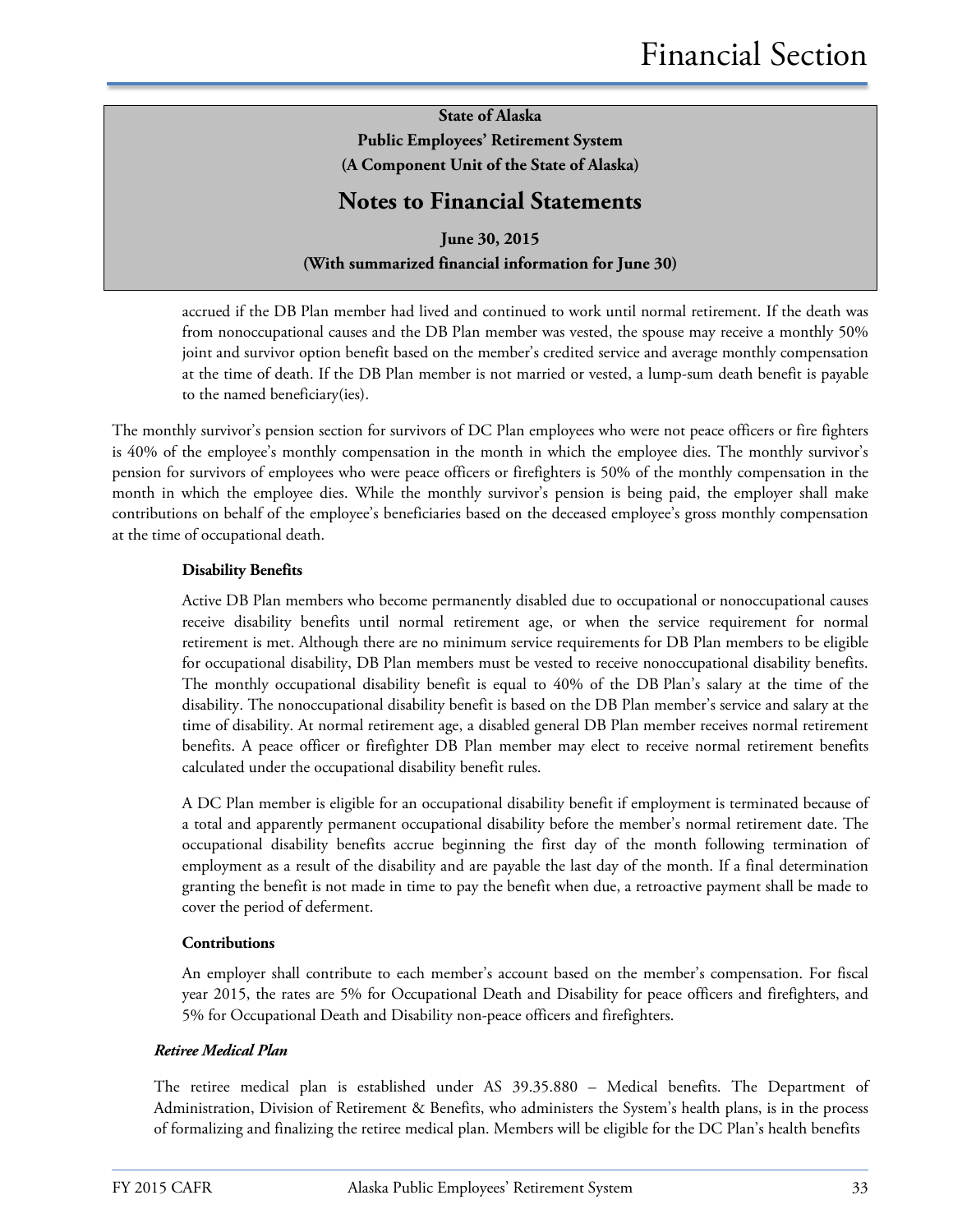### **Notes to Financial Statements**

**June 30, 2015 (With summarized financial information for June 30)**

plan beginning in June 2016. Currently, no members are eligible to use this plan until they have at least 10 years of service.

### **Defined Contribution Other Postemployment Benefit Plan**

The Healthcare Reimbursement Arrangement Plan was established to allow medical expenses to be reimbursed from individual savings accounts established for eligible participants. For each member of the plan, an employer shall contribute an amount equal to 3.0% of the average annual compensation of all employees of all employers in the System. As of June 30, 2015 there were 26,386 members and 158 participating employers.

#### **(2) Summary of Significant Accounting Policies**

### *Basis of Accounting*

The accompanying financial statements have been prepared using the economic resources measurement focus and on the accrual basis of accounting in conformity with U.S. generally accepted accounting principles (GAAP), as prescribed by the Governmental Accounting Standards Board (GASB). Contributions are due to the System when employee services have been performed and paid. Contributions are recognized as revenues when due pursuant to statutory requirements. Benefits and refunds are recognized when due and payable and expenses are recorded when the corresponding liabilities are incurred, regardless of when contributions are received or payment is made.

#### *Use of Estimates*

The preparation of financial statements in conformity with U.S. generally accepted accounting principles requires management to make estimates and assumptions that affect the reported amounts of assets and liabilities and disclosure of contingent assets and liabilities at the date of the financial statements and the reported amounts of additions and deductions during the reporting period. Actual results could differ from those estimates.

#### *Defined Benefit Pension and OPEB Investments*

The System owns shares in various investment pools that are administered by the State of Alaska Department of Revenue, Division of Treasury (Treasury). The System's investment in the pools, except for the Short-Term Fixed Income Pool, is reported at fair value based on the net asset value reported by the Treasury. The Short-Term Fixed Income Pool maintains a share price of \$1. Each participant owns shares in the pool, the number of which fluctuates daily with contributions and withdrawals.

#### *Defined Contribution Participant Directed Investments*

The Board contracts with an external investment manager who is given the authority to invest in a wholly owned pooled environment to accommodate 13 participant-directed funds. Additionally, the Board contracts with external managers who manage a mix of collective investment funds. Income for the Pooled Investment and Collective Investment Funds is credited to the fund's net asset value on a daily basis and allocated to pool participants daily on a pro rata basis.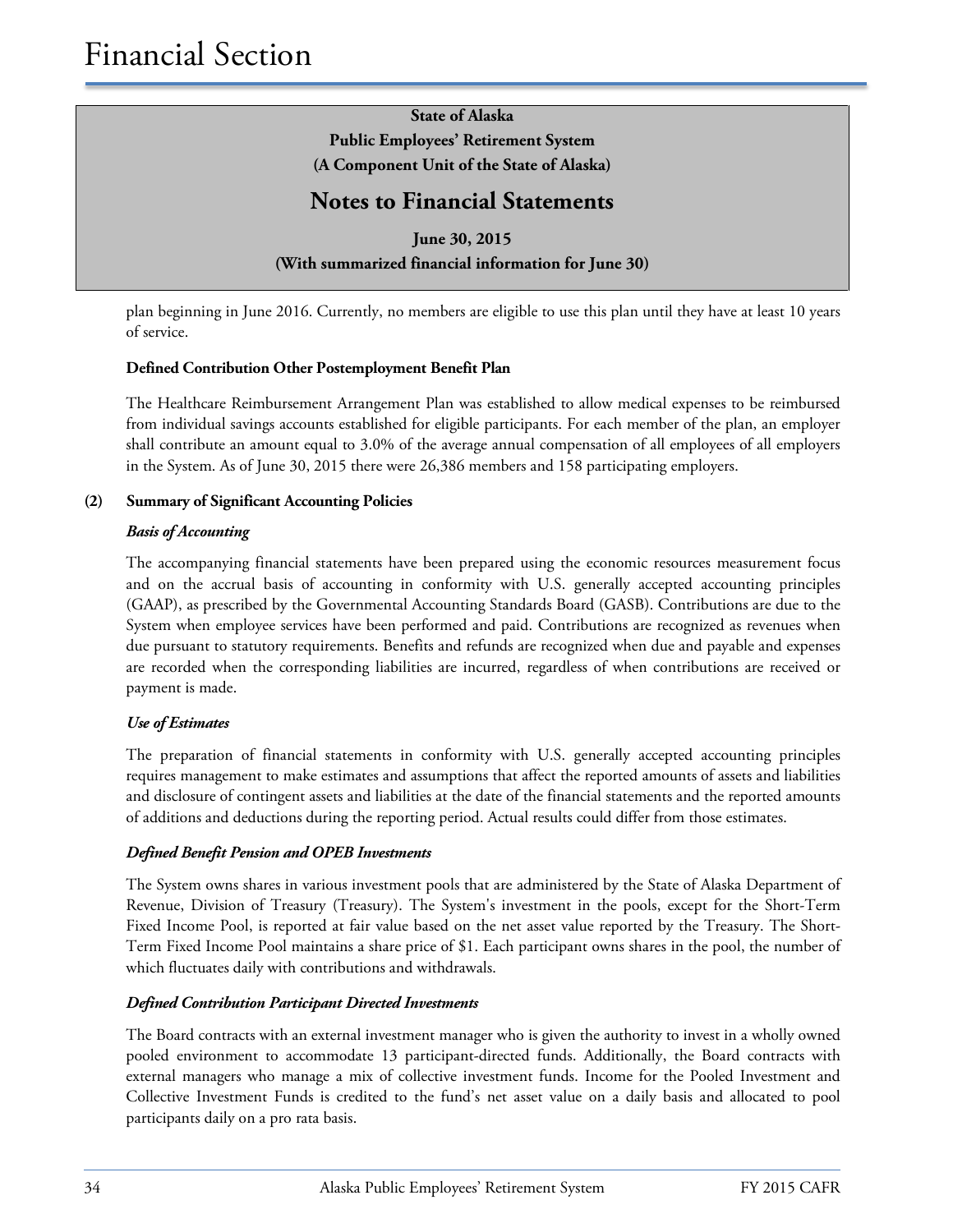### **Notes to Financial Statements**

**June 30, 2015 (With summarized financial information for June 30)**

Pooled Participant Directed Investment Funds, held in trust, are stated at fair value based on the unit value as reported by the Trustees multiplied by the number of units held by the Plan. The unit value is determined by the Trustees based on fair value of the underlying assets. Purchases and sales of securities are recorded on a trade-date basis. Underlying assets comprise domestic and international stocks, investment grade bonds, federally guaranteed mortgages, money market instruments, and other cash equivalent instruments with maturities of less than one year, which include but are not limited to commercial paper, asset-backed securities, banker acceptances, certificates of deposit with ratings of A1/P1 or better as well as obligations of the U.S. government and its agencies, and repurchase agreements collateralized by U.S. Treasury instruments.

Collective Investment Funds, held in trust, are stated at fair value based on the unit value as reported by the Trustees multiplied by the number of units held by the Plan. The unit value is determined by the Trustees based on fair value of the underlying assets. Purchases and sales of securities are recorded on a trade-date basis. Underlying assets are comprised commingled investment funds, alongside other investors, through ownership of equity shares.

### *Contributions Receivable*

Contributions from the System's members and employers for service through June 30 are accrued. These contributions are considered fully collectible, and accordingly, no allowance for uncollectible receivables is reflected in the financial statements.

### *Administrative Costs*

Administrative costs are paid from investment earnings.

### *Due from (to) State of Alaska General Fund*

Amounts due from (to) the State of Alaska General Fund represent the net difference between amounts paid by the System on behalf of others and amounts paid by others on behalf of the System.

### *Federal Income Tax Status*

The DB Plan and DC Plan are qualified plans under Sections 401(a) and 414(d) of the Internal Revenue Code and are exempt from federal income taxes under Section 501(a).

### *GASB Statement No. 67*

The Plan implemented the provisions of GASB Statement No. 67, *Financial Reporting for Pension Plans*, during the year ended June 30, 2014. GASB Statement No. 67 requires the disclosures of the total pension liability, fiduciary net position, and net pension liability for single-employer and cost-sharing multiple-employer defined benefit pension plans. GASB Statement No. 67 also requires certain additional note disclosures for defined benefit pension plans including the annual money-weighted rate of return on plan investments. GASB Statement No. 67 revised the reporting requirements for required supplementary information to include schedules which provide trend information related to (1) changes in the net pension liability (2) the actuarially and contractually determined contributions of employer contributing entities, and, (3) the annual money-weighted rate of return on plan investments.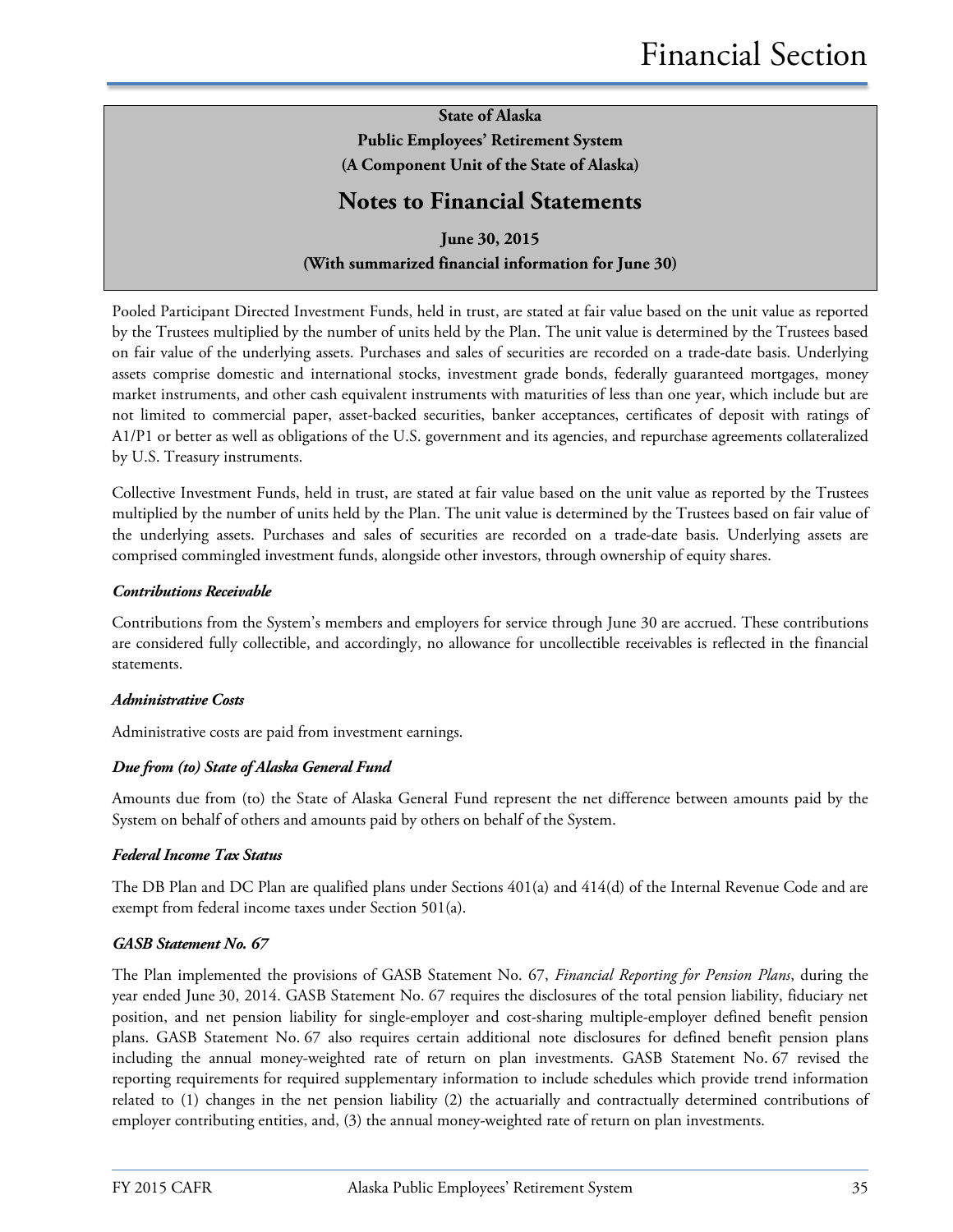### **Notes to Financial Statements**

**June 30, 2015 (With summarized financial information for June 30)**

#### **(3) Investments**

The Board is the investment oversight authority of the System's investments. As the fiduciary, the Board has the statutory authority to invest assets under the Prudent Investor Rule. Fiduciary responsibility for the Board's Invested Assets is pursuant to Alaska Statutes 37.10.210-390.

Alaska Statute 37.10.071 provides that investments shall be made with the judgment and care under circumstances then prevailing that an institutional investor of ordinary professional prudence, discretion, and intelligence exercises in managing large investment portfolios.

Treasury provides staff for the Board. Treasury has created a pooled environment by which it manages investments of the Board. Additionally, Treasury manages a mix of Pooled Investment Funds and Collective Investment Funds for the DCR Participant Directed Pension Plans under the Board's fiduciary responsibility.

Actual investing is performed by investment officers in Treasury or by contracted external investment managers. The Board has developed investment guidelines, policies, and procedures for Treasury staff and external investment managers to adhere to when managing investments. Treasury manages the U.S. Treasury Fixed Income Pool, Dow Jones Dividend 100 Index Fund in the Alternative Equity Strategies Pool, Real Estate Investment Trust Pool, Treasury Inflation Protected Securities (TIPS) Pool, and cash holdings of certain external managers in addition to acting as oversight manager for all externally managed investments. All other investments are managed by external management companies.

The Short-Term Fixed Income Pool is a State pool managed by Treasury that holds investments on behalf of the Board as well as other state funds.

#### *Rate of Return*

The money-weighted rate of return expresses investment performance, net of investment expense, adjusted for the changing amounts actually invested. The annual money-weighted rate of return, net of investment expense, for the year ended June 30, 2015 for the defined benefit pension plan is 3.12%.

#### **(4) Deposit and Investment Risk**

#### **Interest Rate Risk**

Interest rate risk is the risk that changes in interest rates will adversely affect the fair value of an investment.

#### *Short-Term Fixed Income Pool*

As a means of limiting its exposure to fair value losses arising from increasing interest rates, Treasury's investment policy limits individual fixed rate securities to 14 months to maturity or 14 months expected average life upon purchase. Floating rate securities are limited to three years to maturity or three years expected average life upon purchase. At June 30, 2015, the expected average life of individual fixed rate securities ranged from 10 days to 3.3 years and the expected average life of floating rate securities ranged from 10 days to 14.5 years.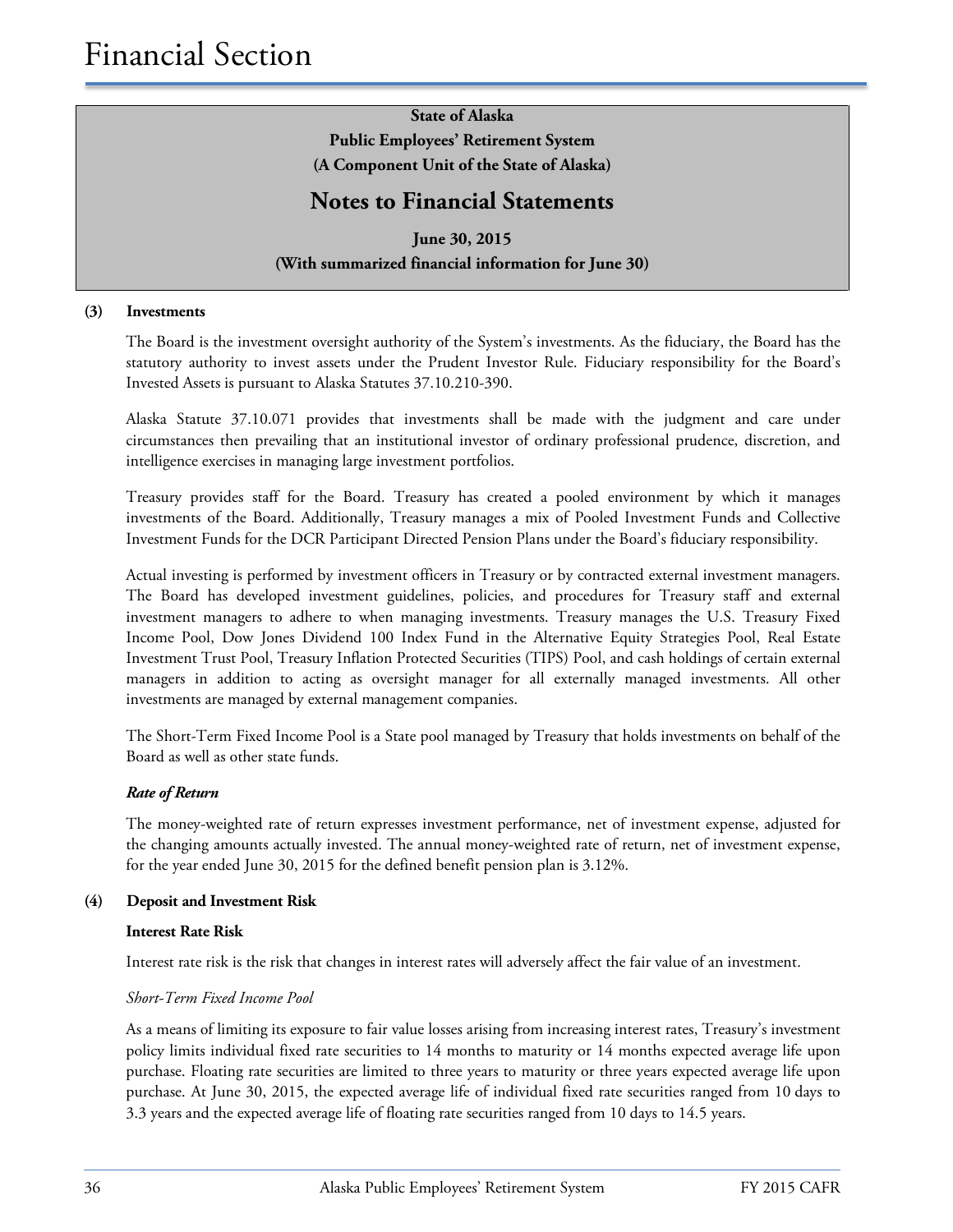### **Notes to Financial Statements**

**June 30, 2015 (With summarized financial information for June 30)**

*Other Defined Benefit Fixed Income Pools*

Duration is a measure of interest rate risk. It measures a security's sensitivity to a 100-basis-point change in interest rates. The duration of a pool is the average fair value weighted duration of each security in the pool taking into account all related cash flows.

At June 30, 2015, the effective duration of the DB Plan's fixed income pools was as follows (in years):

| Bank loans                                 | (0.05) |
|--------------------------------------------|--------|
| Certificate of deposit                     | 0.14   |
| Convertible bonds                          | 0.07   |
| Corporate bonds                            | 4.32   |
| Foreign government bonds                   | 6.26   |
| Mortgage backed                            | 1.75   |
| Municipal bonds                            | 11.15  |
| Other asset backed                         | 0.69   |
| U.S. government agency                     | 7.89   |
| U.S. Treasury bills, notes bonds, and TIPS | 4.65   |
| Yankee corporate                           | 4.13   |
| Yankee government                          | 6.18   |
| Total portfolio                            | 4.97   |

#### *Defined Contribution Pooled Investment Funds*

The Board contracts with an external investment manager, who is given the authority to invest funds in a wholly owned pooled environment to accommodate 13 participant-directed funds. Through the Board's investment policy, exposure to fair value losses arising from increasing interest rates is managed by limiting the duration as follows:

- Under normal conditions, the Trust will invest in cash equivalent instruments with maturities of less than one year. Additionally, under normal conditions, for government debt, corporate debt, and mortgage-backed securities, duration is limited to  $\pm$  0.2 years of the blended benchmark of 70% Barclays U.S. Intermediate Aggregate Bond Index, 15% Barclays U.S. Floating Rate Note Index, 10% Barclays TIPS Index, and 5% Barclays Long U.S. Treasury Bond Index. Further deviations are acceptable if they do not contribute significantly to the overall risk of the portfolio. In no event at time of purchase shall effective duration exceed  $\pm$  0.4 years relative to the index.
- At June 30, 2015, the duration of the government corporate debt and mortgage-backed securities was 4.00 years and the duration of the blended Barclays Bond Index was 3.98 years.

#### *Defined Contribution Collective Investment Funds*

The Board does not have a policy to limit interest rate risk for its collective investment funds.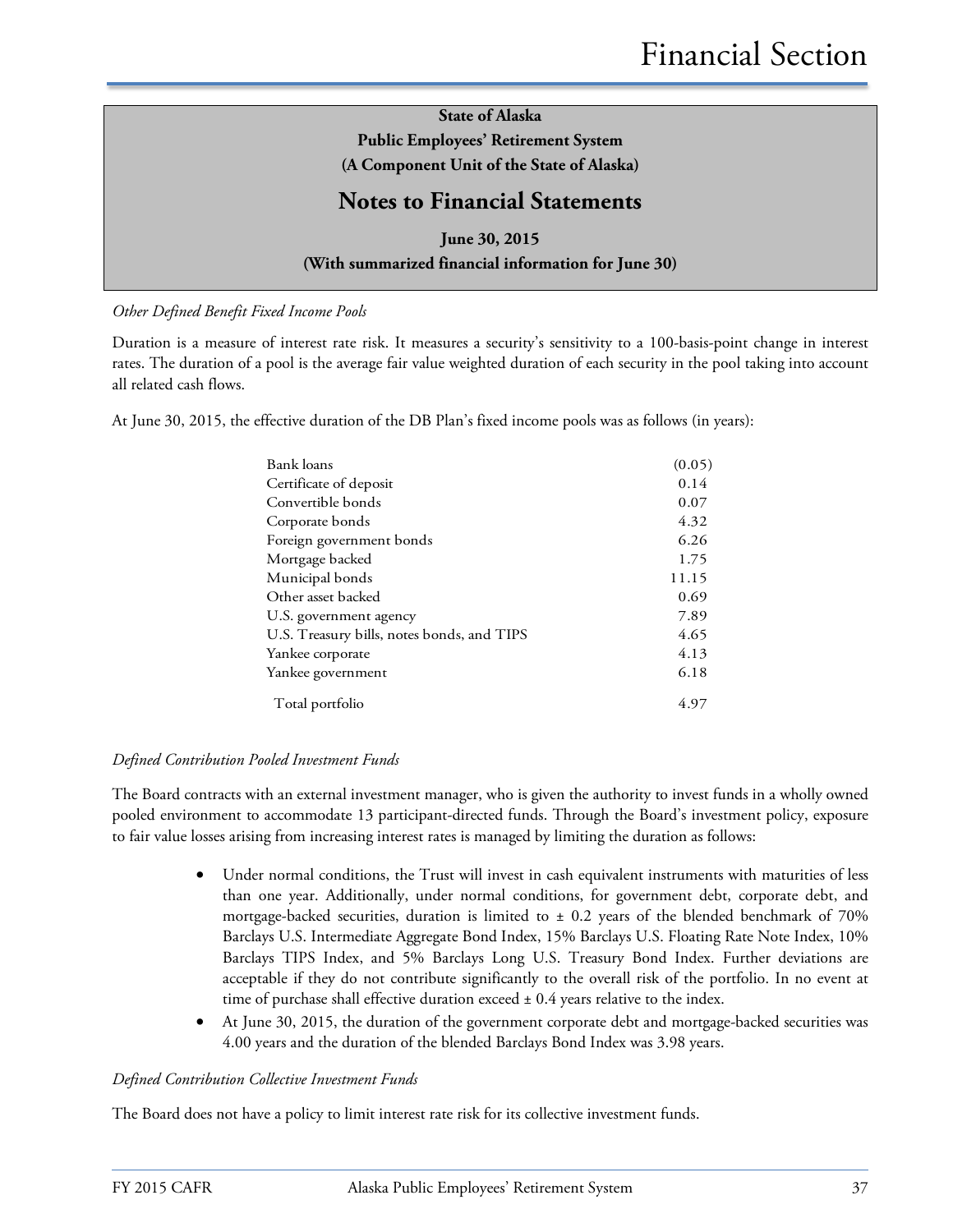### **Notes to Financial Statements**

**June 30, 2015 (With summarized financial information for June 30)**

### **Credit Risk**

Credit risk is the risk that an issuer or other counterparty to an investment will not fulfill its obligations.

The System's ownership held in the investment pools are not separately rated. See the separately issued report on the State of Alaska Retirement and Benefits Plan Invested Assets for credit ratings of investments within the pools.

### **Custodial Credit Risk – Deposits**

Custodial credit risk is the risk that deposits may not be returned in the event of a bank failure. The Board does not have a policy in relation to custodial credit risk for deposits.

#### **Foreign Currency Risk**

Foreign Currency Risk is the risk that changes in exchange rates will adversely impact the fair value of an investment. However, through its asset allocation policy, the Board limits total investments in international fixed income, global equity ex-U.S., and private equity to the following:

| <b>Fixed income</b><br>Global equity ex-U.S. |     | <b>Private equity pool</b> |  |  |
|----------------------------------------------|-----|----------------------------|--|--|
| 20%                                          | 29% | 14%                        |  |  |

#### **Concentration of Credit Risk**

At June 30, 2015, the Board's Invested Assets did not have exposure to any one issuer greater than 5% of total invested assets.

#### **(5) Foreign Exchange, Derivative, and Counterparty Credit Risk**

The investment pools for which the System is a part, are exposed to credit risk on underlying investment derivative instruments that are in asset positions. The Board has no policy of requiring collateral or other security to support derivative instruments subject to credit risk. Additionally, the Board has no policy regarding entering into netting arrangements when it enters into derivative instrument transactions with a counterparty, nor does the Board have a policy for contingencies.

The International Equity Pool includes foreign currency forward contracts to buy and sell specified amounts of foreign currencies at specified rates on specified future dates. The counterparties to the foreign currency forward contracts consist of a diversified group of financial institutions. Credit risk exposure exists to the extent of nonperformance by these counterparties; however, the risk of default is considered to be remote. The market risk is limited to the difference between contractual rates and forward rates at the balance sheet date. For additional information on foreign exchange, derivatives, and counterparty credit risk, see the separately issued report on the State of Alaska Retirement and Benefits Invested Assets.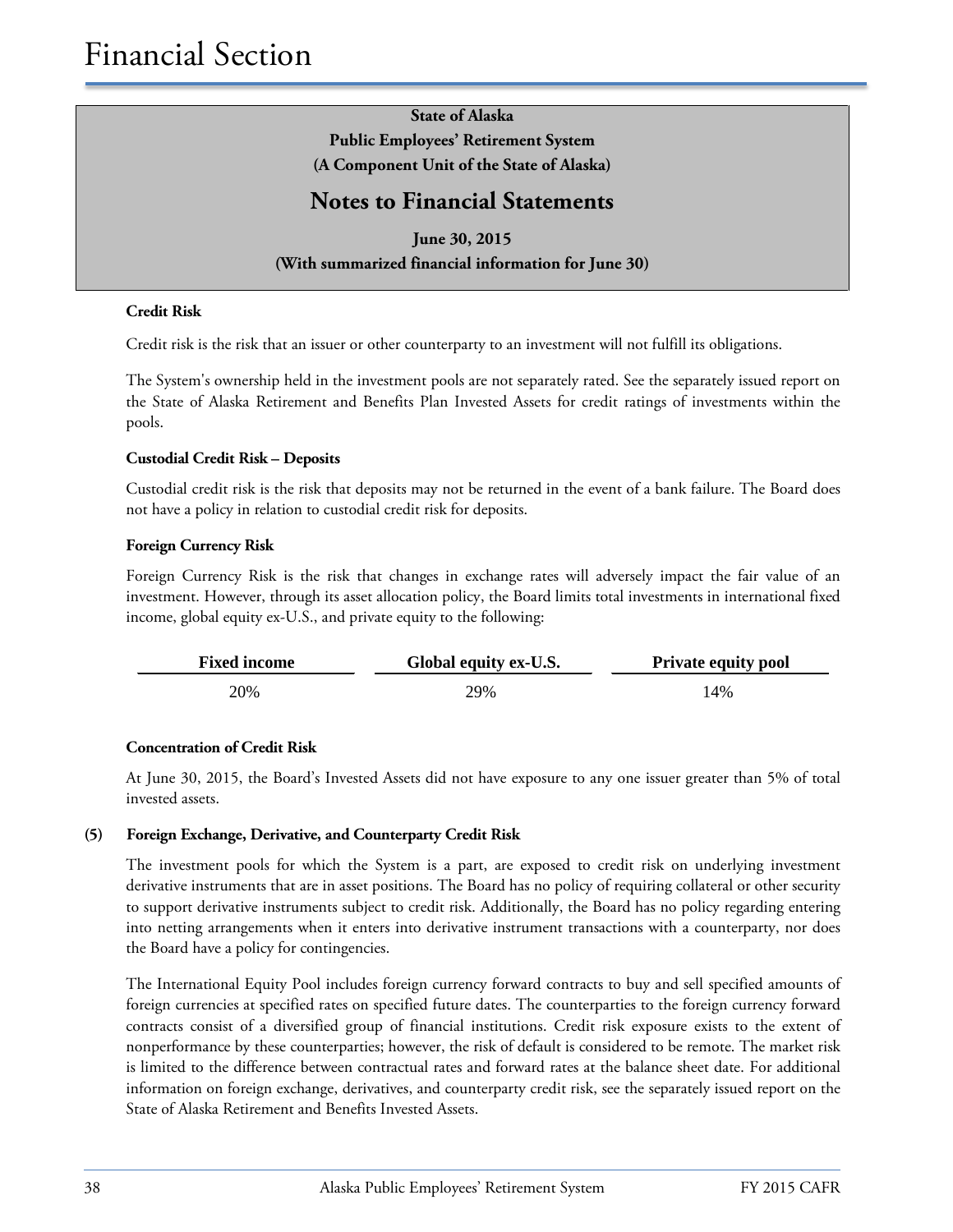| <b>State of Alaska</b> |  |
|------------------------|--|
|                        |  |

**Public Employees' Retirement System**

**(A Component Unit of the State of Alaska)**

### **Notes to Financial Statements**

**June 30, 2015**

**(With summarized financial information for June 30)**

#### **(6) Net Pension Liability – Defined Benefit Pension Plan**

The components of the net pension liability of the participating employers at June 30, 2015, were as follows (in thousands):

| Total pension liability<br>Plan fiduciary net position                        | S | 13,456,876<br>(8,606,862) |
|-------------------------------------------------------------------------------|---|---------------------------|
| Employers' net pension<br>liability                                           | S | 4,850,014                 |
| Plan fiduciary net position as a percentage<br>of the total pension liability |   | 63.96%                    |

#### *Actuarial Assumptions*

The total pension liability was determined by an actuarial valuation as of June 30, 2014, using the following actuarial assumptions, applied to all periods included in the measurement and rolled forward to the measurement date of June 30, 2015:

| Inflation                 | 3.12%                                                                                                                                         |
|---------------------------|-----------------------------------------------------------------------------------------------------------------------------------------------|
| Salary increases          | Graded by service, from 9.66% to 4.92% for<br>Peace Officer/Firefighter                                                                       |
|                           | Graded by age and service, from 8.55% to 4.34%<br>for All Others                                                                              |
| Investment rate of return | 8.00%, net of pension plan investment expenses.<br>This is based on an average inflation rate of<br>3.12% and a real rate of return of 4.88%. |

Pre-termination mortality rates were based upon the 2010-2013 actual mortality experience, 60% of male and 65% of female post-termination rates. Deaths are assumed to be occupational 70% of the time for Peace Officer/Firefighters, 50% of the time for others. Post-termination mortality rates were based on 95% of all rates of the RP-2000 table, 2000 Base Year projected to 2018 with Projection Scale BB.

The actuarial assumptions used in the June 30, 2014 actuarial valuation were based on the results of an actuarial experience study for the period July 1, 2009 to June 30, 2013, resulting in changes in actuarial assumptions adopted by the Alaska Retirement Management Board to better reflect expected future experience.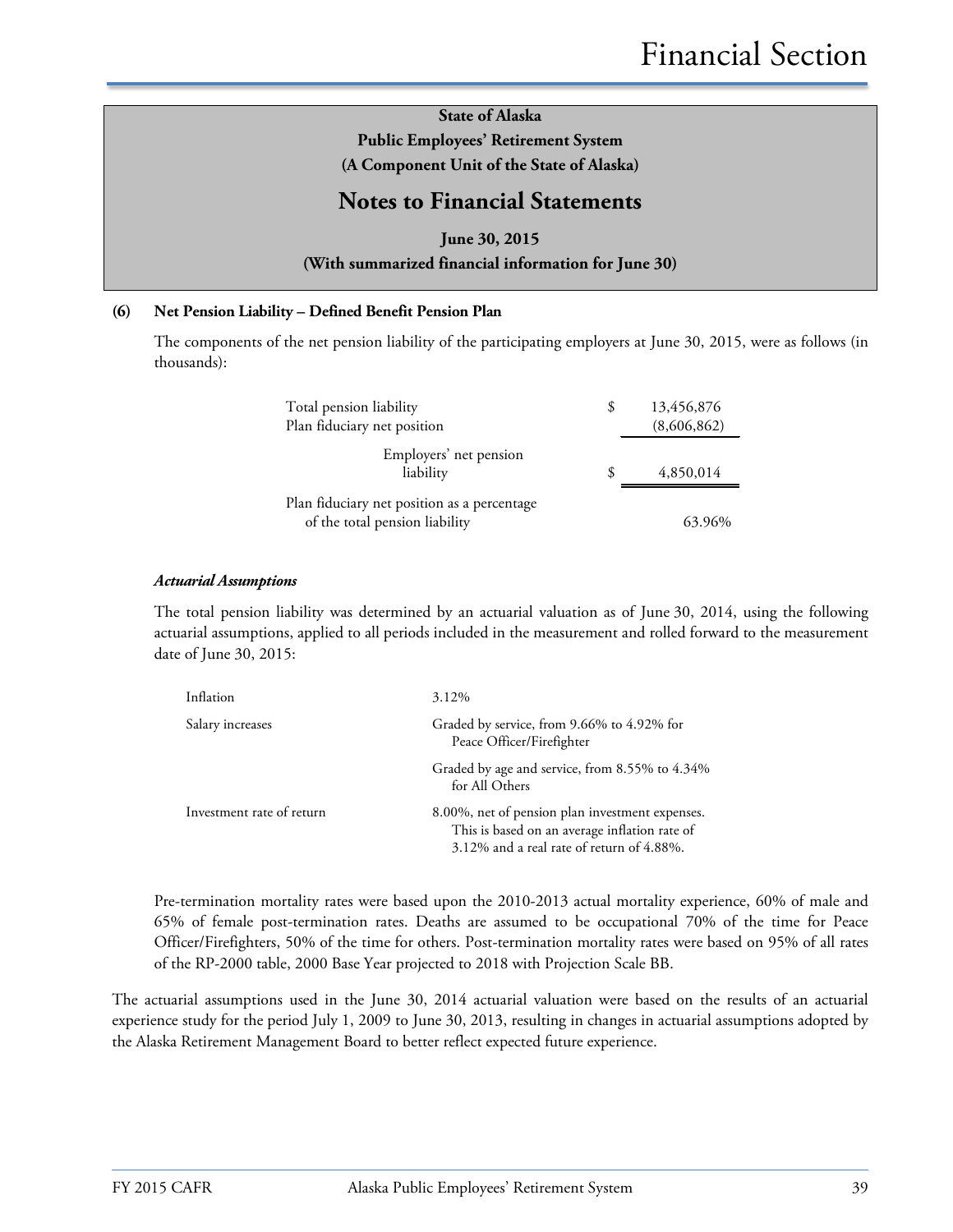### **Notes to Financial Statements**

**June 30, 2015 (With summarized financial information for June 30)**

The long-term expected rate of return on pension plan investments was determined using a building-block method in which best-estimate ranges of expected future real rates of return (expected returns, net of pension plan investment expense and inflation) are developed for each major asset class. These ranges are combined to produce the long-term expected rate of return by weighting the expected future real rates of return by the target asset allocation percentage and by adding expected inflation. Best estimates of arithmetic real rates of return for each major asset class included in the pension plan's target asset allocation as of June 30, 2015 (see the discussion of the pension plan's investment policy) are summarized in the following table:

| Asset class                   | Long-term<br>expected real<br>rate of return |
|-------------------------------|----------------------------------------------|
|                               |                                              |
| Domestic Equity               | 5.35%                                        |
| Global Equity (non-U.S.)      | 5.55                                         |
| Private Equity                | 6.25                                         |
| <b>Fixed Income Composite</b> | 0.80                                         |
| Real Estate                   | 3.65                                         |
| Alternative Equity            | 4.70                                         |
|                               |                                              |

#### *Discount Rate*

The discount rate used to measure the total pension liability was 8%. The projection of cash flows used to determine the discount rate assumed that employer and nonemployer State contributions will continue to follow the current funding policy, which meets State statutes. Based on those assumptions, the pension plan's fiduciary net position was projected to be available to make all projected future benefit payments of current plan members. Therefore, the long-term expected rate of return on pension plan investments was applied to all periods of projected benefit payments to determine the total pension liability.

#### *Sensitivity of the Net Pension Liability to Changes in the Discount Rate*

The following presents the net pension liability of the System calculated using the discount rate of 8%, as well as what the Systems' net pension liability would be if it were calculated using a discount rate that is one percentage point lower (7%) or one-percentage point higher (9%) than the current rate (in thousands):

|                       | Current             |                       |                     |  |
|-----------------------|---------------------|-----------------------|---------------------|--|
|                       | 1% Decrease<br>(7%) | discount rate<br>(8%) | 1% Increase<br>(9%) |  |
| Net pension liability | 6.447.683           | 4,850,014             | 3,504,942           |  |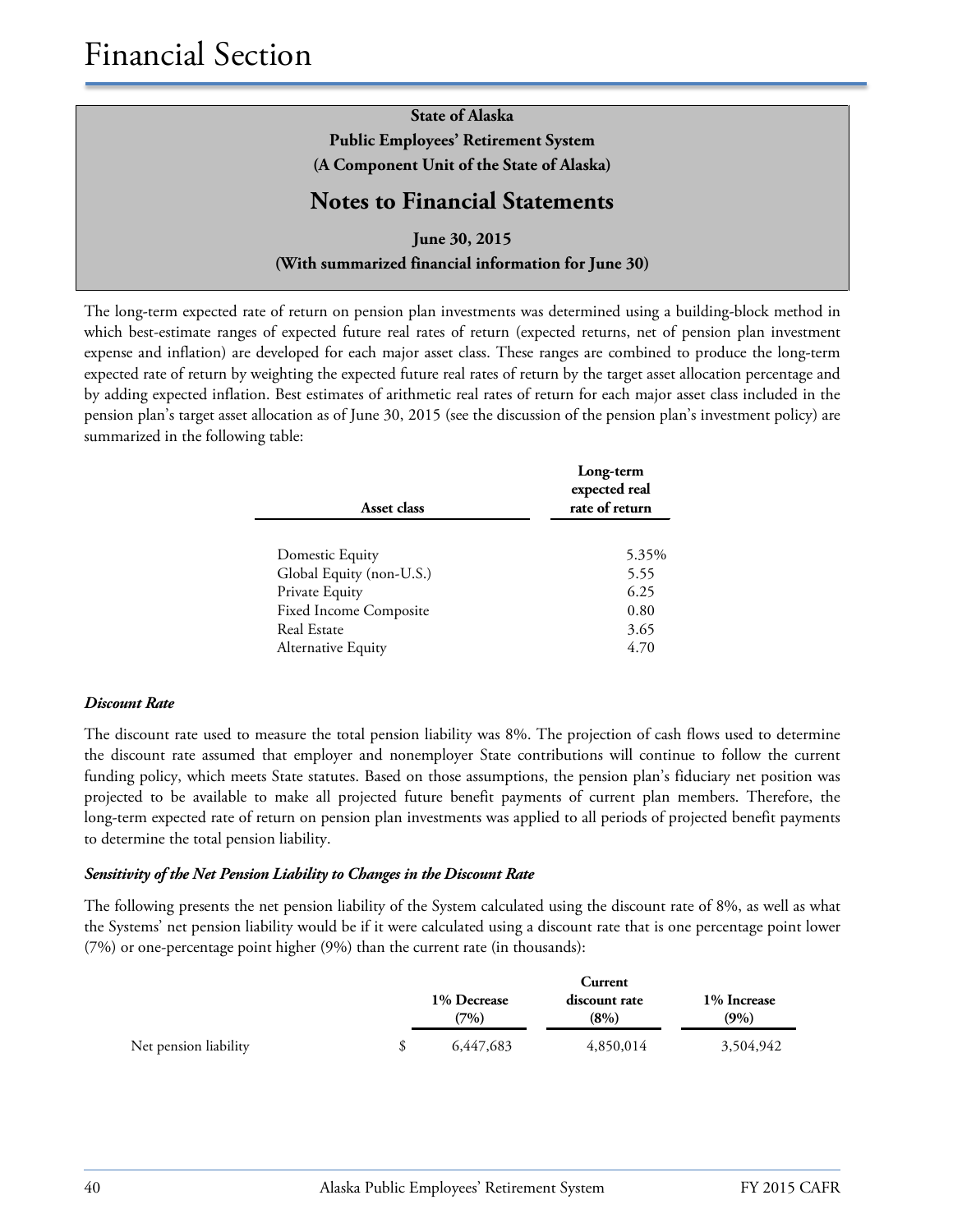### **Notes to Financial Statements**

**June 30, 2015**

#### **(With summarized financial information for June 30)**

#### **(7) Defined Benefit OPEB Funding Status**

The funded status of the retiree healthcare trust, occupational death and disability, and retiree medical benefits is as follows (in thousands):

|                        | Actuarial<br>valuation<br>date | Actuarial<br>accrued<br>liability<br>(AAL)<br>entry age | Actuarial<br>valuation<br>assets | Funded<br>ratio | <b>Unfunded</b><br>actuarial<br>accrued<br>liability<br>(UAAL) | Covered<br>payroll | <b>UAAL</b><br>as a<br>percentage<br>of covered<br>payroll |
|------------------------|--------------------------------|---------------------------------------------------------|----------------------------------|-----------------|----------------------------------------------------------------|--------------------|------------------------------------------------------------|
| Healthcare trust       | June 30, $2014 \text{ }$ \$    | 12,758,985                                              | 6,913,160                        | 54.2%           | 5,845,825                                                      | 1,491,583          | 391.9%                                                     |
| Occupational death and |                                |                                                         |                                  |                 |                                                                |                    |                                                            |
| disability plan        | June 30, 2014                  | 3.627                                                   | 14,995                           | 413.4           | (11,368)                                                       | 678,840            | (2.0)                                                      |
| Retiree medical        | June 30, 2014                  | 56,819                                                  | 26,466                           | 46.6            | 30,353                                                         | 678,840            | 4.5                                                        |

The funding ratio as of June 30, 2014 has increased. The increase in funding ratio is primarily due to the asset returns in fiscal year 2014 of 18.46%, well above the expected return of 8%. This increase was combined with positive experiences in demographic experience and retiree medical costs, which when factored in with other factors resulted in the slight decrease.

Actuarial valuations of an ongoing plan involve estimates of the value of reported amounts and assumptions about the probability of occurrence of events far into the future. Examples include assumptions about future employment, mortality, and healthcare cost trend. Actuarially determined amounts are subject to continual revisions as actual results are compared with past expectations and new estimates are made about the future. The schedules of funding progress, presented as required supplementary information following the notes to the financial statements, present multiyear trend information about whether the actuarial values of plan assets are increasing or decreasing over time relative to the actuarial accrued liabilities for benefits.

The accompanying schedules of contributions (unaudited) from employers present trend information about the amounts contributed to the plan by employers in comparison to the actuarially required contribution (ARC), an amount that is actuarially determined in accordance with the parameters of GASB Statement No. 43. The ARC represents a level of funding that, if paid on an ongoing basis, is projected to cover normal cost for each year and amortize any unfunded actuarial liabilities (or funding excess) over a period not to exceed 30 years.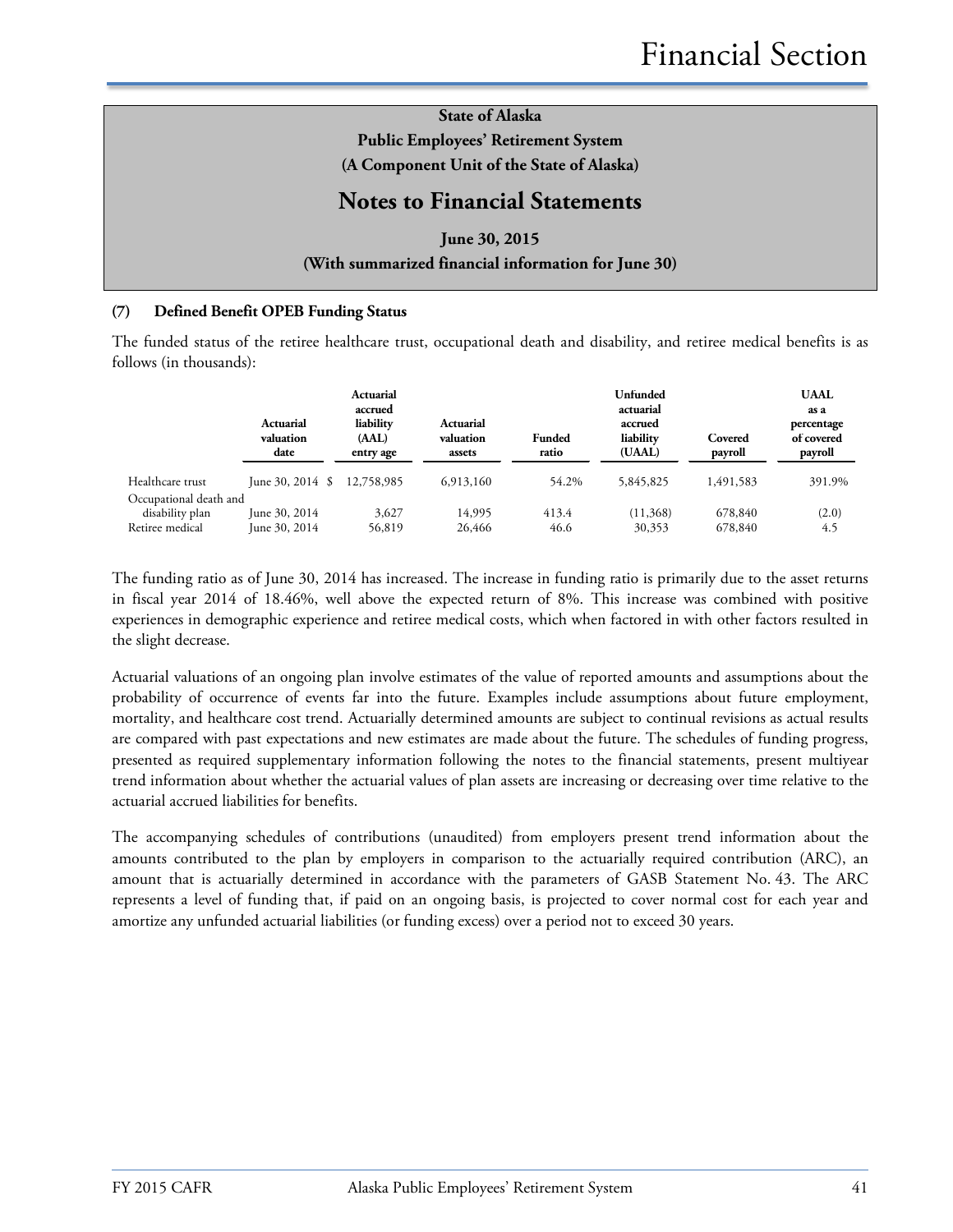### **Notes to Financial Statements**

**June 30, 2015 (With summarized financial information for June 30)**

Projections of benefits for financial reporting purposes are based on the substantive plan (the plan as understood by the employer and plan members) and include the types of benefits provided at the time of each valuation and the historical pattern of sharing benefit costs between the employer and the plan members to that point. The actuarial method and assumptions used include techniques that are designed to reduce the effects of short-term volatility in actuarial accrued liabilities and the actuarial value of assets, consistent with the long-term perspective of the calculations. Additional information as of the latest actuarial valuation is as follows:

|                                                     | June 30, 2014                                                                                                                                                                |
|-----------------------------------------------------|------------------------------------------------------------------------------------------------------------------------------------------------------------------------------|
|                                                     | <b>Defined Benefit</b>                                                                                                                                                       |
| Actuarial cost method                               | Entry age normal; level percentage of pay normal cost basis for pension;<br>level dollar normal cost basis for healthcare                                                    |
| Amortization method                                 | Level percentage of pay, closed                                                                                                                                              |
| Equivalent single amortization period               | 25 years                                                                                                                                                                     |
| Asset valuation method                              | 5-year smoothed fair value; reintialized to fair value as of June 30, 2014                                                                                                   |
| Actuarial assumptions:<br>Investment rate of return | 8.00% for pension, 4.90% for healthcare; includes price inflation at 3.12%                                                                                                   |
| Projected salary increases                          | Peace officer/firefighter: merit - 2.75% per the first 4 years of employement,<br>grading down to $0.5\%$ at 7 years and thereafter. Productivity $-0.5\%$ per year.         |
|                                                     | Others: merit $-6.00\%$ per year grading down to 2.00% after 5 years; for<br>more than 6 years of service, $1.50\%$ grading down to 0.0%. Productivity $-0.5\%$ per<br>year. |
| Cost-of-living adjustment                           | Postretirement pension adjustment                                                                                                                                            |

**June 30, 2014**

|                                                     | <b>ODD</b> and Retiree Medical                                                                                                                                                                 |
|-----------------------------------------------------|------------------------------------------------------------------------------------------------------------------------------------------------------------------------------------------------|
| Actuarial cost method                               | Entry age normal; level percentage of pay normal cost basis for occupational<br>death and disability; level dollar normal cost basis for retiree medical                                       |
| Amortization method                                 | Level percent of pay, closed with bases established annually                                                                                                                                   |
| Equivalent single amortization period               | 23 years                                                                                                                                                                                       |
| Asset valuation method                              | 5-year smoothed market                                                                                                                                                                         |
| Actuarial assumptions:<br>Investment rate of return | 8.00%; includes price inflation at 3.12%.                                                                                                                                                      |
| Projected salary increases                          | Peace officer/firefighter: merit $-2.75%$ per year for the first 4 years of<br>employment, grading down $0.5\%$ at 7 years and thereafter. Productivity $-0.5\%$ per<br>year. Inflation 3.12%. |
|                                                     | Others: merit $-6.00\%$ per year, grading down to 2.00% after 5 years; for<br>more than 6 years of service, $1.50\%$ grading down to 0.0%. Productivity $-0.5\%$ per<br>year. Inflation 3.12%. |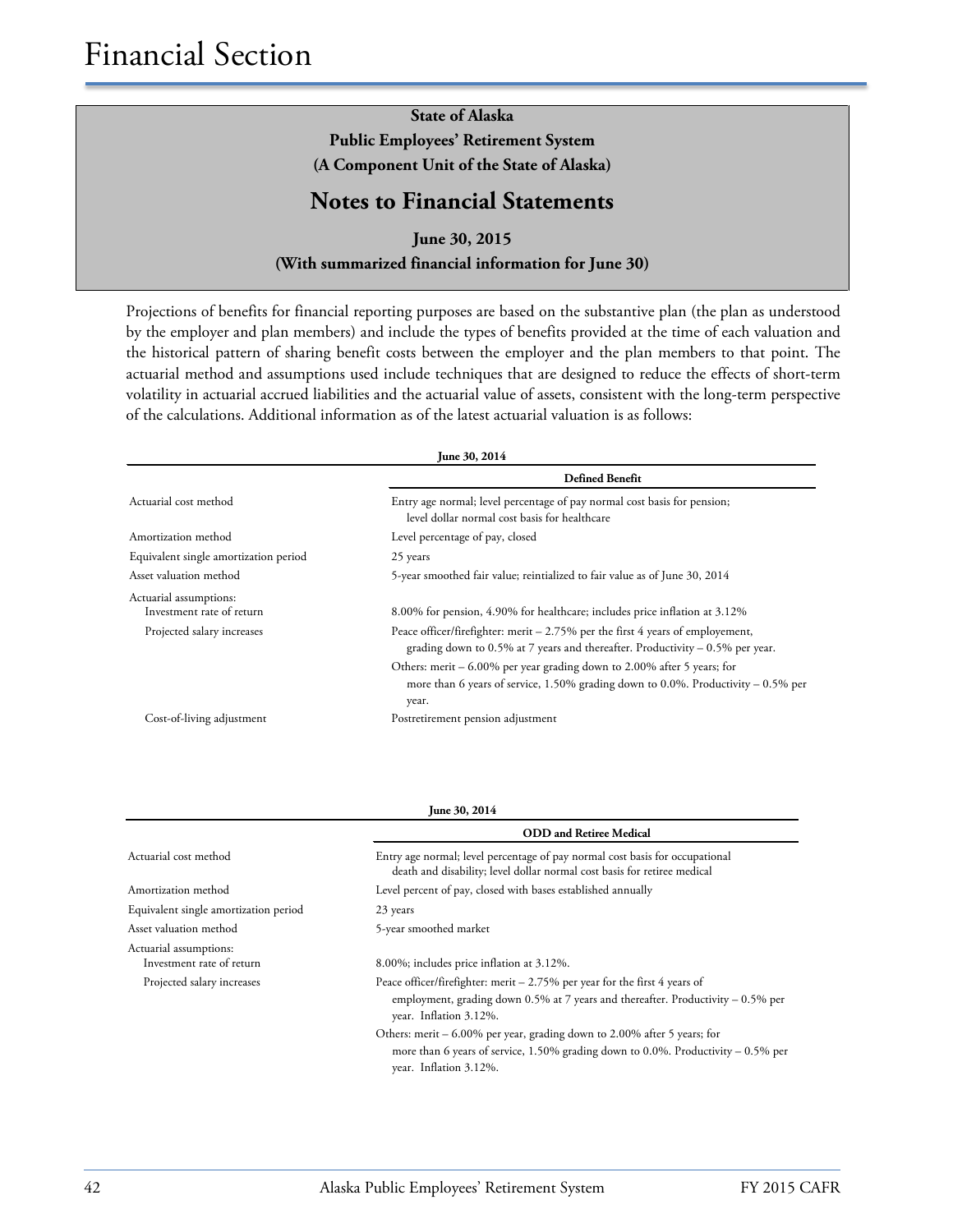| <b>State of Alaska</b>                     |
|--------------------------------------------|
| <b>Public Employees' Retirement System</b> |
| (A Component Unit of the State of Alaska)  |

### **Notes to Financial Statements**

**June 30, 2015 (With summarized financial information for June 30)**

Health cost trend for occupational death and disability and retiree medical plans is as follows: **Medical Medical Prescription**

| Medical<br>$pre-65$ | Medical<br>post-65 | <b>Prescription</b><br>drugs |
|---------------------|--------------------|------------------------------|
| 10.0%               | 6.0%               | $6.0\%$                      |
| 9.4                 | 5.9                | 5.7                          |
| 8.8                 | 5.8                | 5.4                          |
| 8.2                 | 5.7                | 5.1                          |
| 7.6                 | 5.6                | 4.8                          |
| 7.0                 | 5.6                | 4.6                          |
| 6.5                 | 5.6                | 4.4                          |
| 5.6                 | 5.6                | 4.2                          |
| 4.4                 | 4.0                | 4.0                          |
| 4.4                 | 4.0                | 4.0                          |
|                     |                    |                              |

GASB Statement No. 43 requires that the discount rate used in the valuation be the estimated long-term yield on investments that are expected to finance postemployment benefits. Depending on the method by which a plan is financed, the relevant investments could be plan assets, employer assets, or a combination of plan and employer assets. The investment return should reflect the nature and the mix of both current and expected investments and the basis used to determine the actuarial value of assets.

The System's retiree healthcare benefits are partially funded. GASB outlines two reasonable methods of developing a blended discount rate when a plan is partially funded. These methods base the proportion of assumed plan and employer asset returns on (1) the funded ratio and (2) the percentage of the ARC actually being contributed to the plan. The State has utilized the second methodology to develop a discount rate of 5.41% as of June 30, 2011, to be used for fiscal 2014 disclosure.

The System's retiree medical benefits are fully funded. Therefore, the 8.00% discount rate used for GASB Statement No. 25 reporting is also applied herein for GASB Statement No. 43 reporting.

Based on GASB accounting rules, the retiree drug subsidy (RDS) the State receives under Medicare Part D has not been recognized for GASB Statement No. 43 disclosure purposes.

Disregarding future Medicare Part D payments, the fiscal 2016 employer ARC for accounting purposes is 1.95% of pay for retiree medical benefits and 2.25% of pay for retiree medical and death and disability benefits combined.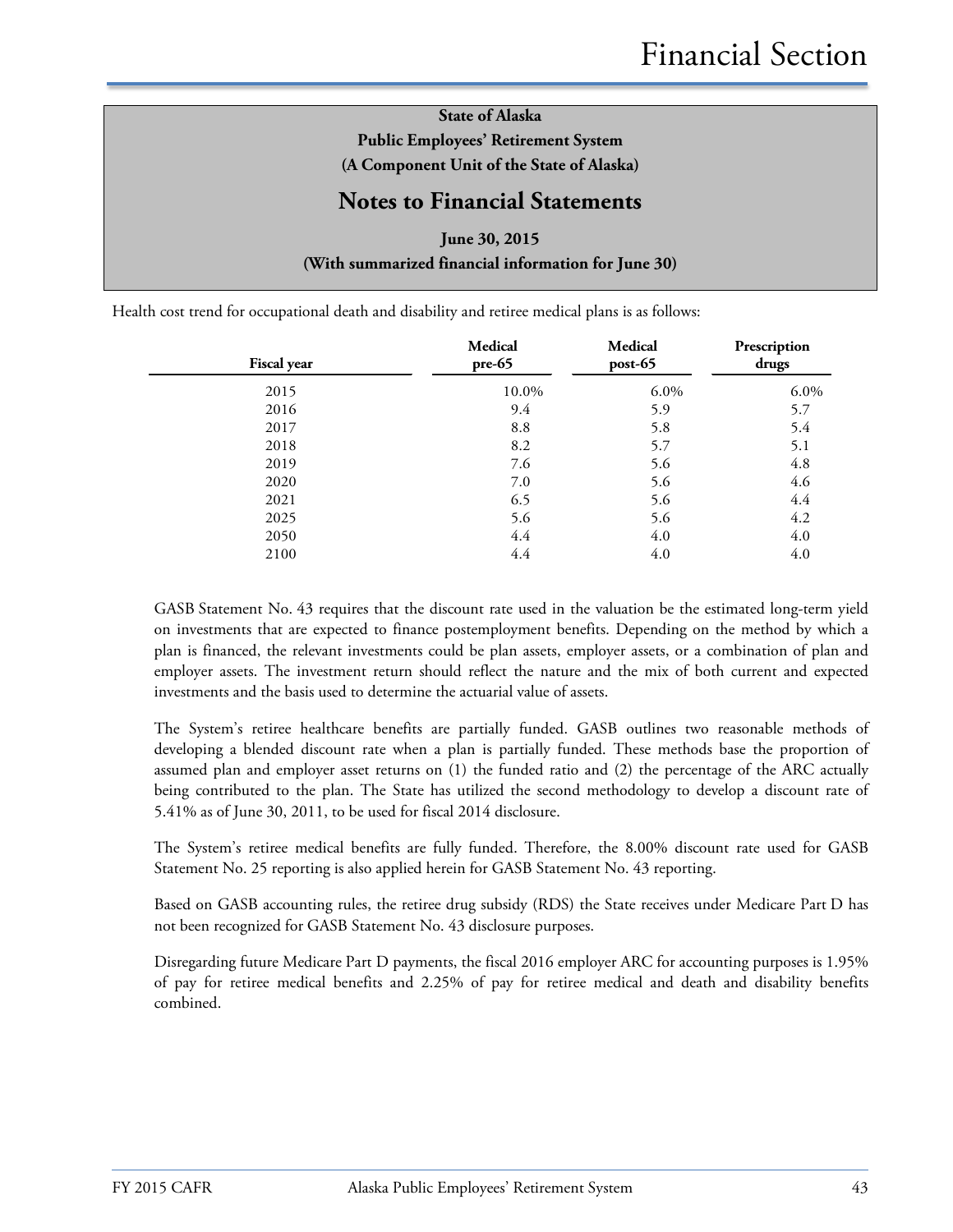### **Notes to Financial Statements**

**June 30, 2015 (With summarized financial information for June 30)**

#### **(8) Claims Payable**

The liability for claims incurred but not reported represents the estimated amounts necessary to settle all outstanding claims, incurred but not reported, as of the balance sheet date. The Alaska Retiree Healthcare Trust and Retiree Medical Plan's reserve estimates are based primarily on historical development patterns adjusted for current trends that would modify past experience. Claims are reevaluated periodically to consider the effects of inflation, claims settlement trends, and other economic factors. The process of establishing loss reserves is subject to uncertainties that are normal, recurring, and inherent in the healthcare business.

Changes in the balances of claims liabilities are as follows (in thousands):

|                                         | 2015        | 2014       |
|-----------------------------------------|-------------|------------|
| Beginning of year:                      |             |            |
| Due to State of Alaska General Fund for |             |            |
| outstanding warrants                    | \$          |            |
| Incurred but not reported               | 48,280      | 54,764     |
| Total, beginning of year                | 48,280      | 54,764     |
| Benefit deductions                      | 361,930     | 355,487    |
| Benefits paid                           | (354,310)   | (361, 971) |
| Total, end of year                      | 55,900      | 48,280     |
| End of year:                            |             |            |
| Due to State of Alaska General Fund for |             |            |
| outstanding warrants                    | \$<br>9,753 |            |
| Incurred but not reported               | 46,147      | 48,280     |
| Total, end of year                      | 55,900      | 48,280     |

#### **(9) Commitments and Contingencies**

#### *Commitments*

The Board entered into agreements through external managers to provide capital funding for limited partnerships in the domestic equity, private equity, energy, and real estate portfolios. At June 30, 2015, the Board's unfunded commitments were as follows (in thousands):

| Portfolio       | Unfunded<br>commitment | Estimated to be paid through                              |
|-----------------|------------------------|-----------------------------------------------------------|
| Domestic equity | \$                     | May be canceled annually in December with 90 day's notice |
| Private equity  | 829,676                | Fiscal year 2022                                          |
| Energy          | 52,219                 | Fiscal year 2023                                          |
| Real estate     | 141,204                | Fiscal year 2024                                          |
|                 | \$<br>1,023,099        |                                                           |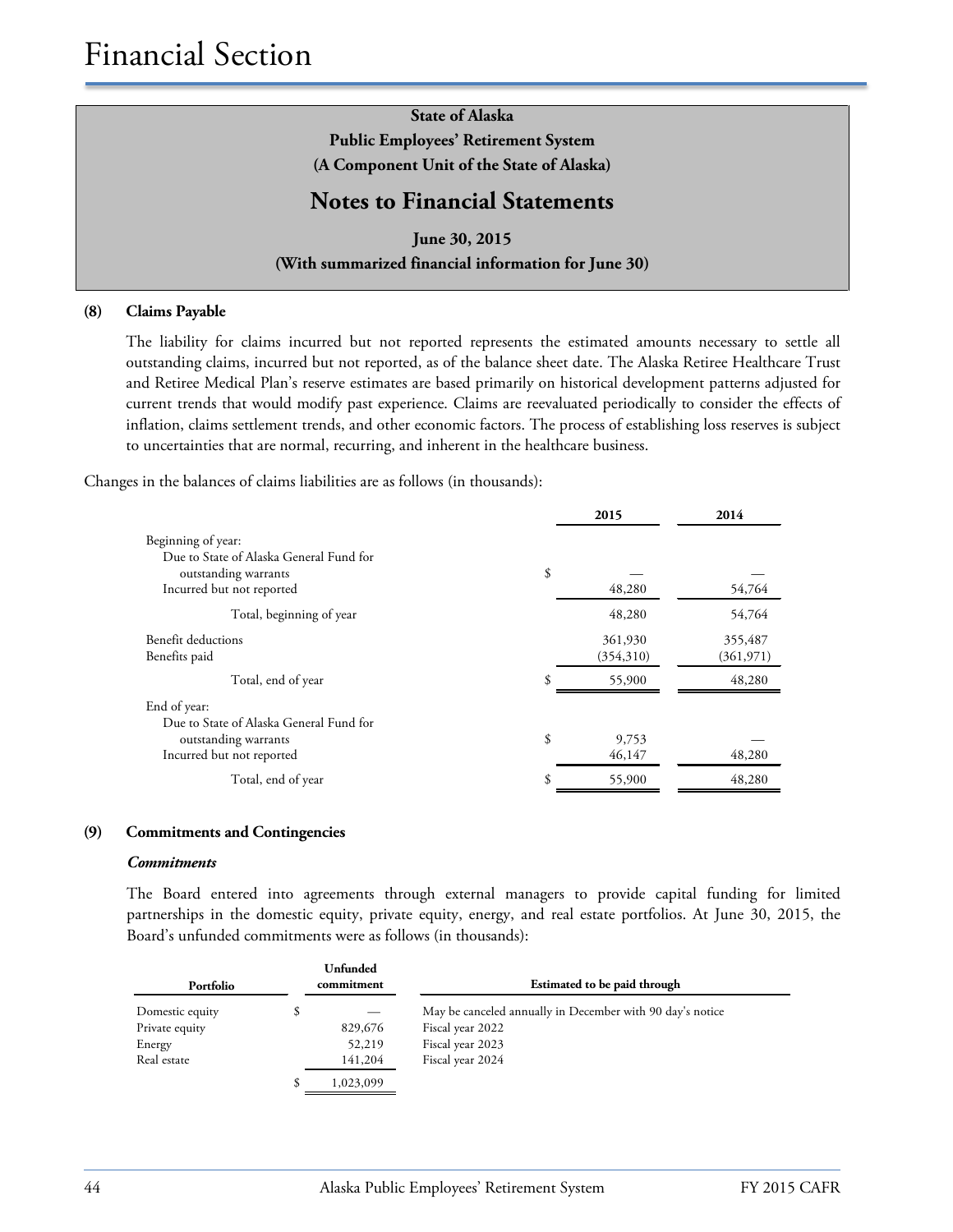### **Notes to Financial Statements**

**June 30, 2015 (With summarized financial information for June 30)**

#### *Contingencies*

The Division of Retirement and Benefits (the Division) is a defendant in various lawsuits. Although the outcome of these lawsuits is not presently determinable, in the opinion of the Division's counsel, the resolution of these matters will not have a material adverse effect on the financial condition of the Division.

### **(10) Medicare Part D Retiree Drug Subsidy**

One of the provisions of Medicare Part D provides sponsors of pension healthcare plans the opportunity to receive a RDS payment if the sponsor's plan provides a prescription drug benefit that is actuarially equivalent to the Medicare Part D benefit. The RDS is equal to 28% of the amount of eligible prescription drug benefit costs of retirees who are eligible for, but not enrolled in, Medicare Part D, by virtue of continuing to be covered by the sponsor's plan. The Alaska Retiree Healthcare Trust was approved for participation in the Medicare Part D program beginning calendar year 2006.

### **(11) Early Retiree Reinsurance Program**

The Early Retiree Reinsurance Program (ERRP) was a temporary program that provided reimbursement to participating employment-based plans for a portion of the costs of health benefits for retirees age 55 and older who are not eligible for Medicare and their spouses and surviving spouses and dependents. The amount of the reimbursement to the plan is up to 80% of claims cost for health benefits between \$15,000 and \$90,000. The program was authorized by the Affordable Care Act as part of the U.S. government health reform package. The plan started participation in the ERRP beginning calendar year 2011. The program ended on January 1, 2014.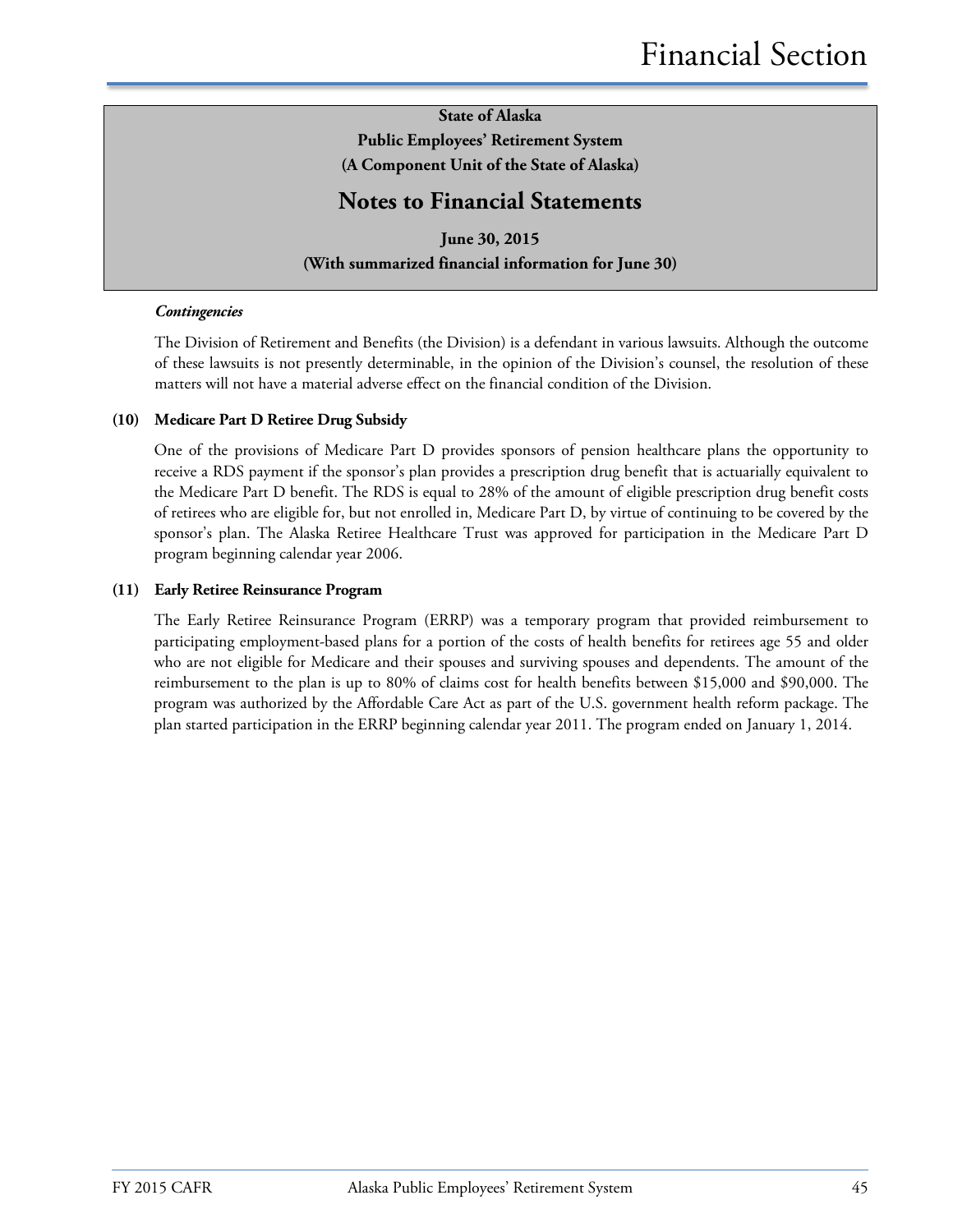# **REQUIRED SUPPLEMENTARY INFORMATION**

(Unaudited)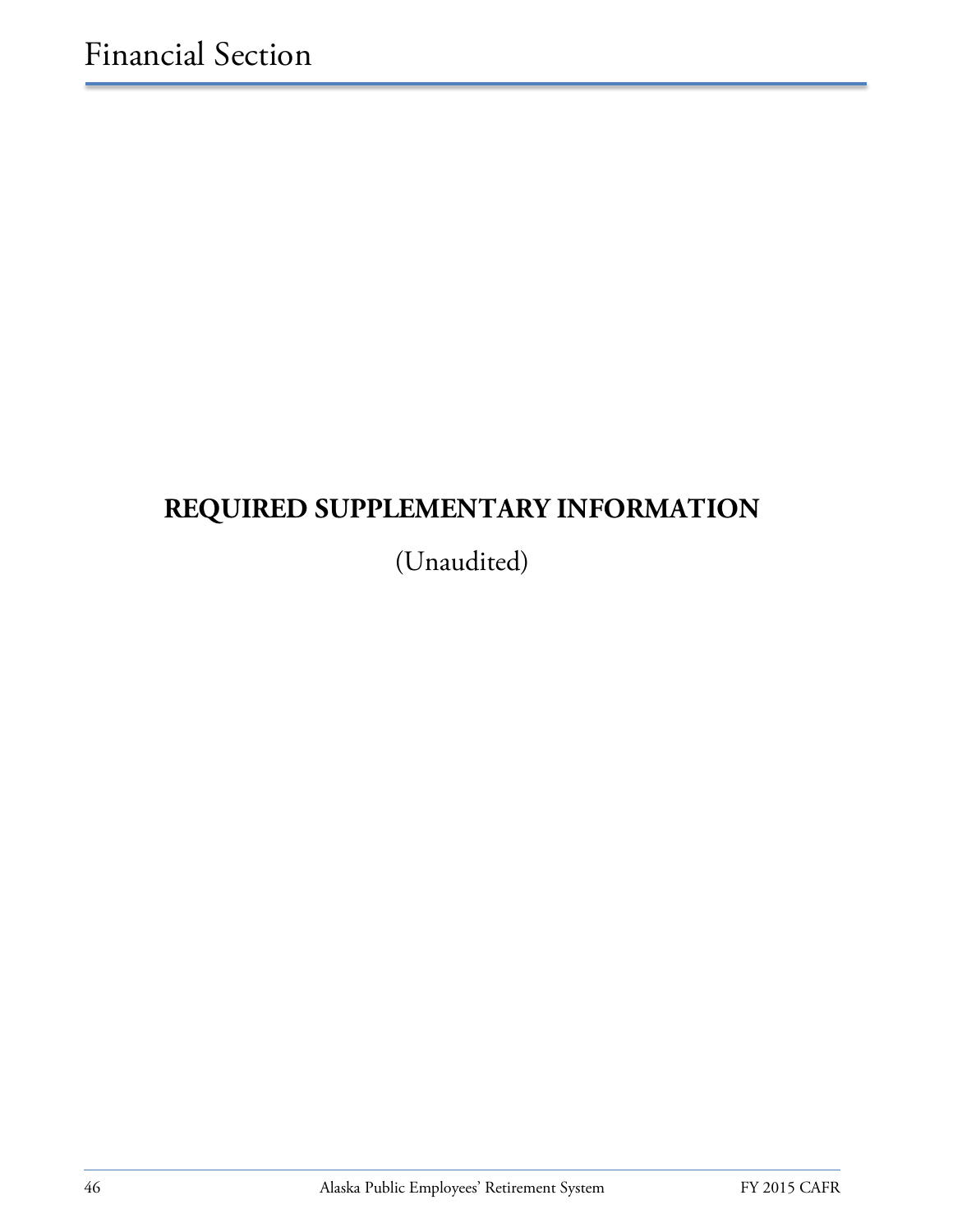### **Required Supplementary Information (Unaudited)**

# **Schedule of Changes in Employer Net Pension Liability and Related Ratios - Defined Benefit Pension Plan**

**(In thousands)**

|                                                                      | 2015            | 2014       | 2013       | 2012       |
|----------------------------------------------------------------------|-----------------|------------|------------|------------|
| Total pension liability:                                             |                 |            |            |            |
| Service cost                                                         | \$<br>184,712   | 160,828    | 167,203    | 172,968    |
| Interest                                                             | 1,020,947       | 940,786    | 927,692    | 887,361    |
| Changes of benefit terms                                             |                 |            |            |            |
| Differences between expected and actual                              |                 |            |            |            |
| experience                                                           | 10,791          |            | 56,229     | 42,847     |
| Changes of assumptions                                               | 541,390         |            |            |            |
| Benefit payments, including refunds of                               |                 |            |            |            |
| member contributions                                                 | (696, 542)      | (651, 917) | (634, 187) | (593, 279) |
| Net change in total pension liability                                | 1,061,298       | 449,697    | 516,937    | 509,897    |
| Total pension liability - beginning                                  | 12,395,578      | 11,945,881 | 11,428,944 | 10,919,047 |
| Total pension liability - ending (a)                                 | 13,456,876      | 12,395,578 | 11,945,881 | 11,428,944 |
| Plan fiduciary net position:                                         |                 |            |            |            |
| Contributions - employer                                             | 226,136         | 206,204    | 179,976    | 182,695    |
| Contributions - member                                               | 100,036         | 106,565    | 110,808    | 112,703    |
| Contributions - nonemployer entity (State)                           | 1,000,000       | 176,794    | 164,087    | 130,912    |
| Total net investment income                                          | 253,311         | 1,207,484  | 738,656    | 1,650      |
| Other miscellaneous income                                           | 36              | 49         | 28         | 35         |
| Benefit payments, including refunds of member                        |                 |            |            |            |
| contributions                                                        | (696, 542)      | (651, 917) | (610, 247) | (570, 883) |
| Administrative expenses                                              | (7, 553)        | (8,223)    | (7, 120)   | (6,743)    |
| Net change in plan fiduciary net position                            | 875,424         | 1,036,956  | 576,188    | (149, 631) |
| Plan fiduciary net position - beginning                              | 7,731,438       | 6,694,482  | 6,118,294  | 6,267,925  |
| Plan fiduciary net position - ending (b)                             | 8,606,862       | 7,731,438  | 6,694,482  | 6,118,294  |
| Plan's net pension liability (a) - (b)                               | \$<br>4,850,014 | 4,664,140  | 5,251,399  | 5,310,650  |
| Plan fiduciary net position as a percentage                          |                 |            |            |            |
| of the total pension liability                                       | 63.96%          | 62.37%     | 56.04%     | 53.53%     |
| Covered-employee payroll                                             | \$<br>1,412,237 | 1,405,198  | 1,534,665  | 1,522,399  |
| Net pension liability as a percentage of<br>covered-employee payroll | 343.43%         | 331.92%    | 342.19%    | 348.83%    |

This schedule is intended to present information for 10 years. Additional years will be displayed as they become available.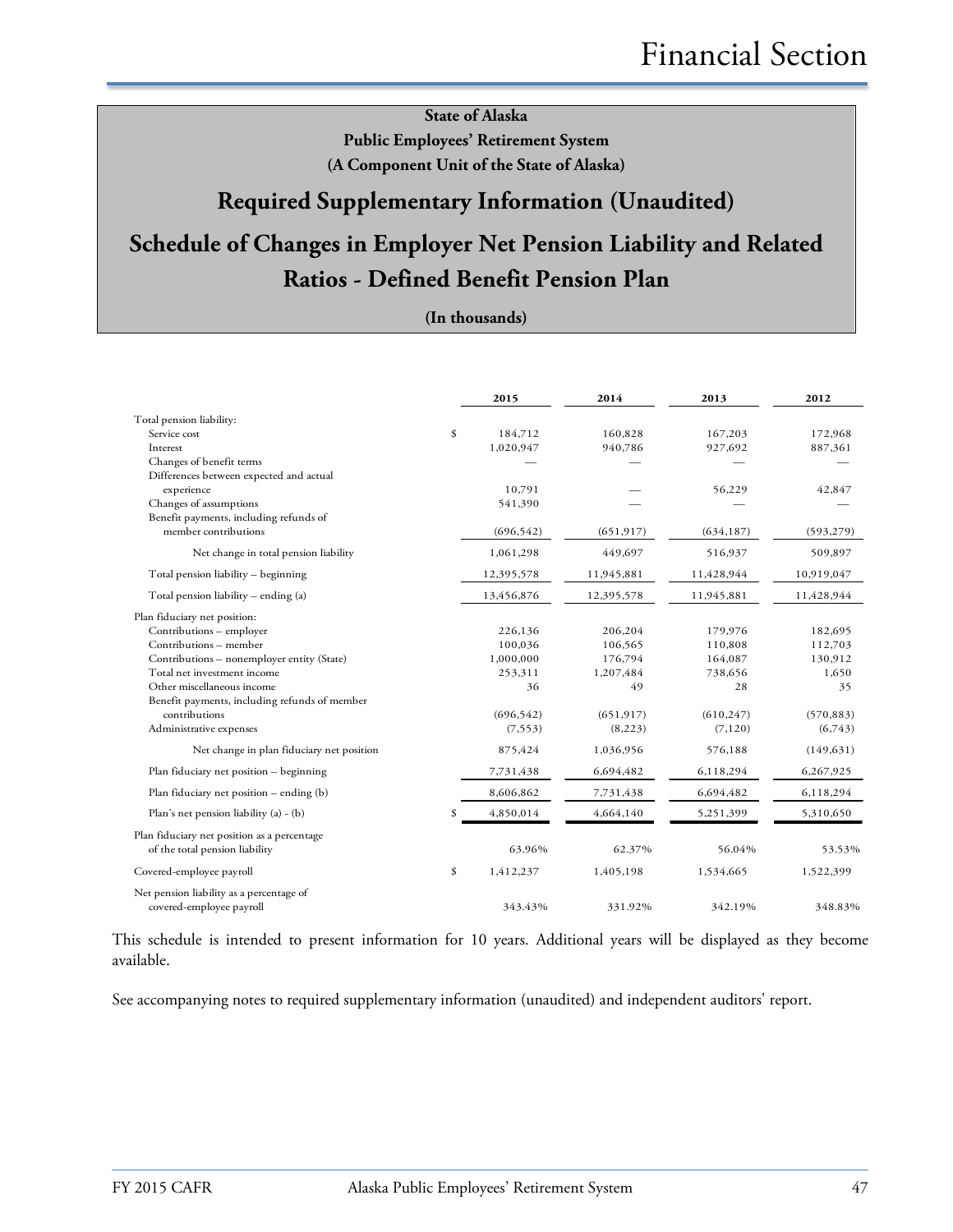# **Required Supplementary Information (Unaudited) Schedule of Employer and Nonemployer Contributions Defined Benefit Pension Plan**

### **Last 10 Fiscal Years**

|  | (In thousands) |  |
|--|----------------|--|
|--|----------------|--|

|                                                                         |    | 2,015      | 2014      | 2013      | 2012      | 2011      |
|-------------------------------------------------------------------------|----|------------|-----------|-----------|-----------|-----------|
| Actuarially determined contribution                                     | Ф  | 529,264    | 358,718   | 382,889   | 351,674   | 220,419   |
| Contributions in relation to the<br>actuarially determined contribution |    | 1,226,136  | 382,998   | 344,063   | 313,607   | 204,262   |
| Contribution deficiency (excess)                                        |    | (696, 872) | (24, 280) | 38,826    | 38,067    | 16,157    |
| Covered-employee payroll                                                | Ъ. | 1.412.237  | 1,405,198 | 1,534,665 | 1,522,399 | 1,559,938 |
| Contributions as a percentage of<br>covered-employee payroll            |    | 86.82%     | 27.26%    | 22.42%    | 20.60%    | 13.09%    |

See accompanying independent auditors' report.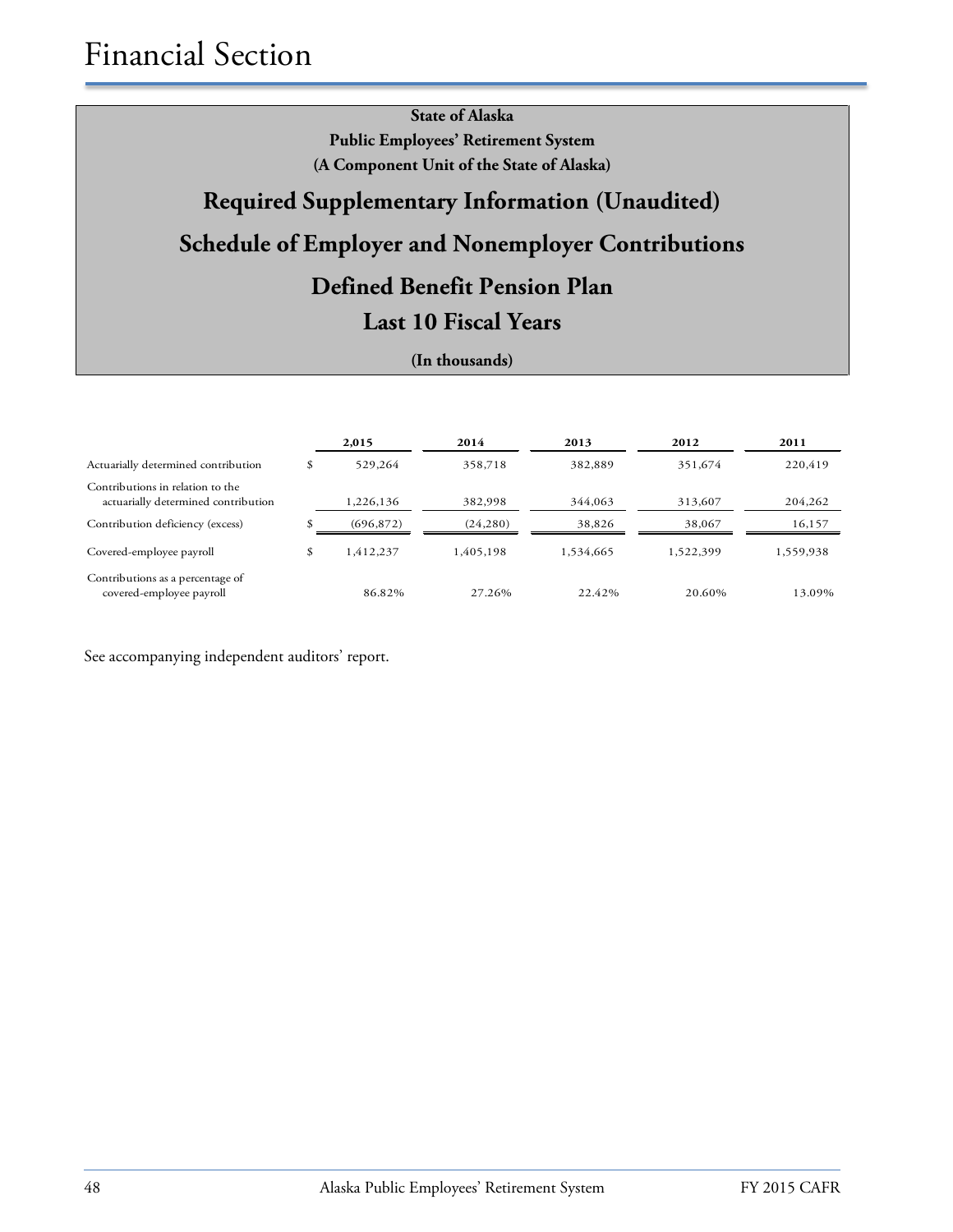# **Required Supplementary Information (Unaudited) Schedule of Employer and Nonemployer Contributions**

# **Defined Benefit Pension Plan Last 10 Fiscal Years (continued)**

| (In thousands) |
|----------------|
|----------------|

|                                                                         | 2010      | 2009      | 2008      | 2007      | 2006      |
|-------------------------------------------------------------------------|-----------|-----------|-----------|-----------|-----------|
| Actuarially determined contribution                                     | 217,080   | 166,016   | 140,729   | 268,742   | 249,488   |
| Contributions in relation to the actuarially<br>determined contribution | 186,617   | 192,740   | 151,198   | 207,539   | 163,243   |
| Contribution deficiency (excess)                                        | 30,463    | (26, 724) | (10, 469) | 61,203    | 86,245    |
| Covered-employee payroll                                                | 1,586,697 | 1,585,490 | 1,577,846 | 1,605,819 | 1,590,693 |
| Contributions as a percentage of<br>covered-employee payroll            | 11.76%    | 12.16%    | 9.58%     | 12.92%    | 10.26%    |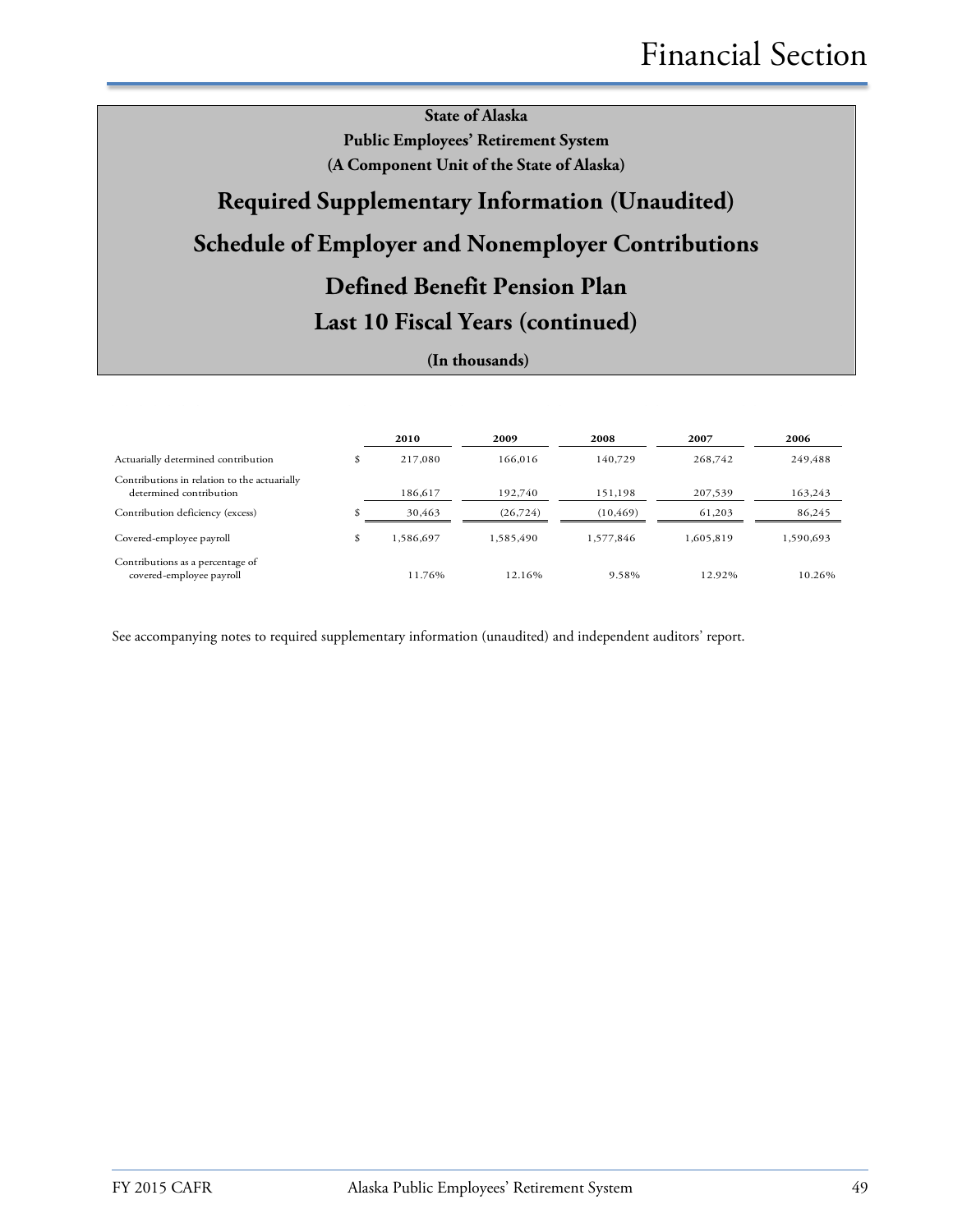# **Required Supplementary Information (Unaudited)**

## **Schedule of Investment Returns**

|                                              | 2015  | 2014   |
|----------------------------------------------|-------|--------|
| Annual money-weighted rate of return, net of |       |        |
| investment expense                           | 3.12% | 18.43% |

This schedule is intended to present information for 10 years. Additional years will be displayed as they become available.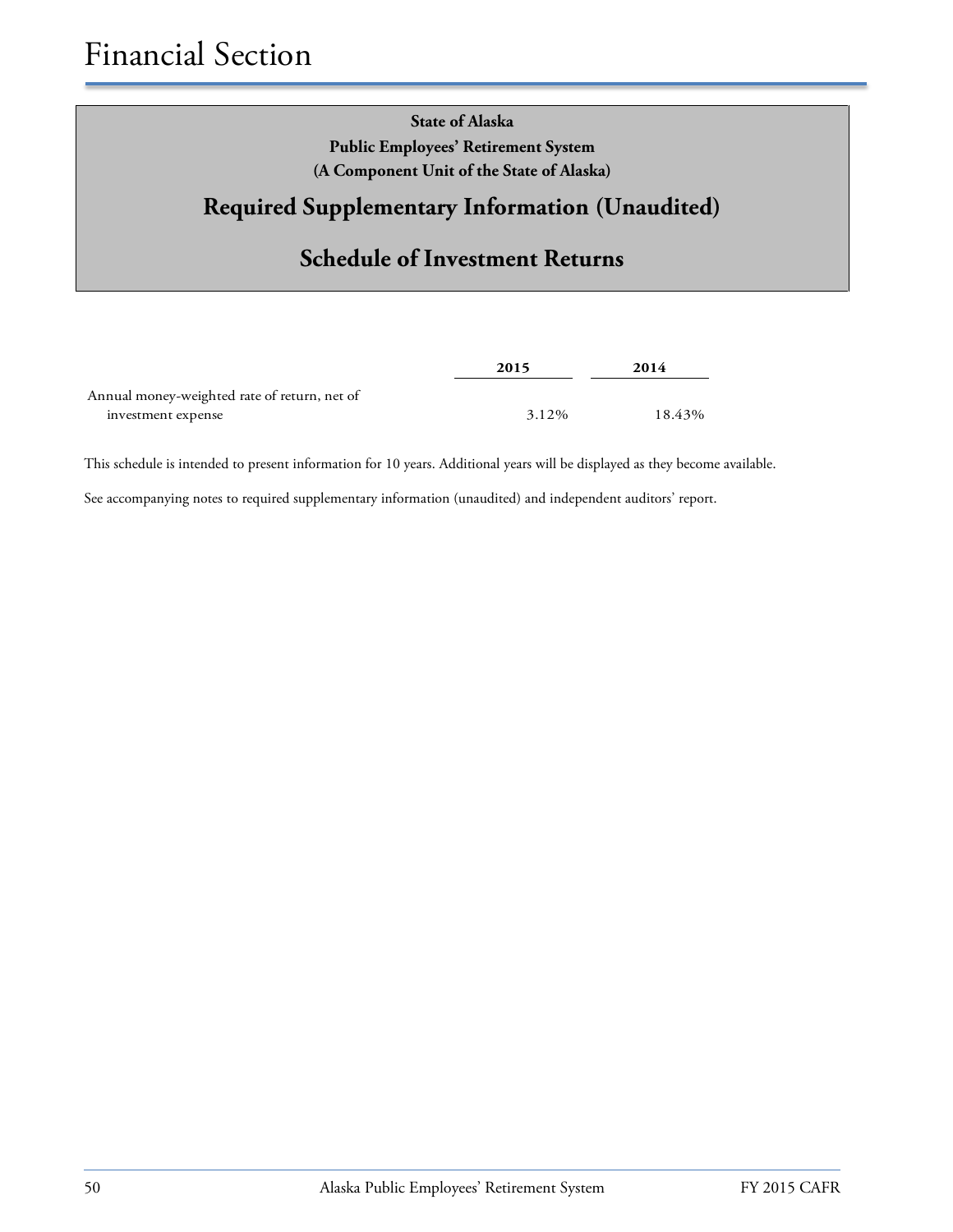**Public Employees' Retirement System**

**(A Component Unit of the State of Alaska)**

### **Required Supplementary Information (Unaudited)**

### **Schedules of Funding Progress**

### **Defined Benefit OPEB Plans**

**June 30, 2015**

**(In thousands)**

**Alaska Retiree Healthcare Trust Plan**

| <b>Actuarial</b><br>valuation<br>vear ended<br>June 30 | <b>Actuarial</b><br>accrued<br>liabilities<br>(AAL) | Actuarial<br>value of<br>plan assets | Funded<br>ratio | Unfunded<br>actuarial<br>accrued<br>liabilities<br>(UAAL) | Covered<br>payroll | <b>UAAL</b><br>as a<br>percentage<br>of covered<br>payroll |
|--------------------------------------------------------|-----------------------------------------------------|--------------------------------------|-----------------|-----------------------------------------------------------|--------------------|------------------------------------------------------------|
| 2008                                                   | \$<br>13,013,450                                    | 3,829,334                            | 29.4%<br>- \$   | 9,184,116                                                 | 1,577,846          | 582.1%                                                     |
| 2009                                                   | 12,770,990                                          | 4,134,450                            | 32.4            | 8,636,540                                                 | 1,585,490          | 544.7                                                      |
| 2010                                                   | 9,304,504                                           | 4,687,632                            | 50.4            | 4,616,872                                                 | 1,586,697          | 291.0                                                      |
| 2011                                                   | 9,091,034                                           | 5.051.625                            | 55.6            | 4,039,409                                                 | 1,559,938          | 258.9                                                      |
| 2012                                                   | 9,812,274                                           | 5,301,609                            | 54.0            | 4,510,665                                                 | 1,522,399          | 296.3                                                      |
| 2013                                                   | 12,281,372                                          | 5.651,877                            | 46.0            | 6.629.495                                                 | 1,534,665          | 432.0                                                      |
| 2014                                                   | 12,758,985                                          | 6,913,160                            | 54.2            | 5,845,825                                                 | 1,491,583          | 391.9                                                      |

#### **Occupational Death and Disability Benefits Plan**

| <b>Actuarial</b><br>valuation<br>vear ended<br>June 30 | <b>Actuarial</b><br>accrued<br>liabilities<br>(AAL) | <b>Actuarial</b><br>value of<br>plan assets | Funded<br>ratio | Unfunded<br>actuarial<br>accrued<br>liabilities<br>(UAAL) | Covered<br>payroll | <b>UAAL</b><br>as a<br>percentage<br>of covered<br>payroll |
|--------------------------------------------------------|-----------------------------------------------------|---------------------------------------------|-----------------|-----------------------------------------------------------|--------------------|------------------------------------------------------------|
| 2008                                                   | \$<br>242                                           | 1,288                                       | 532.2%<br>\$    | (1,046)                                                   | 203,955            | (0.5)%                                                     |
| 2009                                                   | 403                                                 | 3,138                                       | 778.7           | (2,735)                                                   | 314,118            | (0.9)%                                                     |
| 2010                                                   | 853                                                 | 4,801                                       | 562.8           | (3,948)                                                   | 421,187            | (0.9)%                                                     |
| 2011                                                   | 1.949                                               | 7.049                                       | 361.7           | (5,100)                                                   | 459,521            | (1.1)%                                                     |
| 2012                                                   | 2.412                                               | 9.142                                       | 379.0           | (6,730)                                                   | 558,760            | $(1.2)\%$                                                  |
| 2013                                                   | 3,603                                               | 11,373                                      | 315.7           | (7,770)                                                   | 590,380            | $(1.3)\%$                                                  |
| 2014                                                   | 3,627                                               | 14,995                                      | 413.4           | (11,368)                                                  | 678,840            | (1.7)%                                                     |

#### **Retiree Medical Benefits Plan**

| <b>Actuarial</b><br>valuation<br>vear ended<br>June 30 | <b>Actuarial</b><br>accrued<br>liabilities<br>(AAL) | Actuarial<br>value of<br>plan assets | Funded<br>ratio | Unfunded<br>actuarial<br>accrued<br>liabilities<br>(UAAL) | Covered<br>payroll | <b>UAAL</b><br>as a<br>percentage<br>of covered<br>payroll |
|--------------------------------------------------------|-----------------------------------------------------|--------------------------------------|-----------------|-----------------------------------------------------------|--------------------|------------------------------------------------------------|
| 2008                                                   | \$<br>2,123                                         | 2,719                                | 128.1%<br>\$    | (596)                                                     | 203,955            | (0.3)%                                                     |
| 2009                                                   | 4,594                                               | 5,475                                | 119.2           | (881)                                                     | 314,118            | (0.3)%                                                     |
| 2010                                                   | 8,370                                               | 8,767                                | 104.7           | (397)                                                     | 421,187            | (0.1)%                                                     |
| 2011                                                   | 13,142                                              | 12,009                               | 91.4            | 1,133                                                     | 459,521            | 0.2                                                        |
| 2012                                                   | 51,798                                              | 15,773                               | 30.5            | 36,025                                                    | 558,760            | 6.4                                                        |
| 2013                                                   | 69,144                                              | 20,336                               | 29.4            | 48,808                                                    | 590,380            | 8.3                                                        |
| 2014                                                   | 56,819                                              | 26,466                               | 46.6            | 30,353                                                    | 678,840            | 4.5                                                        |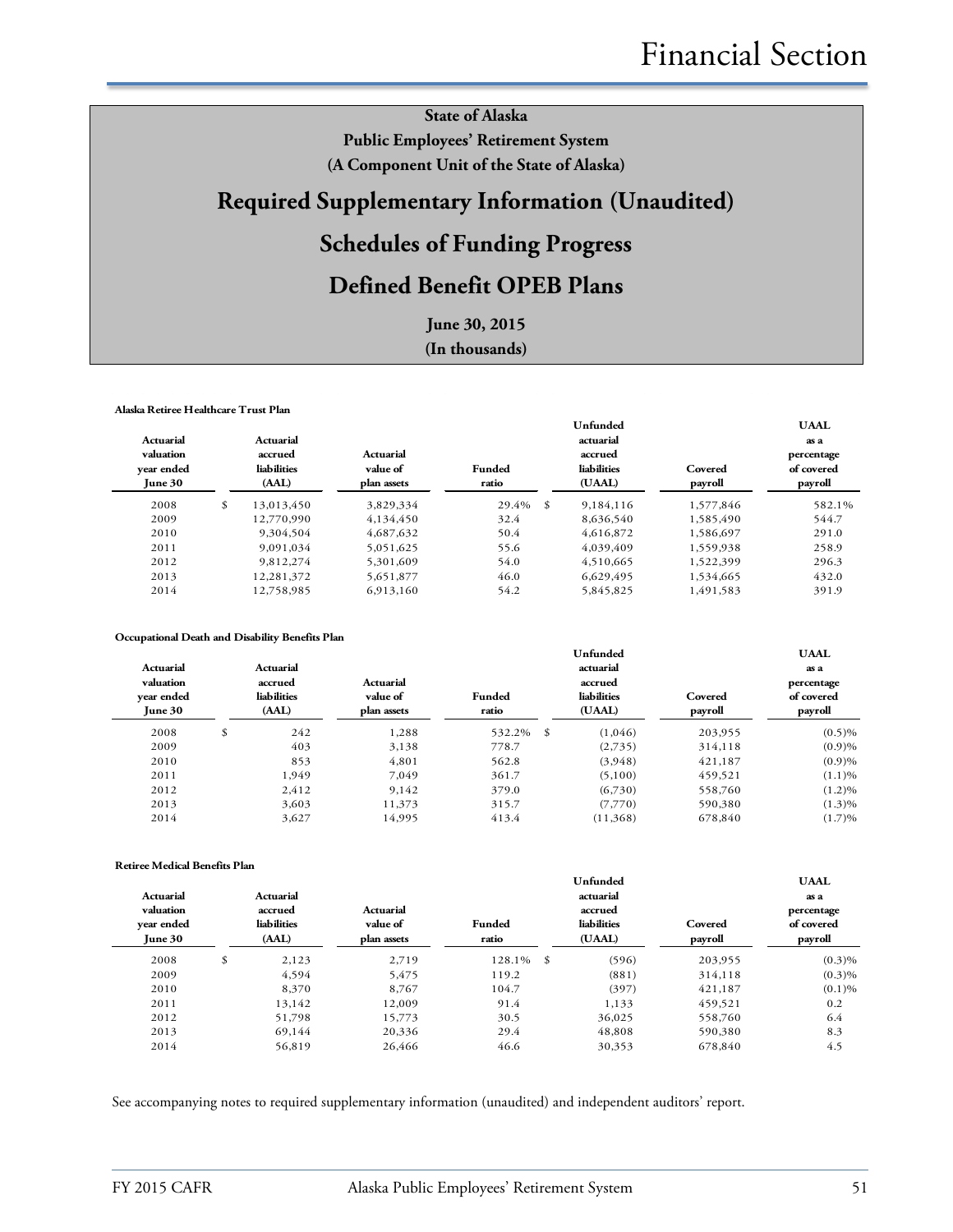**Alaska Retiree Healthcare Trust Plan**

**State of Alaska Teachers' Retirement System (A Component Unit of the State of Alaska)**

# **Required Supplementary Information (Unaudited) Schedules of Contributions from Employers and the State of Alaska Defined Benefit OPEB Plans**

| June 30, 2015  |
|----------------|
| (In thousands) |
|                |

|                          |                                                         |                                    |                | Percentage contributed                   |                                                |
|--------------------------|---------------------------------------------------------|------------------------------------|----------------|------------------------------------------|------------------------------------------------|
| Year<br>ended<br>June 30 | Actuarial<br>valuation<br>vear ended<br>June $30^{(1)}$ | Annual<br>required<br>contribuiton | By<br>employer | <b>By State</b><br>of Alaska<br>(note 3) | Total<br>percentage<br>contributed<br>(note 3) |
| 2008                     | 2005                                                    | \$<br>370,456                      | 71.2%          | 36.2%                                    | 107.4%                                         |
| 2009                     | 2006                                                    | 391,321                            | 68.1           | 41.4                                     | 109.5                                          |
| $2010^{(2)}$             | 2007                                                    | 790,793                            | 31.6           | 54.8                                     | 86.4                                           |
| 2011                     | 2008                                                    | 525,075                            | 49.8           | 21.6                                     | 71.4                                           |
| 2012                     | 2009                                                    | 498,433                            | 44.8           | 28.8                                     | 73.6                                           |
| 2013                     | 2010                                                    | 612,792                            | 37.5           | 25.1                                     | 62.6                                           |
| 2014                     | 2011                                                    | 783,827                            | 26.1           | 19.5                                     | 45.6                                           |

 $(1)$  Actuarial valuation related to annual required contribution for fiscal year.

 $^{(2)}$  In the year ended June 30, 2010, the postemployment healthcare annual required contribution and percentage contributed included the Mercer legal settlement, net of legal fees, as well as the Medicare Part D subsidy contributed by the State to the healthcare fund.

#### **Occupational Death and Disability Benefits Plan**

| Annual<br>required<br>contribution | Percentage<br>of ARC<br>contributed |
|------------------------------------|-------------------------------------|
| \$<br>1,063                        | 100.0%                              |
| 1,787                              | 100.0                               |
| 1,495                              | 100.0                               |
| 1,852                              | 100.0                               |
| 1,085                              | 146.0                               |
| 1,328                              | 116.0                               |
| 2,080                              | 114.0                               |
|                                    |                                     |

#### **Retiree Medical Benefits Plan**

| Annual<br>required<br>contribution | Percentage<br>of ARC<br>contributed |
|------------------------------------|-------------------------------------|
| \$<br>1,845                        | 85.0%                               |
| 3,152                              | 85.0                                |
| 3,469                              | 87.0                                |
| 3.229                              | 78.0                                |
| 3,464                              | 82.0                                |
| 3,365                              | 95.0                                |
| 3.937                              | 94.0                                |
|                                    |                                     |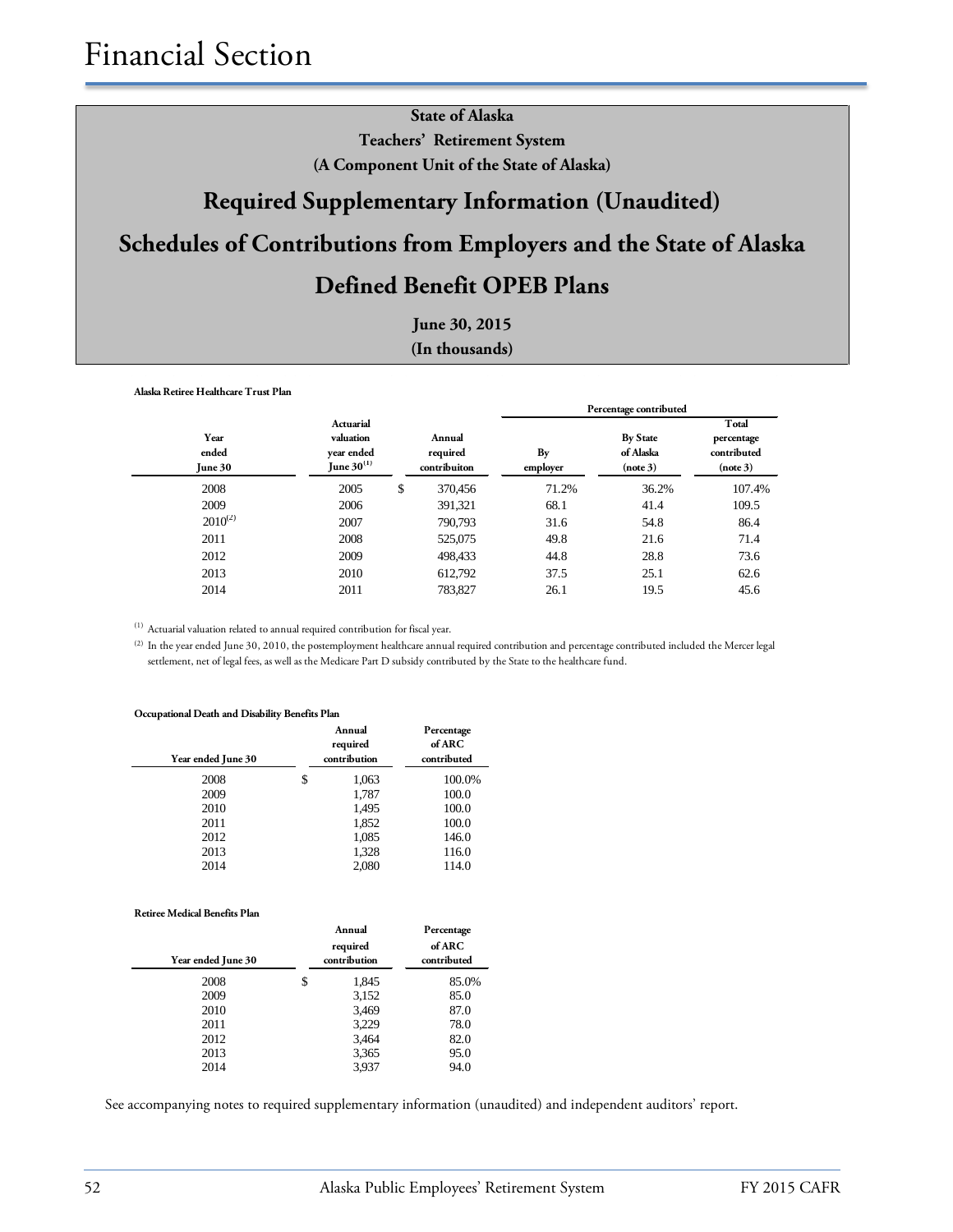### **Notes to Financial Statements**

**June 30, 2015 (With summarized financial information for June 30)**

#### **(1) Description of Schedule of Funding Progress**

Each time a new benefit is added, which applies to service already rendered, an "unfunded actuarial accrued liability" is created. Laws governing the System require that these additional liabilities be financed systematically over a period of future years. Also, if actual financial experiences are less favorable than assumed financial experiences, the difference is added to the unfunded actuarial accrued liability.

In an inflationary economy, the value of the dollar is decreasing. This environment results in employee pay increasing in dollar amounts resulting in unfunded actuarial accrued liabilities increasing in dollar amounts, all at a time when the actual value of these items, in real terms, may be decreasing.

### **(2) Actuarial Assumptions and Methods**

The actuarial valuation was prepared by Buck Consultants. The significant actuarial assumptions used in the defined benefit pension and postemployment healthcare benefit plan valuation as of June 30, 2015 are as follows:

- (a) Actuarial cost method Entry Age Actuarial Cost method of funding. Any funding surplus or unfunded accrued liability is amortized over 25 years as a level percentage of payroll amount. State statutes allow the contribution rate to be determined on payroll for all members, defined benefit, and defined contribution member payroll combined.
- (b) Valuation of assets The actuarial asset value was reinitialized to equal fair value of assets as of June 30, 2014. Beginning in 2015, the asset value method recognizes 20% of the gain or loss each year, for a period of up to five years. All assets are valued at fair value. Assets are accounted for on an accrued basis and are taken directly from financial statements.
- (c) Valuation of medical benefits Base claims cost rates are incurred healthcare costs expressed as a rate per member per year. Ideally, claims cost rates should be derived for each significant component of cost that can be expected to require differing projection assumptions or methods, such as, medical claims, prescription drug claims, administrative costs, etc. Separate analysis is limited by the availability and credibility of cost and enrollment data for each component of cost. This valuation reflects nonprescription claims separated by Medicare status, including eligibility for free Part A coverage. Prescription costs are analyzed separately as in prior valuations. Administrative costs are assumed in the final per capita claims cost rates used for valuation purposes. Analysis to date on Medicare Part A coverage is limited since Part A claim data is not available by individual, nor is this status incorporated into historical claim data.
- (d) Investment return/discount rate 8.00% per year (geometric), compounded annually, net of expenses.
- (e) Salary scale Inflation 3.12% per year and productivity 0.50% per year.
- (f) Payroll growth  $-3.62\%$  per year (inflation + productivity).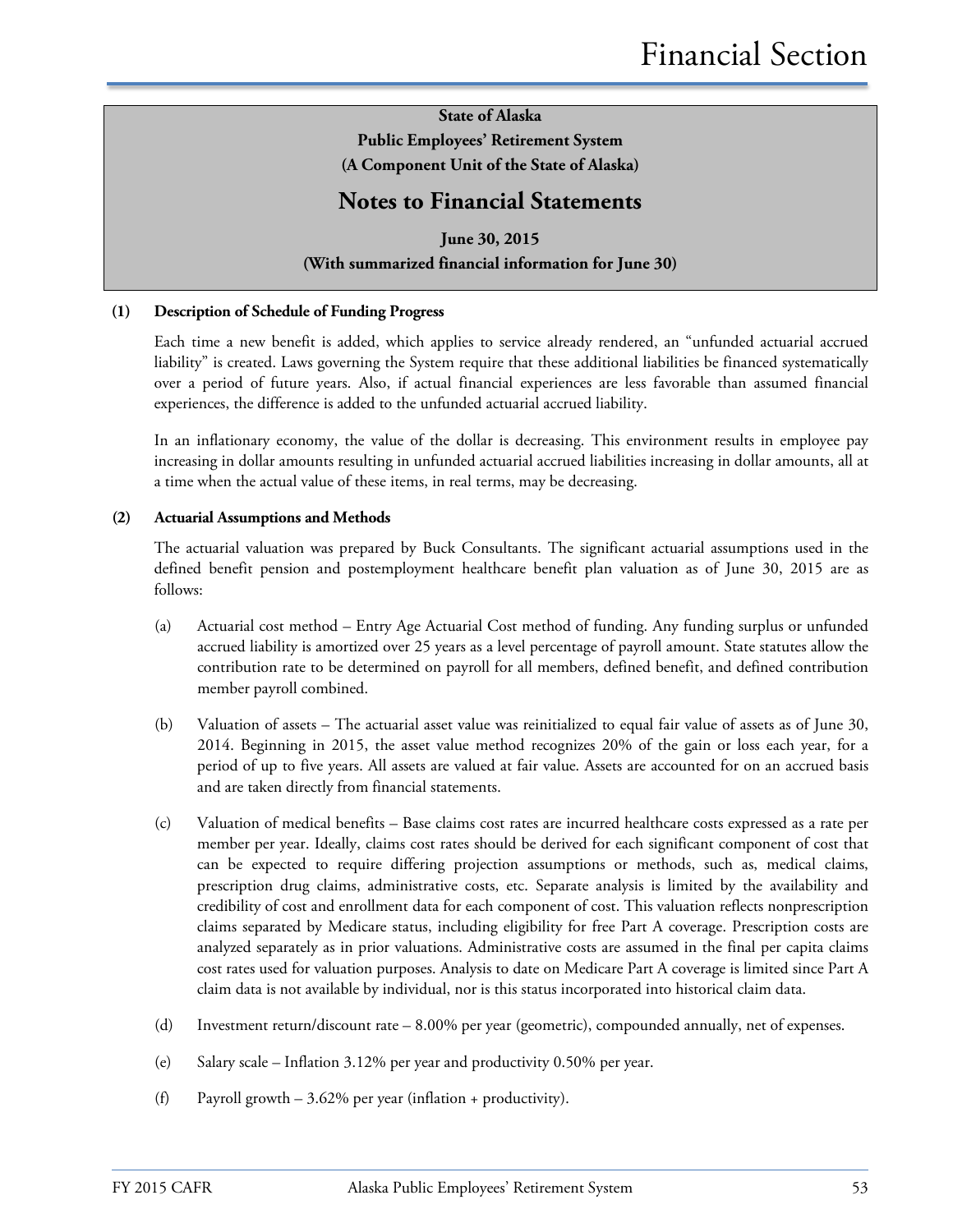### **Notes to Financial Statements**

**June 30, 2015 (With summarized financial information for June 30)**

- (g) Total inflation Total inflation as measured by the Consumer Price Index for urban and clerical workers for Anchorage is assumed to increase 3.12% annually.
- (h) Mortality (pretermination) Based upon 2010-2013 actual mortality experience. 60% of male rates and 65% of female rates of posttermination mortality rates. Deaths are assumed to be occupational 70% of the peace officer/firefighters, 50% of the time for others. Includes an allowance for expected future mortality improvement. The mortality table used was set in 2014 with an actual deaths to expected deaths ratio of 109%.
- (i) Mortality (posttermination) 96% of all rates of the RP-2000 table, 2000 Base Year projected to 2018 with Projection Scale BB. Includes an allowance for expected future mortality improvement. The mortality table used was set in 2014 with an actual deaths to expected deaths ratio of 109%.
- (j) Total turnover Based upon the 2010–2013 actual withdrawal experience.
- (k) Disability Incidence rates based upon the 2010–2013 actual experience. Postdisability mortality in accordance with the RP-2000 Disabled Retiree Mortality Table, 2000 Base Year projected to 2018 with Projection Scale BB. Disabilities are assumed to be occupational 70% of the time for peace officer/firefighter, 50% of the time for others.
- (l) Retirement Retirement rates based on the 2010–2013 actual experience. Deferred vested members are assumed to retire at their earliest unreduced retirement date for others. For peace officer/firefighter, tier 1 deferred vested members are assumed to retire at age 55 and tiers 2 and 3 deferred vested members are assumed to retire at age 60.
- (m) Marriage and age difference Wives are assumed to be three years younger than husbands. For others, 75% of male members and 70% of female members are assumed to be married. For peace officer/firefighters, 85% of male members and 60% of female members are assumed to be married.
- (n) Dependent children Benefits to dependent children have been valued assuming members who are married and between the ages of 25 and 45 have two dependent children.
- (o) Contribution refunds For others, 10% of terminating members with vested benefits are assumed to have their contributions refunded. For peace officer/firefighter, 15% of terminating members with vested benefits are assumed to have their contributions refunded. 100% of those with nonvested benefits are assumed to have their contributions refunded.
- (p) Cost of Living Allowance (COLA) Of those benefit recipients who are eligible for the COLA, 70% of others and 65% of peace officer/firefighters are assumed to remain in Alaska and receive the COLA.
- (q) Postretirement pension adjustment (PRPA) 50% and 75% of assumed inflation or 1.56% and 2.34%, respectively, is valued for the annual automatic PRPA as specified in the statute.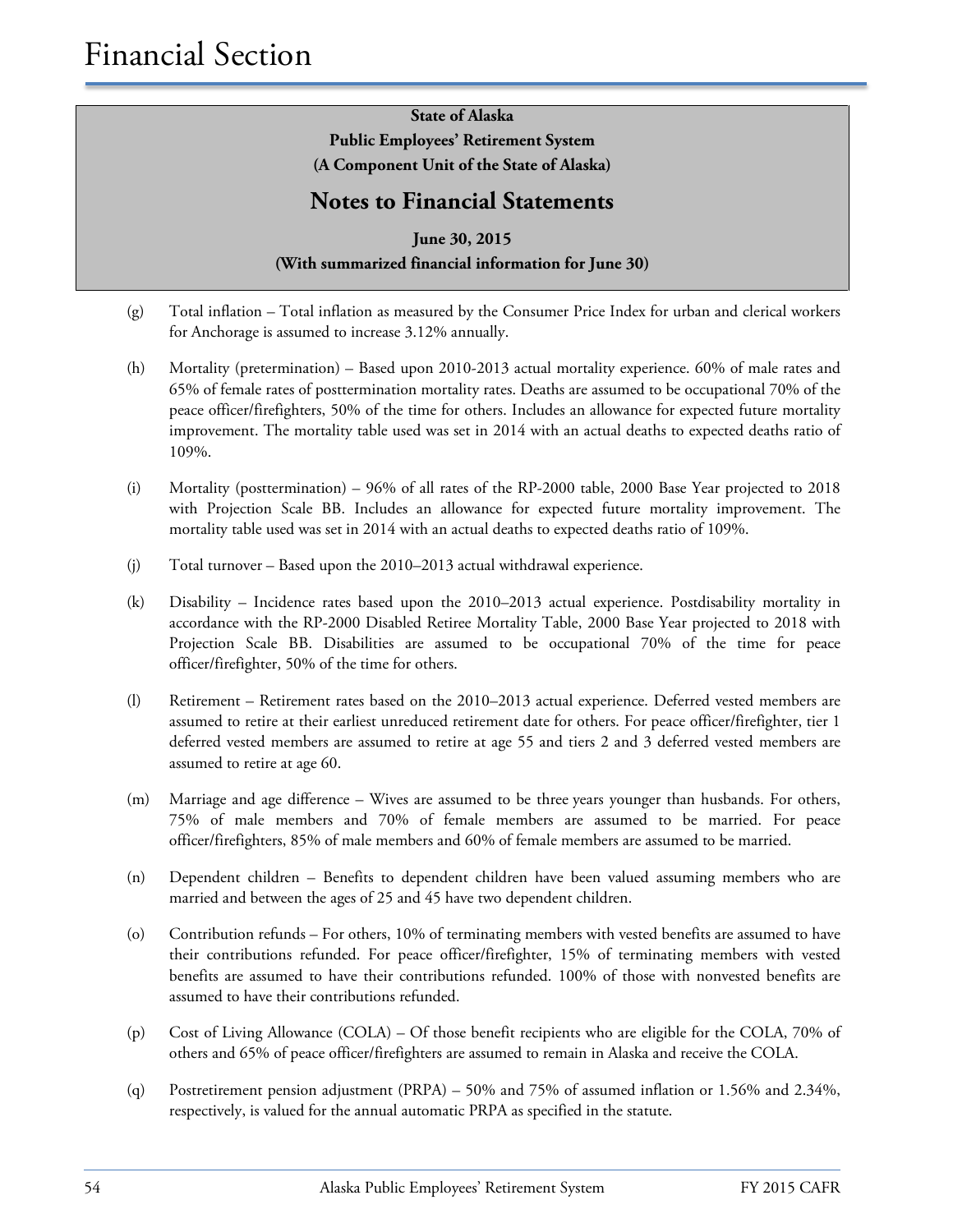### **Notes to Financial Statements**

**June 30, 2015 (With summarized financial information for June 30)**

- (r) Expenses All pension related expenses are net of investment return assumption.
- (s) Part-time status Part-time employees are assumed to earn 1.00 years of credited service per year for peace officer/firefighter and 0.65 years of credited service per year for other members.
- (t) Final average earnings Final average earnings amount is provided on the data for active members. This amount is used as a minimum in the calculation of the average earnings in the future.
- (u) Per capita claims cost Sample claims cost rates adjusted to age 65 for FY15 medical and prescription are shown below:

|                        | Medical | Prescription<br>drugs |
|------------------------|---------|-----------------------|
|                        |         |                       |
| Pre-Medicare<br>S      | 12,362  | 2,624                 |
| Medicare Parts A and B | 1,657   | 2,624                 |
| Medicare Part B Only   | 7,920   | 2,624                 |
| Medicare Part D        | N/A     | 507                   |

- (v) Third-party administrator fees \$193.98 per person per year; assumed trend rate of 5% per year.
- (w) Medicare Part B Only For actives and retirees not yet Medicare-eligible, participation is set based on whether the member/retiree will have 40 quarters of employment after March 31, 1986, depending upon date of hire and/or rehire.
- (x) Health cost trend The table below shows the rate used to project the cost from the shown fiscal year to the next fiscal year. For example, 10.0% is applied to the FY15 pre-Medicare medical claims costs to get the FY16 medical claims cost.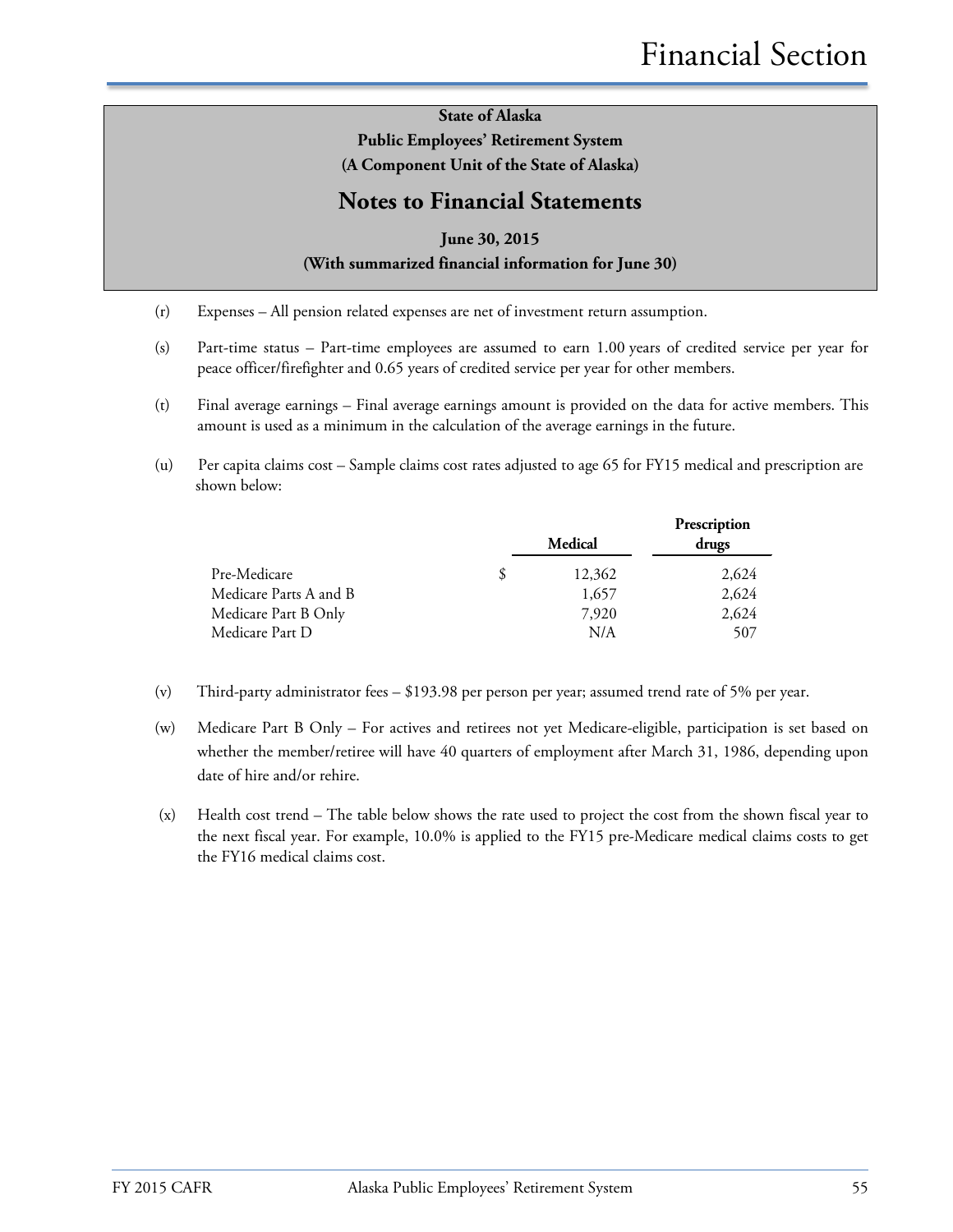### **Notes to Financial Statements**

**June 30, 2015 (With summarized financial information for June 30)**

| Fiscal year | <b>Medical</b><br>pre-65 | <b>Medical</b><br>post-65 | Prescription<br>drugs |
|-------------|--------------------------|---------------------------|-----------------------|
| 2015        | 10.0%                    | $6.0\%$                   | 6.0%                  |
| 2016        | 9.4                      | 5.9                       | 5.7                   |
| 2017        | 8.8                      | 5.8                       | 5.4                   |
| 2018        | 8.2                      | 5.7                       | 5.1                   |
| 2019        | 7.6                      | 5.6                       | 4.8                   |
| 2020        | 7.0                      | 5.6                       | 4.6                   |
| 2021        | 6.5                      | 5.6                       | 4.4                   |
| 2025        | 5.6                      | 5.6                       | 4.2                   |
| 2050        | 4.4                      | 4.0                       | 4.0                   |
| 2100        | 4.4                      | 4.0                       | 4.0                   |

For the June 30, 2014 valuations and later, the updated Society of Actuaries' Healthcare Cost Trend Model is used to project medical and prescription drug costs. This model effectively begins estimating trend amounts beginning in 2014 and projects out to 2090. This model has been adopted by the Society of Actuaries, and has been populated with assumptions that are specific to the State of Alaska.

#### (y) Aging factors:

| Age       | Medical | Prescription<br>drugs |
|-----------|---------|-----------------------|
| $0 - 44$  | 2.0%    | 4.5%                  |
| $45 - 54$ | 2.5     | 3.5                   |
| $55 - 64$ | 3.5     | 3.0                   |
| $65 - 73$ | 4.0     | 1.5                   |
| $74 - 83$ | 1.5     | 0.5                   |
| $84 - 93$ | 0.5     |                       |
| $94 +$    |         |                       |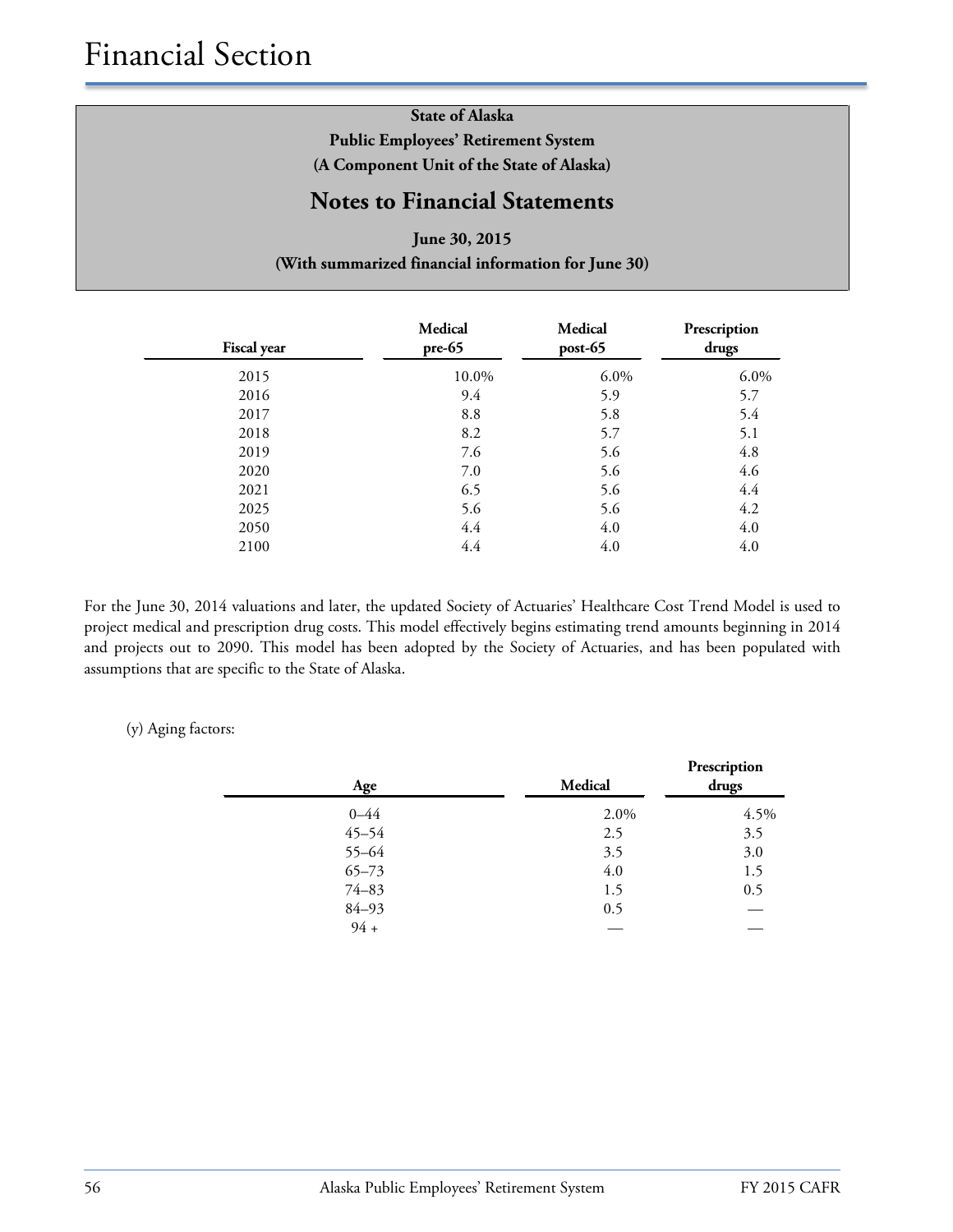### **Notes to Financial Statements**

**Notes to Required Supplementary Information (Unaudited)**

**June 30, 2015**

(z) Retired member contributions for medical benefits – Currently, contributions are required for PERS members who are under age 60 and have less than 30 years of service (25 for peace officers/firefighters). Eligible Tier 1 members are exempt from contribution requirements. Annual FY15 contributions based on monthly rates shown below for calendar 2014 and 2015 are assumed based on the coverage category for current retirees. The composite rate shown is used for current active and inactive members in Tier 2 or Tier 3 who are assumed to retire prior to age 60 with less than 30 years of service and who are not disabled.

| Coverage category      | Calendar 2015<br>annual<br>contribution | Calendar 2015<br>monthly<br>contribution | Calendar 2014<br>monthly<br>contribution |
|------------------------|-----------------------------------------|------------------------------------------|------------------------------------------|
| Retiree only           | \$<br>9,876                             | 823                                      | 823                                      |
| Retiree and spouse     | 19,764                                  | 1,647                                    | 1,647                                    |
| Retiree and child(ren) | 13,956                                  | 1,163                                    | 1,163                                    |
| Retiree and family     | 23,844                                  | 1,987                                    | 1,987                                    |
| Composite              | 14,676                                  | 1,223                                    | 1,223                                    |

Trend rate for retired member contributions – The table below shows the rate used to project the retired member medical contributions from the shown fiscal year to the next fiscal year. For example, 7.0% is applied to the FY15 retired member medical contributions to get the FY16 retired member medical contributions.

| <b>Fiscal year</b> |      |
|--------------------|------|
| 2015               | 7.0% |
| 2016               | 6.6  |
| 2017               | 6.2  |
| 2018               | 5.8  |
| 2019               | 5.4  |
| 2020               | 5.0  |
| 2025               | 4.1  |
| 2050               | 4.0  |
| 2100               | 4.0  |
|                    |      |

Graded trend rates for retired member medical contributions were reinitialized for the June 30, 2014 valuation. Note that actual FY15 retired member medical contributions are reflected in the valuation, so trend on such contribution during FY15 is not applicable.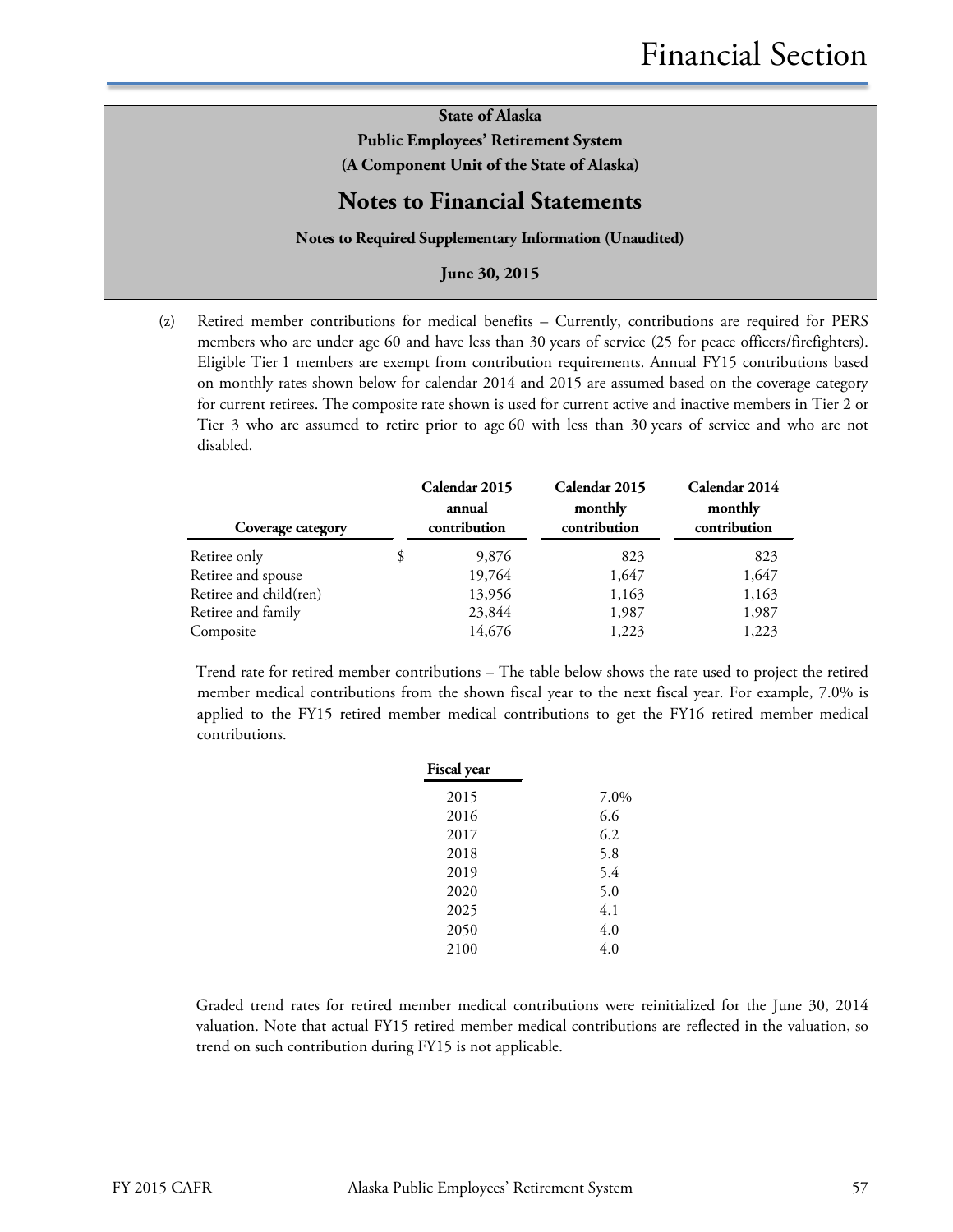### **Notes to Financial Statements**

**Notes to Required Supplementary Information (Unaudited)**

**June 30, 2015**

(bb) Healthcare participation – 100% of system paid members and their spouses are assumed to elect healthcare benefits as soon as they are eligible. 10% of nonsystem-paid members and their spouses are assumed to elect healthcare benefits as soon as they are eligible.

The significant actuarial assumptions used in the defined contribution occupational death and disability and retiree medical benefit plan valuation as of June 30, 2014 are as follows:

- (a) Actuarial cost method Liabilities and contributions are computed using entry age actuarial cost method of funding. Any funding surpluses or unfunded accrued liability is amortized over 25 years as a level percentage of expected payroll. Payroll is assumed to increase by the payroll growth assumption per year for this purpose. However, in keeping with GASB requirements, the net amortization period will not exceed 30 years.
- (b) Valuation of assets Recognizes 20% of the investment gain or loss in each of the current and preceding four years. This method will be phased in over five years. Fair value of assets were \$0 as of June 30, 2006. All assets are valued at fair value. Assets are accounted for on an accrued basis and are taken directly from financial statements audited by KPMG LLP. Valuation assets are constrained to a range of 80% to 120% of fair value of assets.
- (c) Valuation of retiree medical benefits Due to the lack of experience for the DCR Plan only, base claims costs are based on those described in the actuarial valuation as of June 30, 2014 for PERS DB with some adjustments. The claims costs were adjusted to reflect the differences between the DCR medical plan and the DB medical plan. These differences include network steerage, different coverage levels, and an indexing of the retiree out-of-pocket dollar amounts. To account for higher initial copays, deductibles, and out-of-pocket limits, FY14 claims costs were reduced 11.9% for medical and 7.1% for prescription drugs. Retiree out-of-pocket amounts were indexed 0.2% each year to reflect the effect of the deductible leveraging on trend and other plan design features.
- (d) Investment return/discount rate 8.00% per year (geometric), compounded annually, net of expenses.
- (e) Salary scale Inflation 3.12% per year. Productivity 0.5% per year.
- (f) Payroll growth  $-3.62\%$  per year (inflation + productivity).
- (g) Total inflation Total inflation as measured by the Consumer Price Index for urban and clerical workers for Anchorage is assumed to increase 3.12% annually.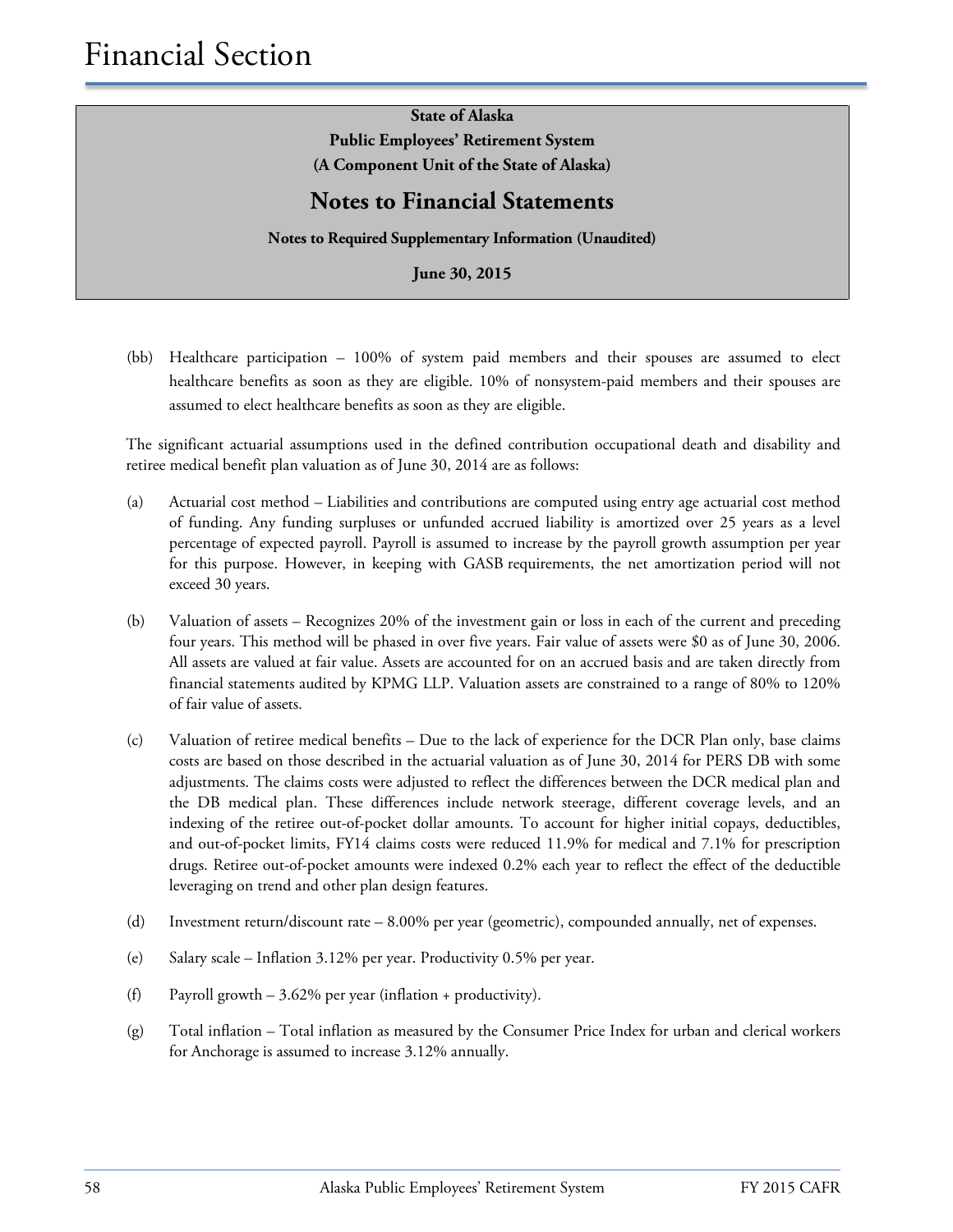**Public Employees' Retirement System**

**(A Component Unit of the State of Alaska)**

### **Notes to Financial Statements**

**Notes to Required Supplementary Information (Unaudited)**

**June 30, 2015**

- (h) Mortality (pre-termination) Based upon 2010–2013 actual mortality experience. 60% of male rates and 65% of female rates of the posttermination mortality rates. Deaths are assumed to be occupational 70% of the time for peace officer/firefighters, 50% of the time for others. The mortality table used was set in 2014 with an actual deaths to expected deaths ratio of 109%.
- (i) Mortality (post-termination) Based upon 2010–2013 actual mortality experience. 96% of all rates of the RP-2000 table, 2000 base year projected to 2018 with projection scale BB. The mortality table used was set in 2014 with an actual deaths to expected deaths ratio of 109%.
- (j) Total turnover Rates based upon the 2010–2013 actual experience of the PERS DB Plan.
- (k) Disability Incidence rates based upon the 2010–2013 actual experience of the PERS DB Plan. Postdisability mortality in accordance with the RP-2000 Disabled Retiree Mortality Table, 2000 base year projected to 2018 with projection scale BB. Disabilities are assumed to be occupational 70% of the time for peace officer/firefighter, 50% of the time for others. For peace officer/firefighters, members are assumed to take the monthly annuity 100% of the time.

| (1) |  |  | Retirement – Retirement rates based upon the 2010–2013 actual experience. |
|-----|--|--|---------------------------------------------------------------------------|
|     |  |  |                                                                           |

| Age       | Rate  |
|-----------|-------|
| < 50      | 2.0%  |
| $51 - 54$ | 2.0   |
| $55 - 59$ | 3.0   |
| 60        | 5.0   |
| 61        | 5.0   |
| 62        | 10.0  |
| 63        | 5.0   |
| 64        | 5.0   |
| 65        | 25.0  |
| 66        | 25.0  |
| 67        | 25.0  |
| 68        | 20.0  |
| 69        | 20.0  |
| >70       | 100.0 |

- (m) Marriage and age difference Wives are assumed to be three years younger than husbands. For others, 75% of male members and 70% of female members are assumed to be married. For peace officer/firefighters, 85% of male members and 60% of female members are assumed to be married.
- (n) Part-time status Part-time employees are assumed to earn 1.00 years of credited service per year for peace officer/firefighter and 0.65 years of credited service per year for other members.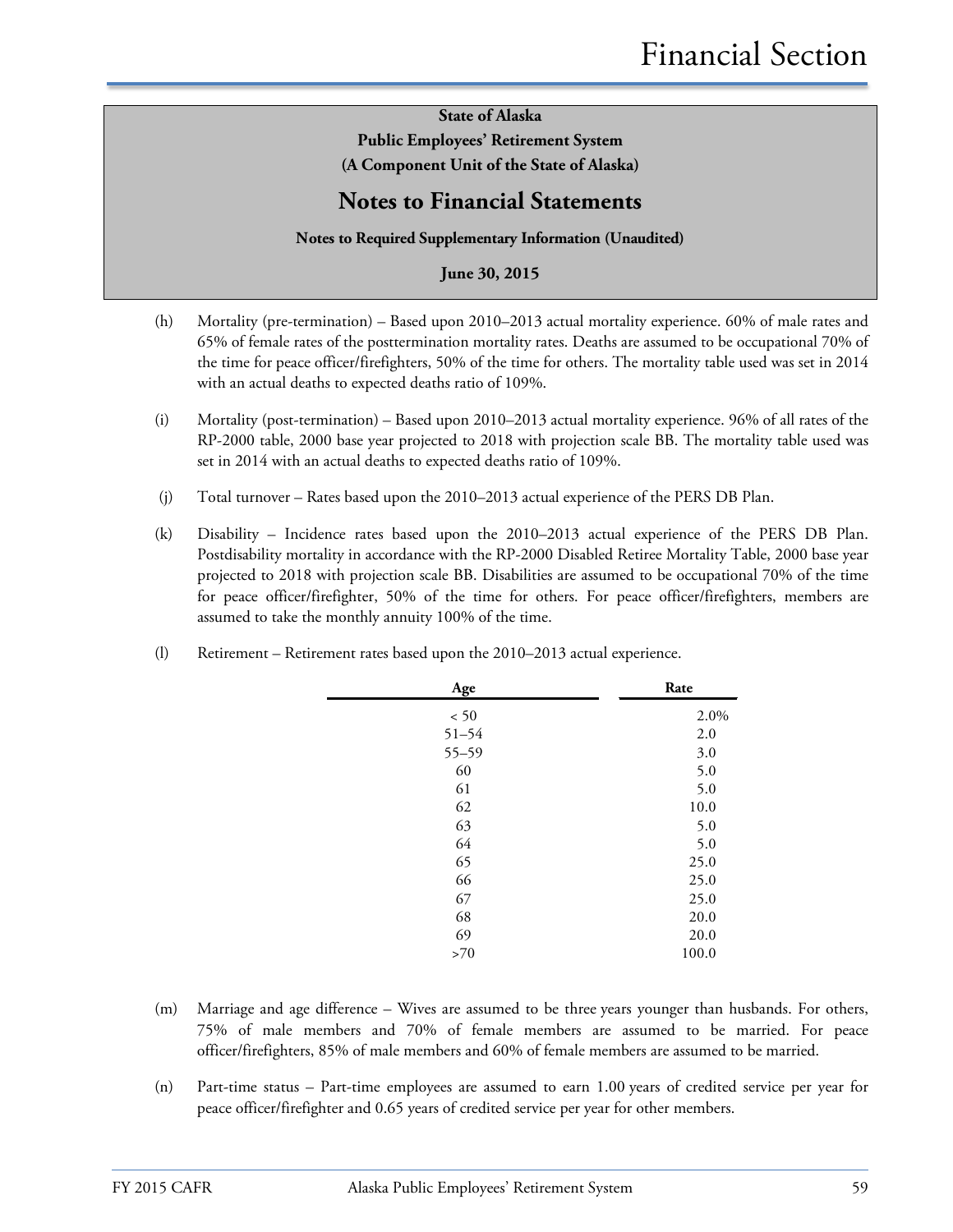### **Notes to Financial Statements**

**Notes to Required Supplementary Information (Unaudited)**

**June 30, 2015**

- (o) Peace officer/firefighter occupational disability retirement benefit commencement The occupational disability retirement benefit is assumed to be first payable from the member's DC account and the retirement benefit payable from the occupational death and disability trust will commence five years later.
- (p) Expenses All expenses are net of the investment return assumption.
- (q) Per capita claims cost Sample claims cost rates adjusted to age 65 for FY15 medical benefits are shown below:

|                        | Medical      | Prescription<br>drugs |  |
|------------------------|--------------|-----------------------|--|
| Pre-Medicare           | \$<br>12,362 | 2,624                 |  |
| Medicare Parts A and B | 1,657        | 2,624                 |  |
| Medicare Part B Only   | 7,920        | 2,624                 |  |
| Medicare Part D        | N/A          | 507                   |  |

- (r) Third-party administrator fees \$193.98 per person per year; assumed trend rate of 5% per year.
- (s) Base claims cost adjustments Due to higher initial copays, deductibles, out-of-pocket limits, and member cost sharing compared to the DB medical plan, the following cost adjustments were applied to the per capita claims cost rates: 0.881 for medical plan, 0.929 for the prescription drug plan, and 0.998 for the annual indexing for member cost sharing.
- (t) Health cost trend The table below shows the rate used to project the cost from the shown fiscal year to the next fiscal year. For example, 10.0% is applied to the FY15 pre-Medicare medical claims cost to get the FY16 medical claims costs:

| <b>Fiscal year</b> | Medical<br>$Pre-65$ | <b>Medical</b><br>Post- $65$ | Prescription<br>drugs |  |  |
|--------------------|---------------------|------------------------------|-----------------------|--|--|
| 2015               | 10.0%               | 6.0%                         | 6.0%                  |  |  |
| 2016               | 9.4                 | 5.9                          | 5.7                   |  |  |
| 2017               | 8.8                 | 5.8                          | 5.4                   |  |  |
| 2018               | 8.2                 | 5.7                          | 5.1                   |  |  |
| 2019               | 7.6                 | 5.6                          | 4.8                   |  |  |
| 2020               | 7.0                 | 5.6                          | 4.6                   |  |  |
| 2021               | 6.5                 | 5.6                          | 4.4                   |  |  |
| 2025               | 5.6                 | 5.6                          | 4.2                   |  |  |
| 2050               | 4.4                 | 4.0                          | 4.0                   |  |  |
| 2100               | 4.4                 | 4.0                          | 4.0                   |  |  |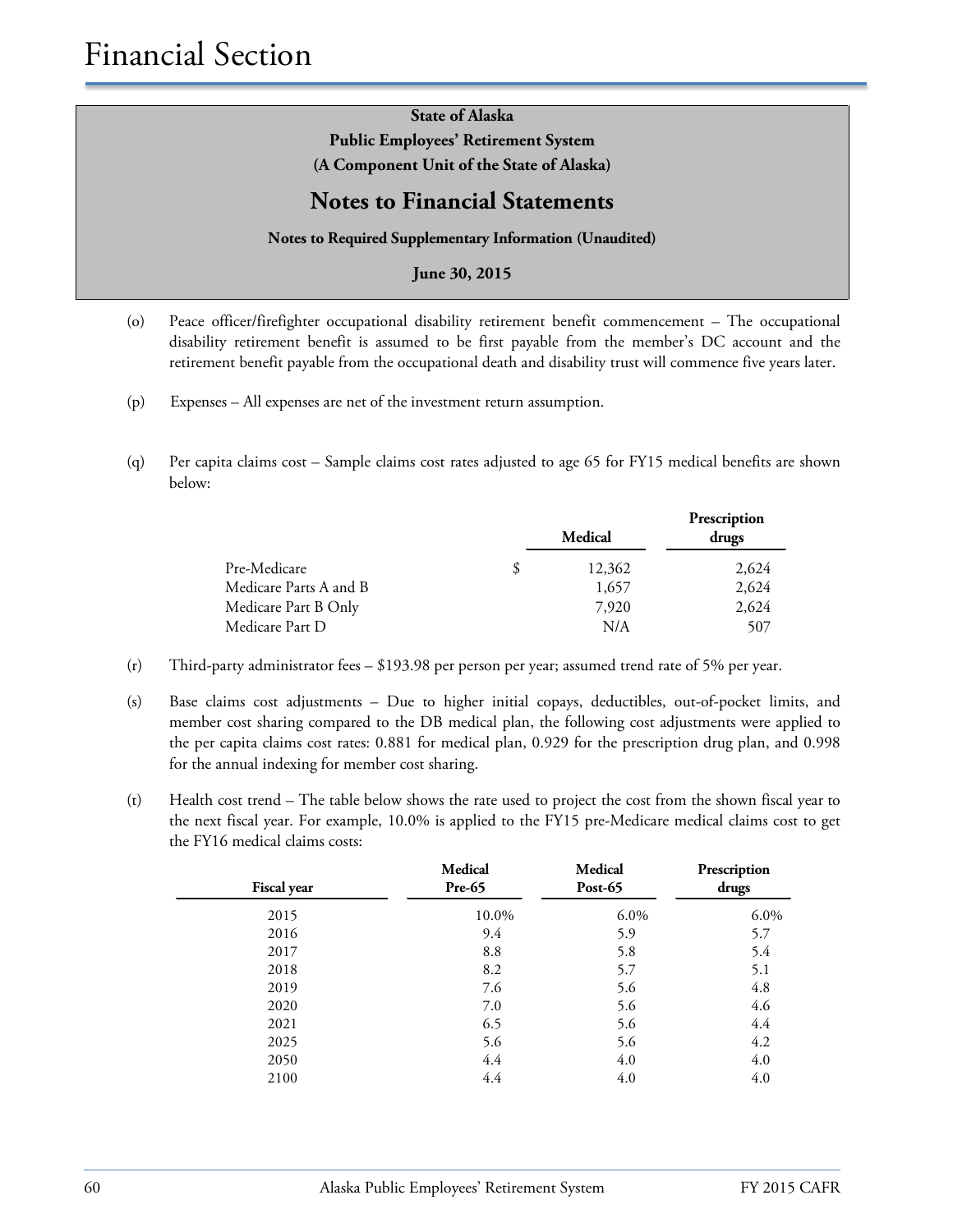### **Notes to Financial Statements**

**Notes to Required Supplementary Information (Unaudited)**

**June 30, 2015**

As of the June 30, 2014 valuation and later, the updated Society of Actuaries' Healthcare Cost Trend Model is used to project medical and prescription drug costs. This model effectively begins estimating trend amounts beginning in 2014 and projects out to 2090. This model has been adopted by the Society of Actuaries and has been populated with assumptions that are specific to the State of Alaska.

#### (u) Aging factors:

| Age       | <b>Medical</b> | Prescription<br>drugs |
|-----------|----------------|-----------------------|
| $0 - 44$  | 2.0%           | 4.5%                  |
| $45 - 54$ | 2.5            | 3.5                   |
| $55 - 64$ | 3.5            | 3.0                   |
| $65 - 73$ | 4.0            | 1.5                   |
| $74 - 83$ | 1.5            | 0.5                   |
| $84 - 93$ | 0.5            |                       |
| $94 +$    |                |                       |

#### (v) Retiree medical participation:

| Decrement due to disability |                             | Decrement due to retirement |           |                             |
|-----------------------------|-----------------------------|-----------------------------|-----------|-----------------------------|
| Age                         | Percentage of participation | Age                         |           | Percentage of participation |
| 56                          | 73.00%                      | 55                          |           | 40.0%                       |
| 56                          | 77.50                       | 56                          |           | 50.0                        |
| 57                          | 79.75                       | 57                          |           | 55.0                        |
| 58                          | 82.00                       | 58                          |           | 60.0                        |
| 59                          | 84.25                       | 59                          |           | 65.0                        |
| 60                          | 86.50                       | 60                          |           | 70.0                        |
| 61                          | 88.75                       | 61                          |           | 75.0                        |
| 62                          | 91.00                       | 62                          |           | 80.0                        |
| 63                          | 93.25                       | 63                          |           | 85.0                        |
| 64                          | 95.50                       | 64                          |           | 90.0                        |
| $65+$                       | 94.40                       | $65+$                       | Years of  |                             |
|                             |                             |                             | service   |                             |
|                             |                             |                             | 15        | 70.5%                       |
|                             |                             |                             | $15 - 19$ | 75.2                        |
|                             |                             |                             | $20 - 24$ | 79.9                        |
|                             |                             |                             | $25 - 29$ | 89.3                        |
|                             |                             |                             | $30+$     | 94.0                        |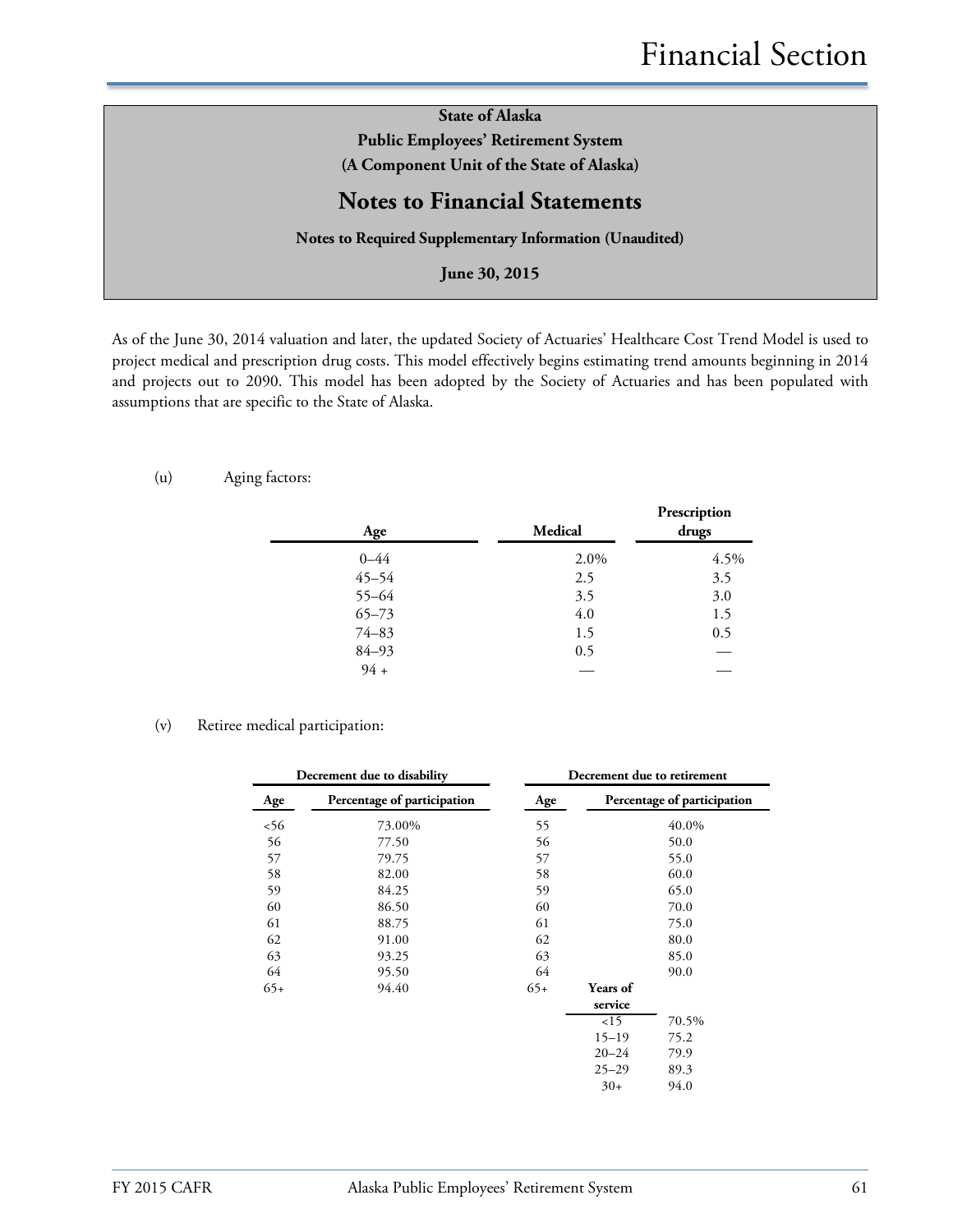### **Notes to Financial Statements**

**Notes to Required Supplementary Information (Unaudited)**

**June 30, 2015**

Participation rates reflect the expected plan election rate that varies by reason for decrement, duration that a member may pay full cost prior to Medicare eligibility, and availability of alternative and/or lower-cost options, particularly in the Medicare market.

### *Changes in Actuarial Methods Since the Prior Valuation*

Defined benefit pension and postemployment healthcare benefit plan

In accordance with Senate Bill 119, signed into law May 28, 2014, and House Bill 385, signed into law on June 23, 2014, the following changes were effective for the June 30, 2014 actuarial valuation report:

- (2) The amortization method used for funding changed from the level dollar amount to the level percentage of payroll method and the amortization period is reinitialized to a closed 25-year period from June 30, 2014.
- (3) The additional state contribution for fiscal year ending June 30, 2015 is \$1 billion.
- (4) The two-year rate setting time lag is intended to be eliminated. The two-year lag in the setting of contribution rates is replaced by a two-year rollforward of liabilities and projected normal costs and a oneyear rollforward of June 30, 2015 assets.
- (5) The actuarial value of assets is reset to the fair value as of June 30, 2014. The five-year smoothing method with grow-in will be implemented over the next five years.
- (6) The 20% corridor over/under the fair value of assets is eliminated in the calculation of the actuarial value of assets.

#### Defined contribution occupational death and disability and retiree medical benefits plan

There have been no changes in methods since the prior valuation.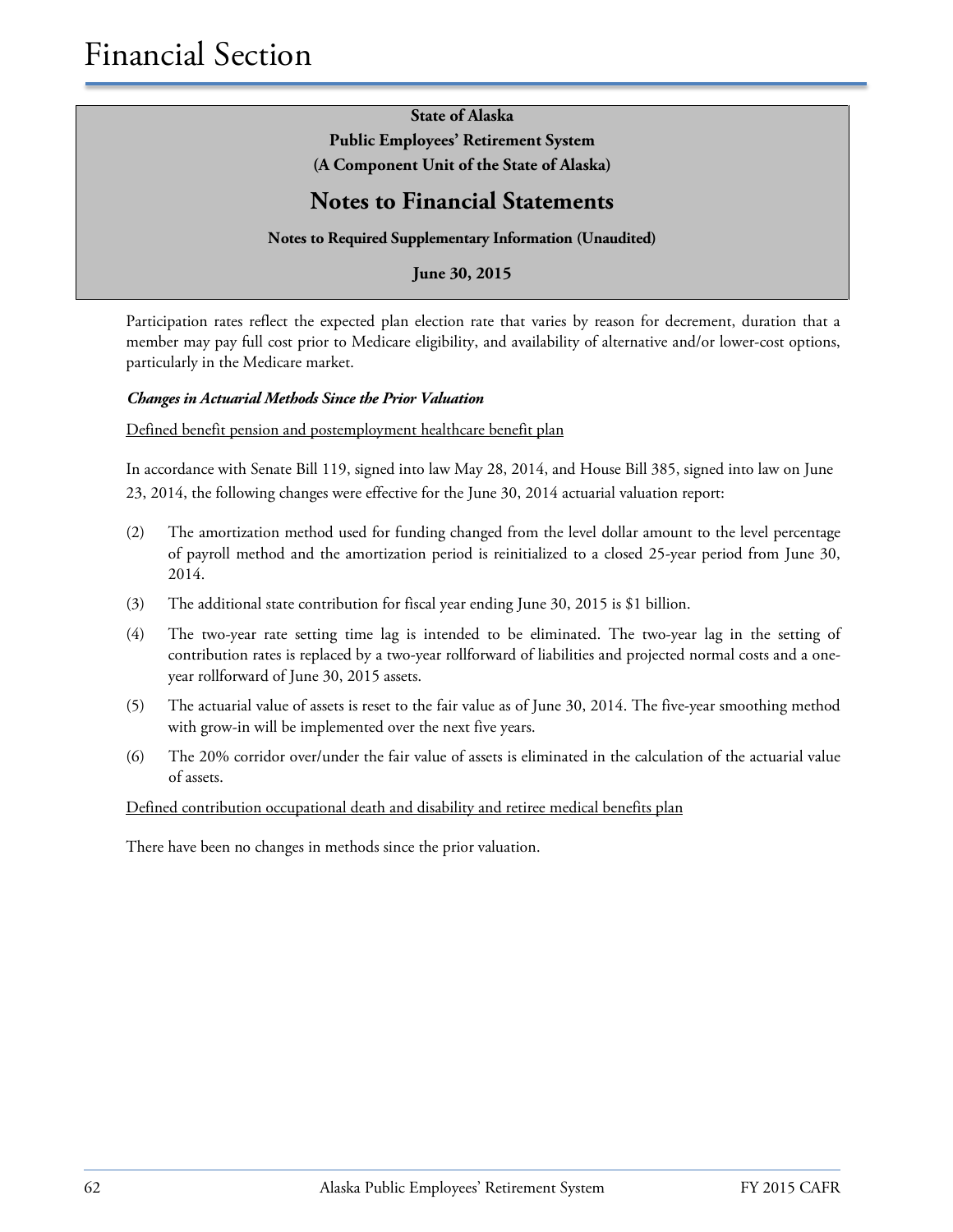**Public Employees' Retirement System**

**(A Component Unit of the State of Alaska)**

### **Notes to Financial Statements**

**Notes to Required Supplementary Information (Unaudited)**

**June 30, 2015**

#### *Changes in Actuarial Assumptions Since the Prior Valuation*

Defined benefit pension and postemployment healthcare benefit plan

|                                      | June 30, 2013                                                                                                                                                                                                                                                                                                                                                                                                                     | June 30, 2014                                                                                                                                                                    |  |  |
|--------------------------------------|-----------------------------------------------------------------------------------------------------------------------------------------------------------------------------------------------------------------------------------------------------------------------------------------------------------------------------------------------------------------------------------------------------------------------------------|----------------------------------------------------------------------------------------------------------------------------------------------------------------------------------|--|--|
| Salary scale                         | Based on actual experience from 2005 to<br>2009.                                                                                                                                                                                                                                                                                                                                                                                  | Rates adjusted on actual experience<br>from 2010-2013. Increased most rates.                                                                                                     |  |  |
| Pre-termination mortality            | Peace officer/firefighter: 1994 GAM table,<br>sex-distinct, 1994 base year without margin<br>projected to 2013 using projection scale<br>AA, 80% of the male table for males and<br>60% of the female table for females.<br>Others: 1994 GAM table, sex-distinct,<br>1994 base year without margin projected to<br>2013 using projection scale AA, 75% of the<br>male table for males and 55% of the female<br>table for females. | Based upon 2010-2013 actual<br>mortality experience.<br>60% of male rates and 65% of female<br>rates of the posttermination mortality<br>rates.                                  |  |  |
| Post-termination mortality           | 1994 GAM table, sex-distinct, 1994 base<br>year without margin projected to 2013<br>using projection scale AA for males with a<br>one year set-forward for females.                                                                                                                                                                                                                                                               | 96% of all rates of the RP-2000 table,<br>2000 base year projected to 2018 with<br>projection scale BB.                                                                          |  |  |
| Disability mortality                 | RP-2000 Disabled Retiree Mortality Table.                                                                                                                                                                                                                                                                                                                                                                                         | RP-2000 Disabled retiree table, 2000<br>base year projected to 2018 with<br>projection scale BB.                                                                                 |  |  |
| Turnover                             | Rates adjusted based on actual experience<br>from 2005-2009.                                                                                                                                                                                                                                                                                                                                                                      | Based upon the 2010-2013 actual<br>withdrawal experience.                                                                                                                        |  |  |
| Disability                           | Peace officer/firefighter: No change except<br>to stop rates at earliest retirement age.<br>Others: Male/female rates decreased based<br>on actual experience from 2005-2009 and<br>stop rates at earliest retirement age.                                                                                                                                                                                                        | Incidence rates based on 2010-2013<br>actual experience.<br>Peace officer/firefighter: Decreased<br>rates by 5%<br>Others: Decreased rates by 30%                                |  |  |
| Retirement                           | Rates were adjusted based on actual<br>experience from 2005-2009.                                                                                                                                                                                                                                                                                                                                                                 | Retirement rates based upon the actual<br>2010-2013 experience.                                                                                                                  |  |  |
| Deferred vested<br>commencement date | Peace officer/firefighter:<br>Tier 1 age 53<br>Tier 2 and 3 age 57<br>Others:<br>Earliest unreduced age                                                                                                                                                                                                                                                                                                                           | Peace officer/firefighter:<br>Tier 1 age 55<br>Tier 2 and 3 age 60<br>Others:<br>Earliest unreduced age                                                                          |  |  |
| <b>COLA</b>                          | Of those benefit recipients who are eligible<br>for the COLA, 70% are assumed to remain<br>in Alaska and receive the COLA.                                                                                                                                                                                                                                                                                                        | Of those benefit recipients who are<br>eligible for the COLA, 70% of others<br>and 65% of peace officer/firefighters<br>are assumed to remain in Alaska and<br>receive the COLA. |  |  |
| Occupational Death<br>and Disability | Others: 55%<br>Peace officer/firefighter: 75%                                                                                                                                                                                                                                                                                                                                                                                     | Others: 50%<br>Peace officer/firefighter: 70%                                                                                                                                    |  |  |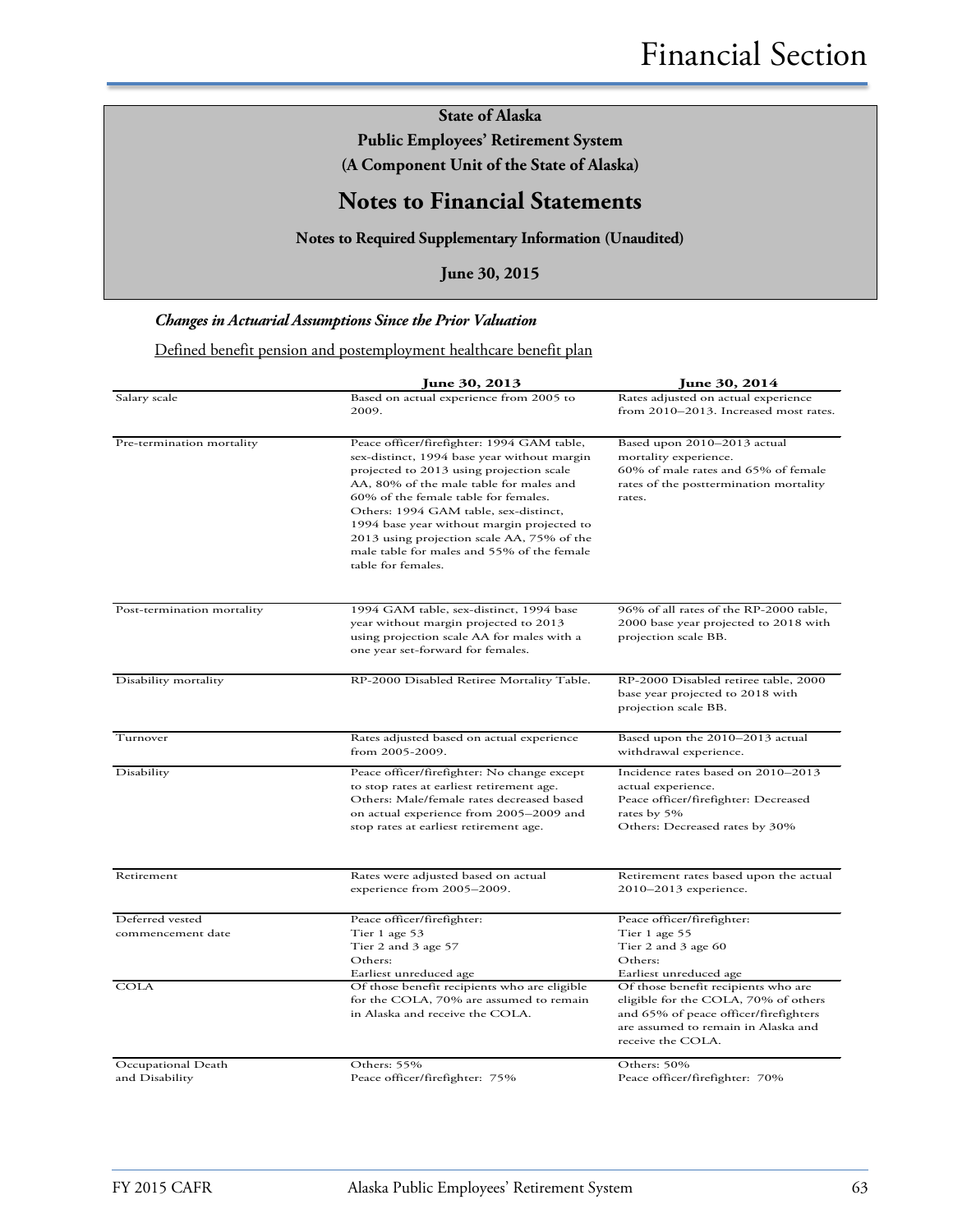### **Notes to Financial Statements**

### **Notes to Required Supplementary Information (Unaudited)**

**June 30, 2015**

Defined contribution occupational death and disability and retiree medical benefits plan

|                                      | June 30, 2013                                                                                                                                                                                                                                                                                                                                          | June 30, 2014                                                                                                                                                                                                                                                                                                                                                    |
|--------------------------------------|--------------------------------------------------------------------------------------------------------------------------------------------------------------------------------------------------------------------------------------------------------------------------------------------------------------------------------------------------------|------------------------------------------------------------------------------------------------------------------------------------------------------------------------------------------------------------------------------------------------------------------------------------------------------------------------------------------------------------------|
| Salary Scale                         | Based on actual experience from 2005-<br>2009. Peace officer/firefighter: rates are<br>increased for the first four years. Decreased<br>at year five. Others: Based on actual<br>experience from 2005-2009. Increased<br>most rates.                                                                                                                   | Inflation $-3.12%$ per year<br>Productivity - 0.50% per year                                                                                                                                                                                                                                                                                                     |
| Pre-termination Mortality            | Peace officer/firefighters: 80% of the male<br>and 60% of the female rates of the 1994<br>GAM table, 1994 base year without margin<br>projected to 2013 using projection scale<br>AA.<br>Others: 75% of the male and 55% of the<br>female rates of the 1994 GAM table, 1994<br>base year without margin projected to 2013<br>with projection scale AA. | Based upon 2010-2013 actual<br>mortality experience. 60% of male<br>rates and 65% of female rates of the<br>posttermination mortality rates.<br>Deaths are assumed to be<br>occupational 70% of the time for<br>peace officer/firefighters, 50% of<br>the time for others.                                                                                       |
| Post-termination Mortality           | 1994 GAM table, 1994 base year<br>without margin projected to 2013<br>using projection scall AA for males and<br>one year set-forward for females.                                                                                                                                                                                                     | 96% of all rates of the RP-2000<br>table, 2000 base year projected to<br>2018 with projection scale BB.                                                                                                                                                                                                                                                          |
| Disability                           | RP-2000 disabled retiree mortality<br>table.                                                                                                                                                                                                                                                                                                           | Incidence rates based on 2010-2013<br>actual experience. Posttermination<br>disabled mortality in accordance with<br>RP-2000 disabled retiree mortality<br>table, 2000 base year projected to 2018<br>with projection scale BB. Disabilities<br>are assumed to be occupational 70% of<br>the time for peace officer/firefighters,<br>50% of the time for others. |
| Turnover                             | Rates adjusted based on actual PERS<br>DB Plan experience from 2005-2009.<br>Ultimate rates are equal to PERS DB<br>Plan rates loaded by 10%                                                                                                                                                                                                           | Based on actual experience from<br>2010 to 2013.                                                                                                                                                                                                                                                                                                                 |
| Occupational Death<br>and Disability | Others: 55%<br>Peace officer/firefighter: 75%                                                                                                                                                                                                                                                                                                          | Others: 50%<br>Peace officer/firefighter: 70%                                                                                                                                                                                                                                                                                                                    |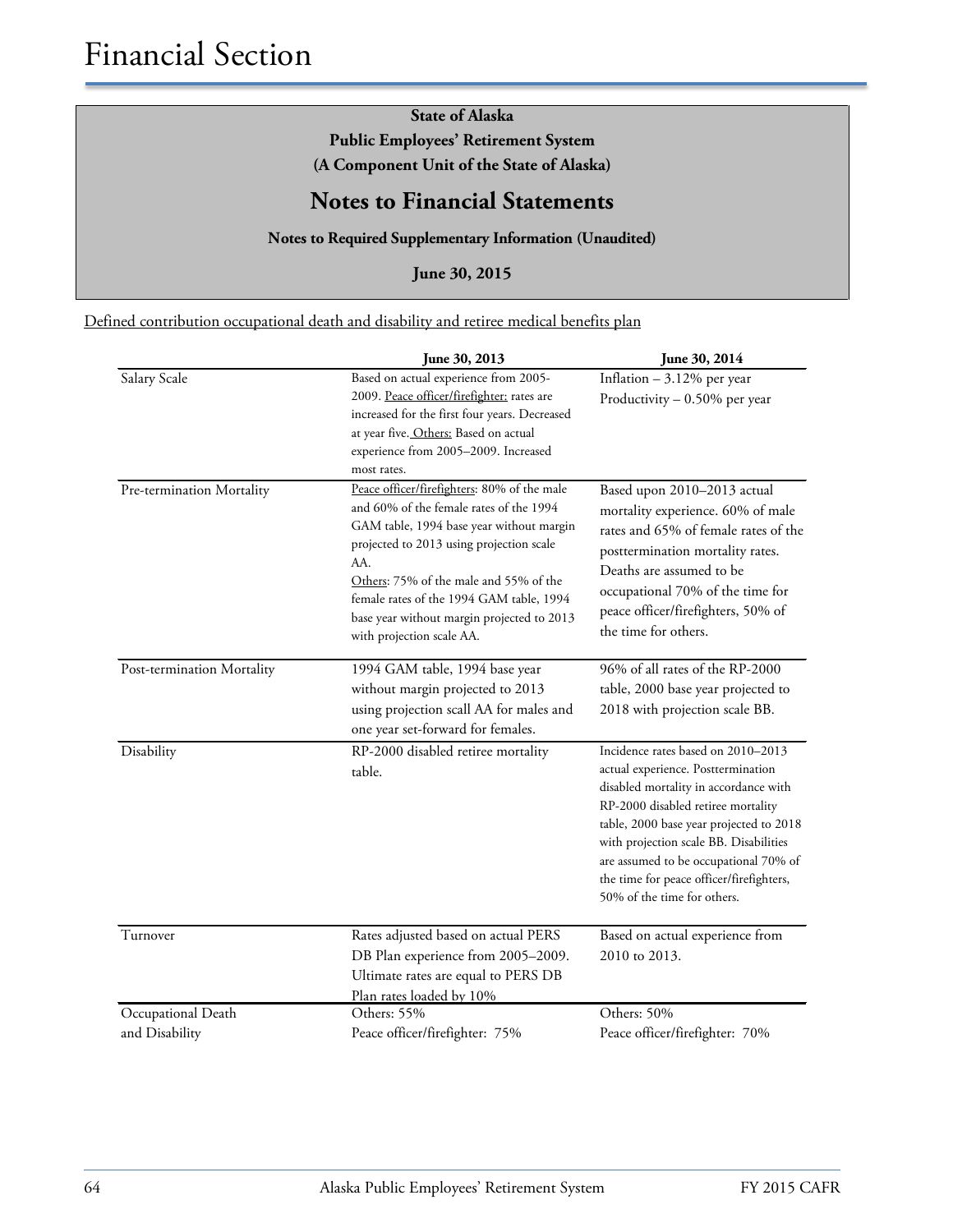# **SUPPLEMENTAL SCHEDULES**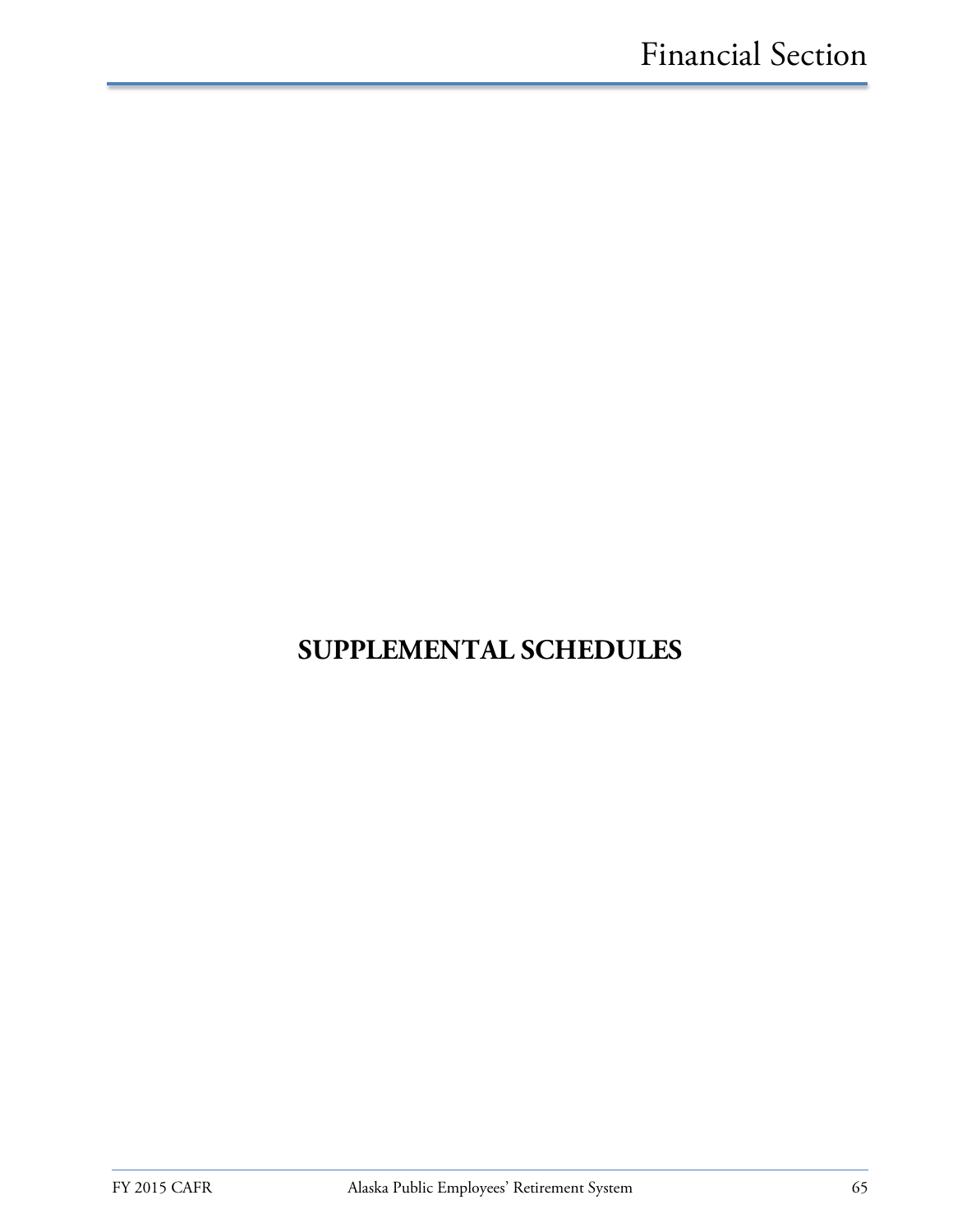**Public Employees' Retirement System**

**(A Component Unit of the State of Alaska)**

### **Schedule of Administrative and Investment Deductions**

**Years ended June 30, 2015 and 2014**

**(In thousands)**

|                                                        |                |            | <b>Totals</b> |               |
|--------------------------------------------------------|----------------|------------|---------------|---------------|
|                                                        | Administrative | Investment | 2015          | $\sqrt{2014}$ |
| Personal services:                                     |                |            |               |               |
| Wages                                                  | \$<br>4,674    | 218        | 4,892         | 4,546         |
| Benefits                                               | 2,779          | 90         | 2,869         | 2,714         |
| Total personal services                                | 7,453          | 308        | 7,761         | 7,260         |
| Travel:                                                |                |            |               |               |
| Transportation                                         | 51             | 122        | 173           | 161           |
| Per diem                                               | 11             | 17         | 28            | 60            |
| Total travel                                           | 62             | 139        | 201           | 221           |
| Contractual services:                                  |                |            |               |               |
| Management and consulting                              | 12,861         | 34,073     | 46,934        | 41,769        |
| Accounting and auditing                                | 148            | 774        | 922           | 126           |
| Data processing                                        | 59             | 6          | 65            | 252           |
| Communications                                         | 1,493          | 543        | 2,036         | 2,658         |
| Advertising and printing                               | 156            | 34         | 190           | 162           |
| Rentals/leases                                         | 399            | 52         | 451           | 413           |
| Legal                                                  | 469            | 71         | 540           | 714           |
| Medical specialists                                    | 43             |            | 43            | 168           |
| Repairs and maintenance                                | 1              |            | $\mathbf{1}$  | 14            |
| Transportation                                         | 68             | 2          | 70            | 126           |
| Other professional services                            | 238            | 51         | 289           | 183           |
| Total contractual services                             | 15,935         | 35,606     | 51,541        | 46,585        |
| Patient Protection and Affordable Care Act             |                |            |               |               |
| Transitional Reinsurance Program                       | 1,081          |            | 1,081         |               |
| <b>PCORI Fees</b>                                      |                |            |               | 12            |
| <b>Total Patient Protection</b><br>and Affordable Care |                |            |               |               |
| Act                                                    | 1,081          |            | 1,081         | 12            |
| Other:                                                 |                |            |               |               |
| Equipment                                              | 48             | 15         | 63            | 48            |
| Supplies                                               | 159            | 55         | 214           | 168           |
| Total other                                            | 207            | 70         | 277           | 216           |
| Total administrative and<br>investment deductions      | \$<br>24,738   | 36,123     | 60,861        | 54,294        |
|                                                        |                |            |               |               |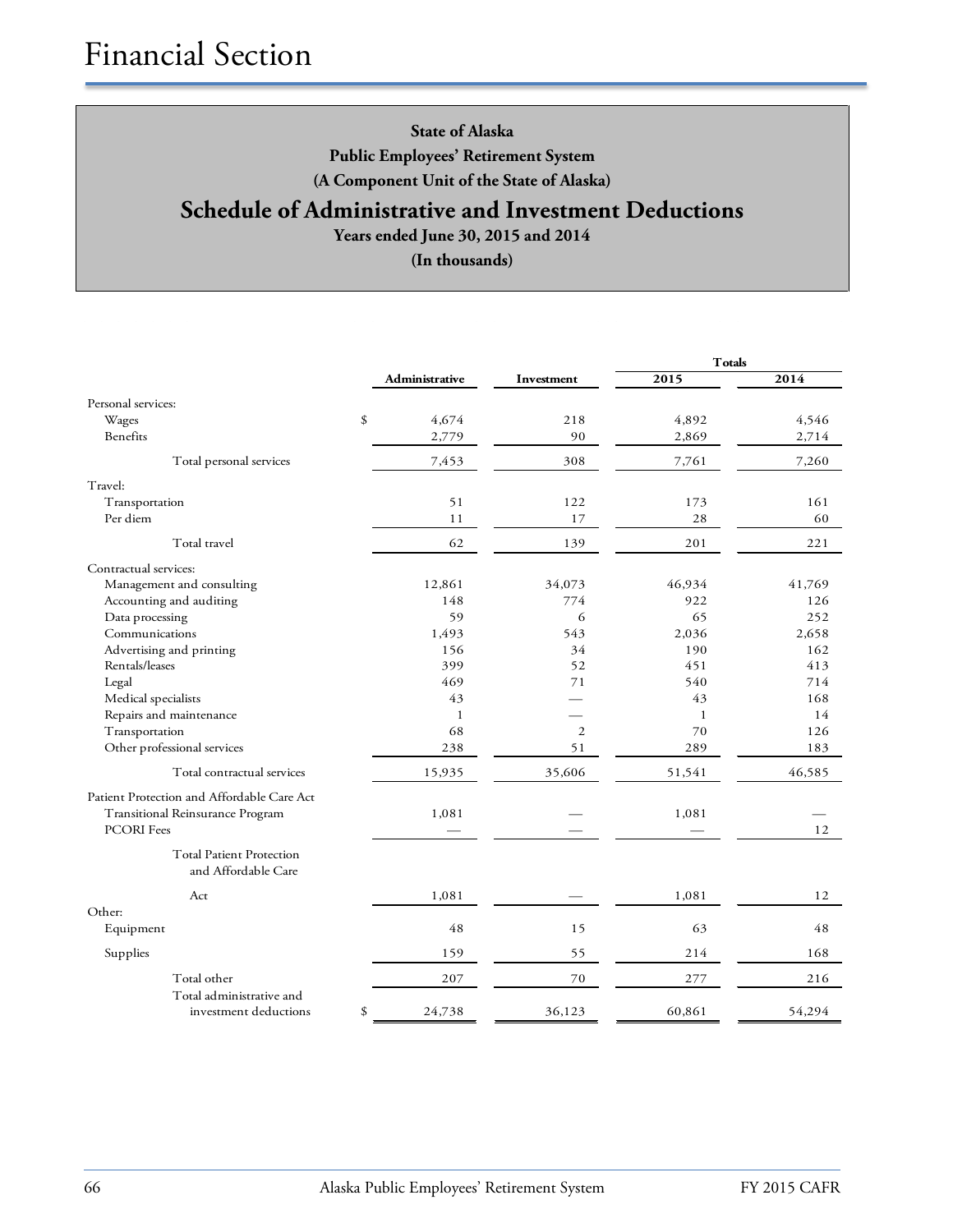### **Schedule of Payments to Consultants Other than Investment Advisors**

**Years ended June 30, 2015 and 2014**

**(In thousands)**

| Firm                                 | <b>Services</b>                  |   | 2015  |      | 2014  |
|--------------------------------------|----------------------------------|---|-------|------|-------|
| Buck Consultants, a Xerox Company    | Actuarial services               | S | 548   | - \$ | 612   |
| <b>KPMG LLP</b>                      | Auditing services                |   | 141   |      | 106   |
| <b>State Street Bank Corporation</b> | Custodian banking services       |   | 697   |      | 697   |
| Applied Microsystems Inc.            | Data processing consultants      |   | 507   |      | 332   |
| Computer Task Group, Inc.            | Data processing consultants      |   | 110   |      | 131   |
| Mythics Inc.                         | Data processing consultants      |   |       |      | 9     |
| Wostmann Group LLC                   | Data processing consultants      |   |       |      | 243   |
| State of Alaska, Department of Law   | Legal services                   |   | 540   |      | 644   |
| Michael Silverman                    | Management consulting services   |   |       |      | 236   |
| The Wilson Agency LLC                | Management consulting services   |   |       |      |       |
| and Social Services                  | Medical expertise and counseling |   | 41    |      | 125   |
|                                      |                                  |   | 2,585 |      | 3,137 |

See accompanying independent auditors' report.